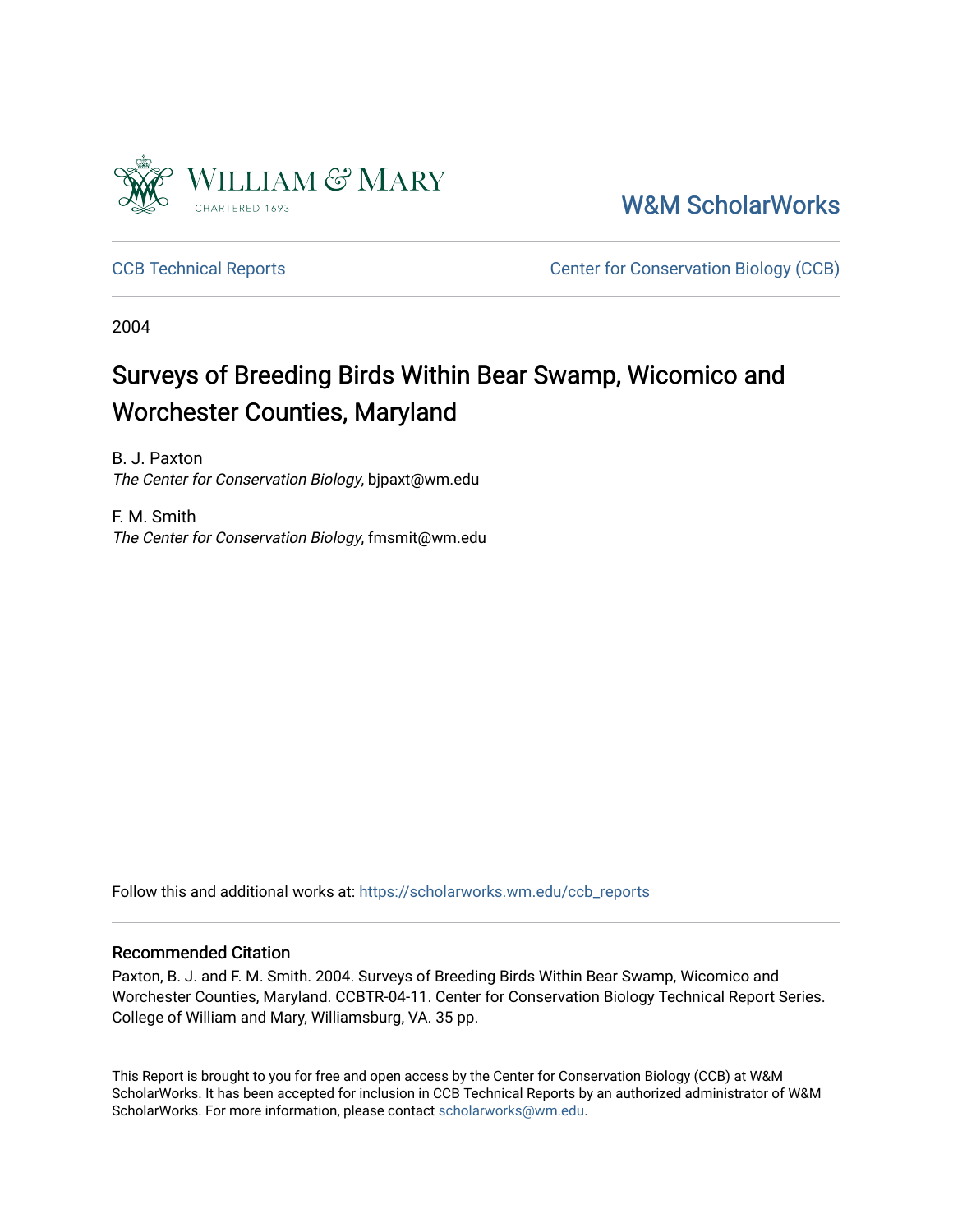**November 2004**

# **Surveys of Breeding Birds Within Bear Swamp, Wicomico and Worchester Counties, Maryland**

**2004 Interim Report**

**Barton J. Paxton Fletcher M. Smith Center for Conservation Biology College of William and Mary Williamsburg, VA 23187-8795**



This paper is funded by grants from the Maryland/DC Chapter of The Nature Conservancy. The views expressed herein are those of the authors and do not necessarily reflect the views of the Maryland/DC Chapter of The Nature Conservancy.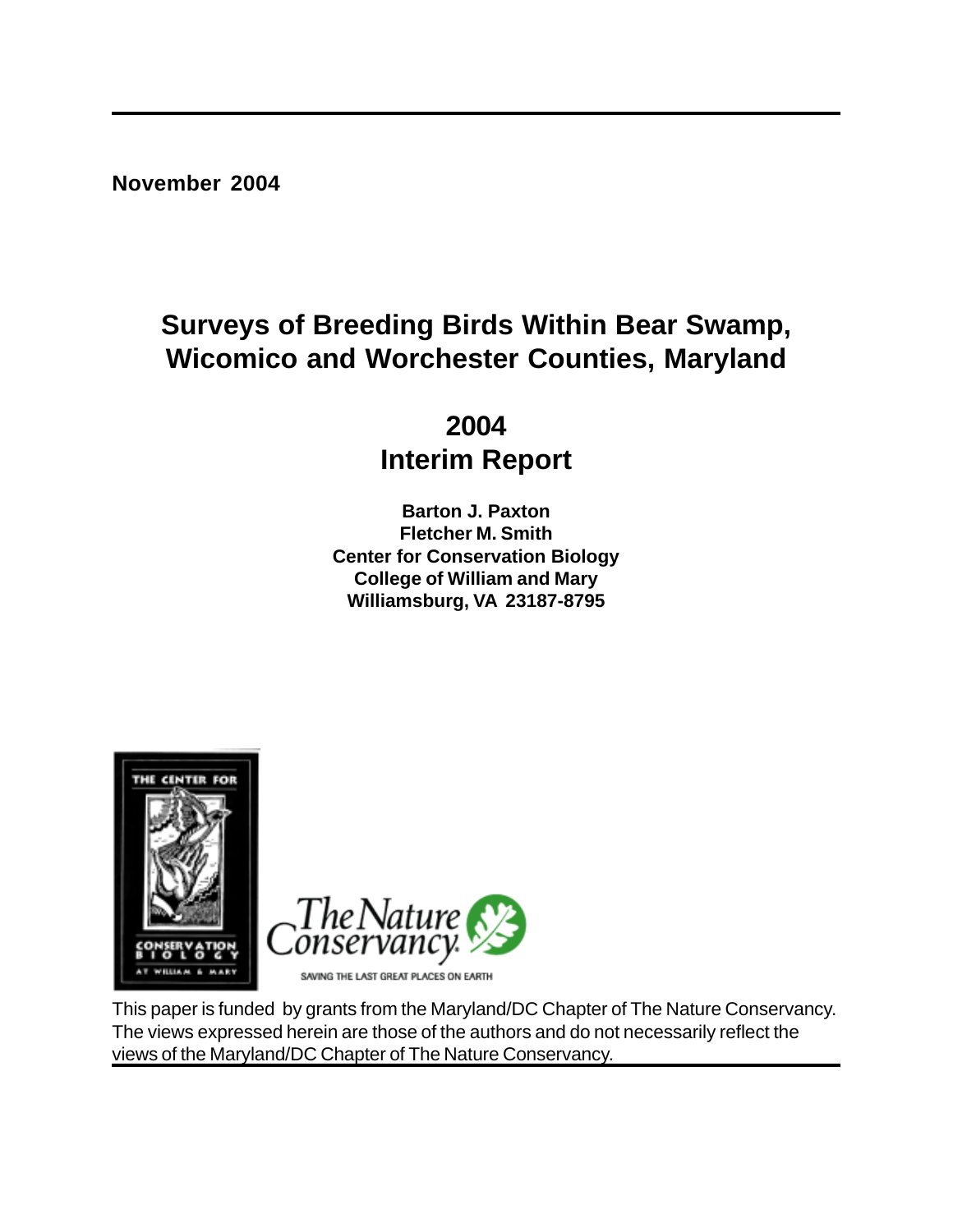# **Surveys of Breeding Birds Within Bear Swamp, Wicomico and Worchester Counties, Maryland**

# **2004 Interim Report**

**Barton J. Paxton Fletcher M. Smith Center for Conservation Biology College of William and Mary Williamsburg, VA 23187-8795**

#### **Recommended Citation:**

Paxton, B. J. and F. M. Smith. 2004. Surveys of Breeding Birds Within Bear Swamp, Wicomico and Worchester Counties, Maryland. Center for Conservation Biology Technical Report Series, CCBTR-04-11. College of William and Mary, Williamsburg, VA. 35 pp.

**Project Funded By:**

# **The Maryland/DC Chapter of The Nature Conservancy**



**The Center for Conservation Biology is an organization dedicated to discovering innovative solutions to environmental problems that are both scientifically sound and practical within today's social context. Our philosophy has been to use a general systems approach to locate critical information needs and to plot a deliberate course of action to reach what we believe are essential information endpoints.**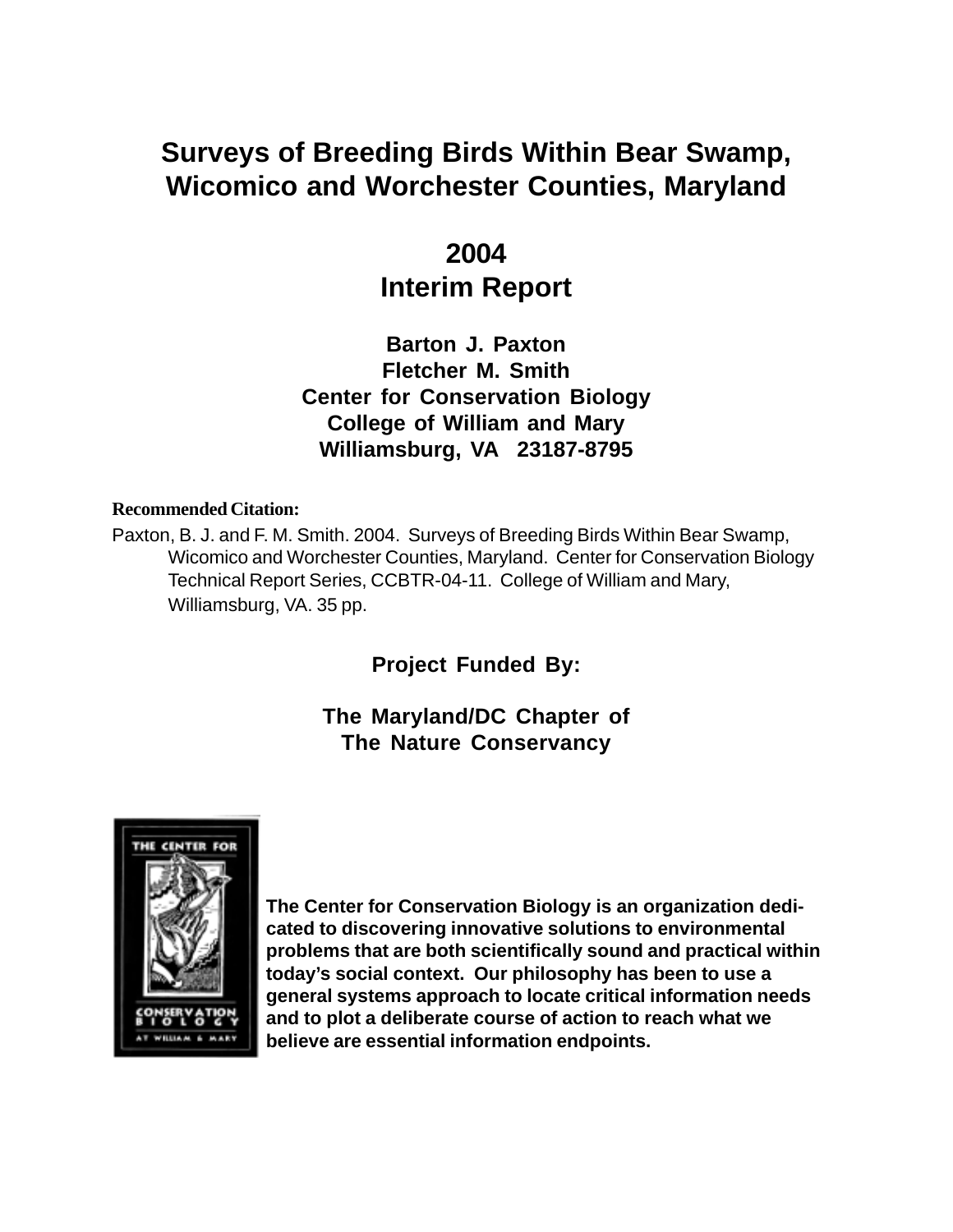# **TABLE OF CONTENTS**

| iii            |
|----------------|
|                |
|                |
| $\overline{2}$ |
| $\overline{2}$ |
| $\overline{2}$ |
| $\overline{2}$ |
| 4              |
| 4              |
| 6              |
| 6              |
| 7              |
| 8              |
| 10             |
| 33             |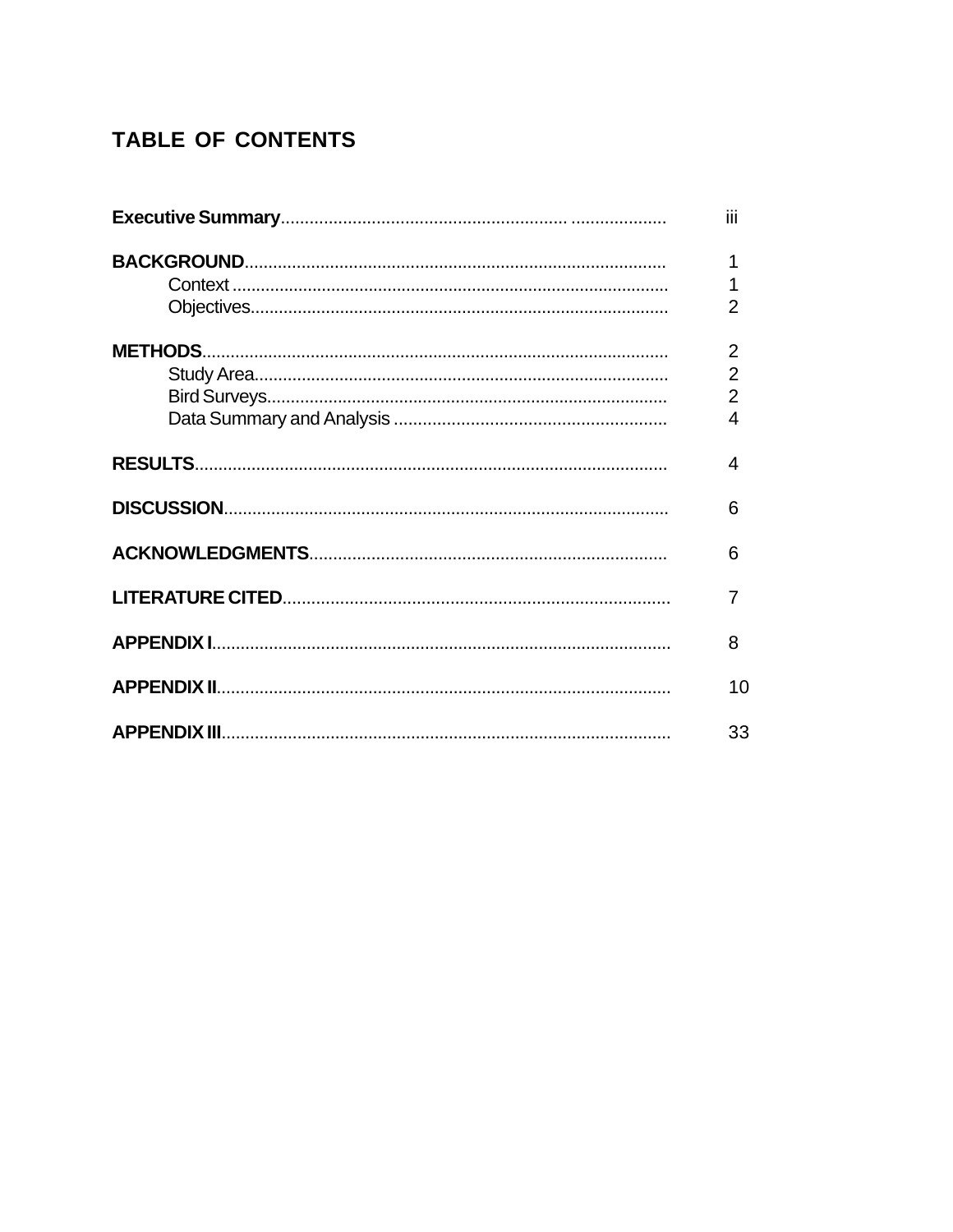## **EXECUTIVE SUMMARY**

Birds are essential components of natural ecosystems, effective indicators of environmental health, and the focus of an emerging ecotourism industry that represents a growing portion of the world's economy. An increased concern for the status of many North American bird populations has resulted in an escalation of monitoring and management efforts. Much of this concern has been focused upon the many species of forestdwelling neotropical migrants (species that migrate between forested breeding grounds in the temperate latitudes of North America and wintering grounds in Central and South America and the Caribbean) that have exhibited substantial population declines in recent decades. The mid-Atlantic Coastal Plain plays a significant role in the life cycle of many of the most vulnerable bird species in North America. The diversity of habitats available to birds during the breeding and winter periods, along with the strategic geographic position of the region for migrants, combine to make this one of the most diverse regions in eastern North America.

The Maryland/DC chapter of The Nature Conservancy is in the process of acquiring nearly 3,470 hectares (ha) of land from the E.S. Adkins Timber Company. Tracts of this property are located within or near the Pocomoke Swamp, which is a disjunct fragment of the larger, humid swamp forests of the deep south and represents the northern range limit for some neotropical migrant bird species. Monitoring populations of these species should be a local conservation priority.

A total of 69 survey points, consisting of a combination of fixed-radius and unlimitedradius point count techniques, were used to measure bird density and frequency of occurrence within Bear Swamp, a portion of the land to be acquired. A total of 2,754 detections of 76 bird species were made during the initial survey year. These detections were comprised of 38 neotropical migrant species, 16 temperate migrant species, and 22 nonmigratory (resident) species.

The results of the first of two years of surveys provide an account of the abundance and distribution of bird species that occupy the varied habitat types of Bear Swamp. The majority of species observed during the first year of surveys are typical of those normally found within deciduous forest, pine plantations, and early successional habitats of the mid-Atlantic region. A complete comparison of densities and diversities between habitat types will be presented in the final report submitted after the second year of the study.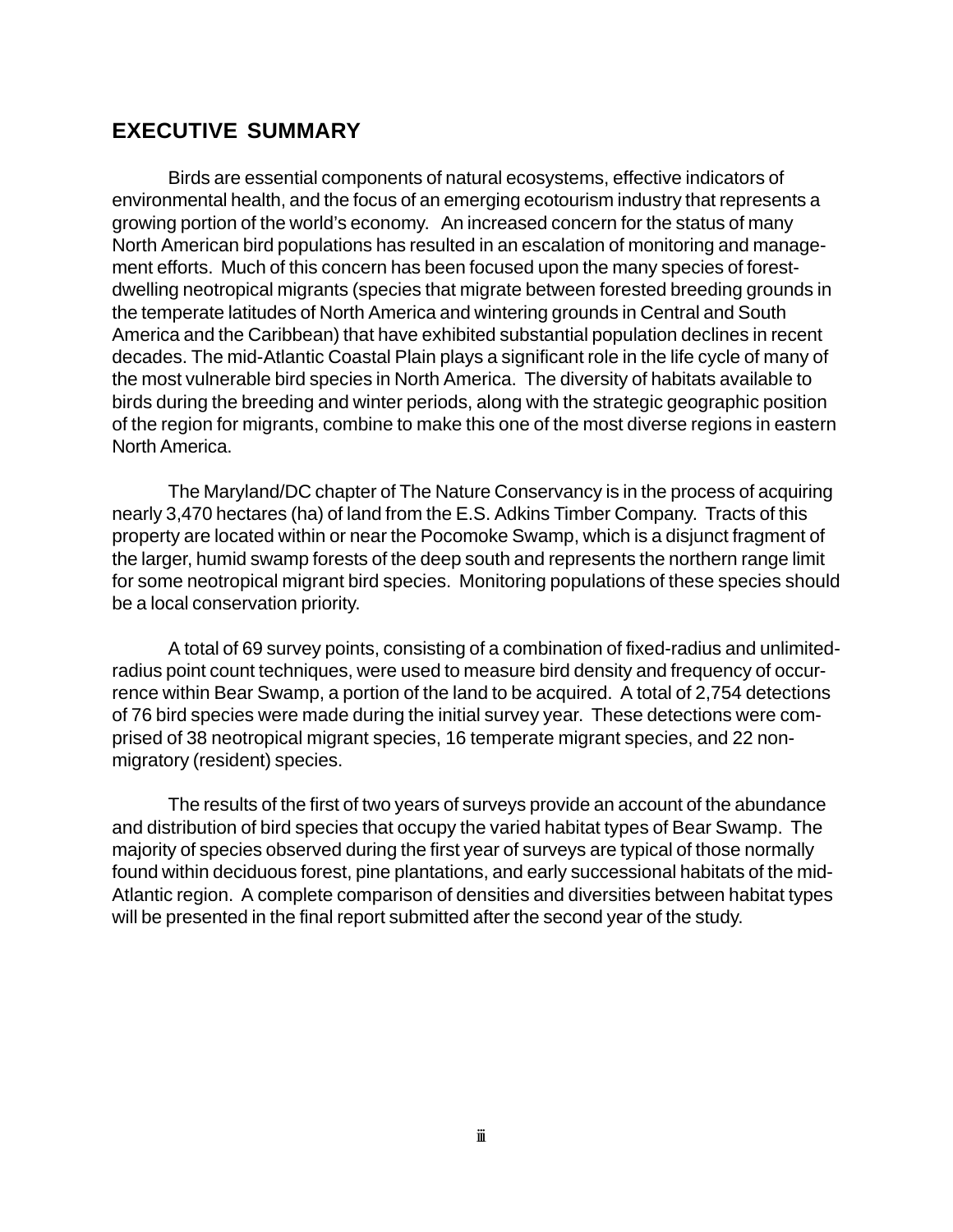## **BACKGROUND**

#### **Context**

Birds are essential components of natural ecosystems, effective indicators of environmental health, and the focus of an emerging ecotourism industry that represents a growing portion of the world's economy. During the course of the twentieth century, the living space and infrastructure required by an expanding human population has had a pervasive impact on the natural landscape, resulting in a direct change in the availability and distribution of the habitats required by many bird species. Restoring and maintaining healthy bird populations within these altered landscapes represents one of the most complex conservation challenges for the twenty-first century.

An increased concern for the status of many North American bird populations has resulted in an escalation of monitoring and management efforts. Much of this concern has been focused upon the many species of forest-dwelling neotropical migrants (species that migrate between forested breeding grounds in the temperate latitudes of North America and wintering grounds in Central and South America and the Caribbean) that have exhibited substantial population declines in recent decades. There is increasing evidence that habitat loss and fragmentation are two of the leading causes for the observed population declines (Faaborg et al. 1995, Robinson et al. 1995).

The mid-Atlantic Coastal Plain plays a significant role in the life cycle of many of the most vulnerable bird species in North America. The diversity of habitats available to birds during the breeding and winter periods, along with the strategic geographic position of the region for migrants, combine to make this one of the most diverse regions in eastern North America. The region was the site of the first successful European settlement in North America and has been altered by European culture for nearly four centuries. Currently, the urban crescent that runs from Baltimore, south to Richmond, and east to Norfolk is one of the fastest growing regions in North America. Growth is projected to continue for the foreseeable future, placing increasing demands on the region's natural resources. The landscape along the Delmarva Peninsula continues to be rural in character. However, immigration of residents from more urban areas will place increasing pressures on this landscape in the future (Watts 1999).

Vegetation within the mid-Atlantic Coastal Plain is most closely associated with that of the southeastern Coastal Plain. More than 100 plant species that are centered in the southeast reach their northern range limit in coastal New Jersey. Many more species reach their limit farther south within the region. Upland forests remain an important component of the regional landscape. Forests form a natural gradient in composition from pine-dominated forests on the outer Coastal Plain to hardwood-dominated forests on the inner Coastal Plain.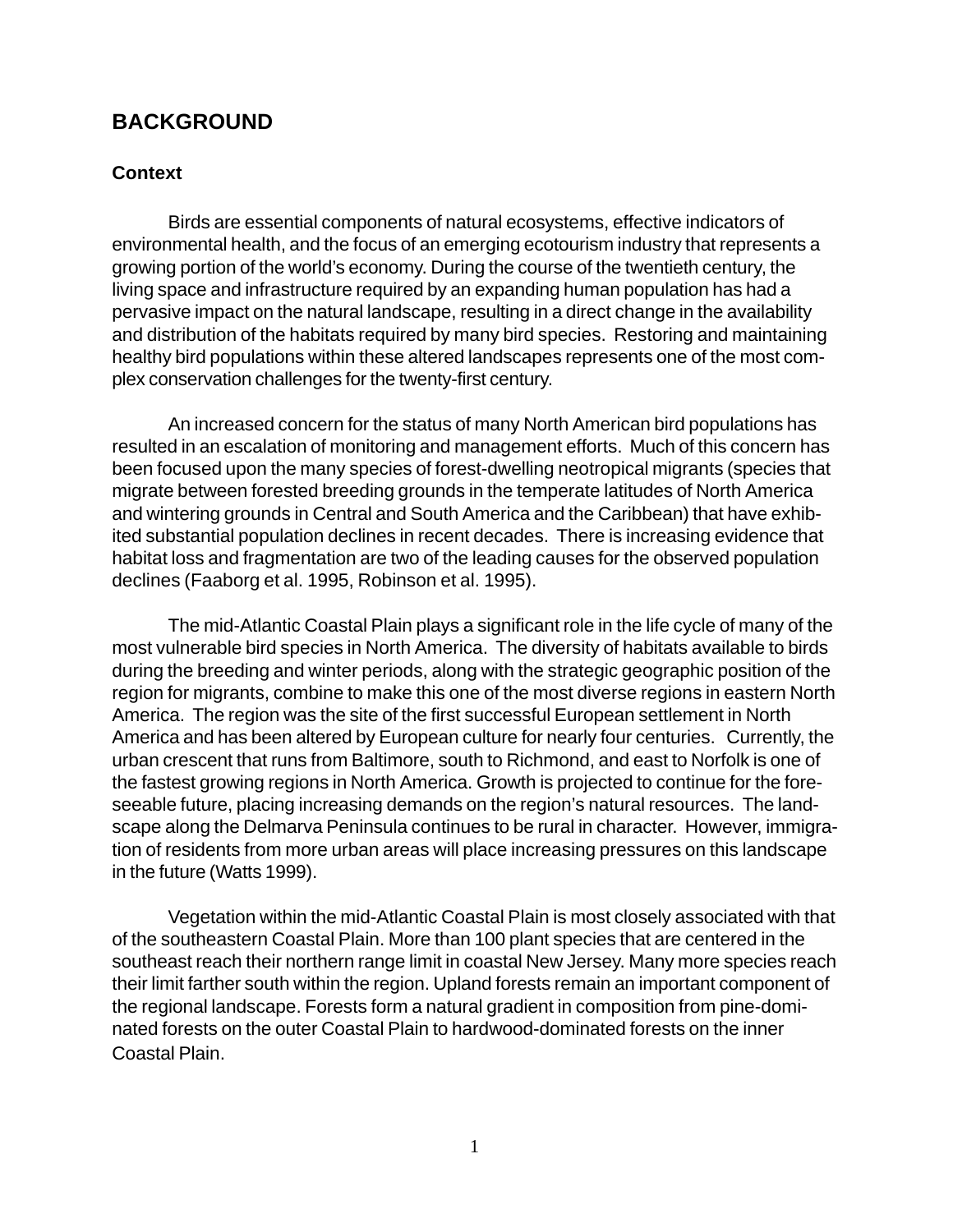The Maryland/DC chapter of The Nature Conservancy is in the process of acquiring nearly 3,470 hectares (ha) of land from the E.S. Adkins Timber Company. Tracts of this property are located within or near the Pocomoke Swamp, which is a disjunct fragment of the larger, humid swamp forests of the deep south and represents the northern range limit for some neotropical migrant bird species. Monitoring populations of these species should be a local conservation priority.

### **Objectives**

The overall objective of this project is to evaluate the breeding bird community within the Bear Swamp Unit of the Adkins Tract. The focal area is a mosaic of forest blocks within the Pocomoke drainage. Information provided through this project will provide resource staff with information important for making management decisions and establish a benchmark for future comparisons.

# **METHODS**

## **Study Area**

This study was conducted entirely within the Bear Swamp portion of the Adkins Tract, located within Wicomico and Worchester Counties on the coastal plain of Maryland (Figure 1). The Bear Swamp portion of the Adkins Tract consists primarily of a matrix of mature forested wetland and pine plantation and is associated with Nassawango Creek and the Pocomoke River. The composition of the forested wetland habitat is primarily Red Maple (*Acer rubrum*), Mockernut Hickory (*Carya tomentosa*) , Black Gum (*Nyssa sylvatica*), and Bald Cypress (*Taxodium distichum*) with a well developed understory of Red Maple (*A. rubrum*), American Holly (*Ilex opaca*), and Sweet Bay (*Magnolia virginiana*). The composition of the pine plantation habitat is primarily densely stocked Loblolly Pine (*Pinus taeda*) in stands of generally uniformily aged trees. Ages of pine stands ranged from recently cut to more than 30 years old.

### **Bird Surveys**

A combination of fixed-radius and unlimited-radius point count techniques were used to measure bird density and frequency of occurrence. A survey plot (point count) consisted of a 50-m radius circle (used to determine density) flagged at its center. Surveys were conducted along roadways, trails, and within forest patches. Points situated along roads and trails had the plot centers positioned at the road or trail edge.

Initially, 63 points were established within the Bear Swamp study area. After completion of surveys on round 1, it became evident that survey time constraints would allow an additional 6 points, resulting in a total of 69 points. Points were established along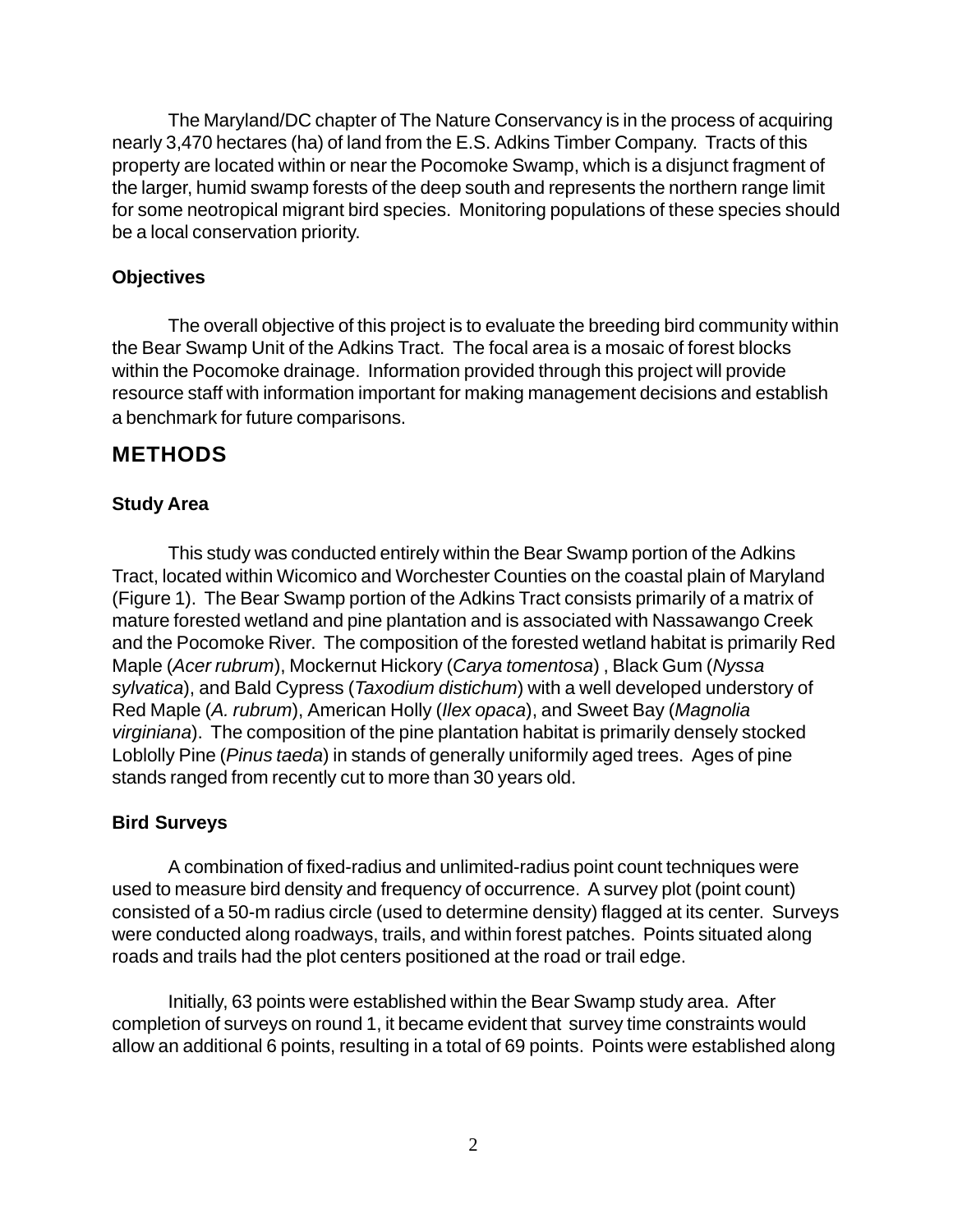

**Figure 1**. Map of study area within Bear Swamp of the Adkins Tract. Study points indicated by yellow dots.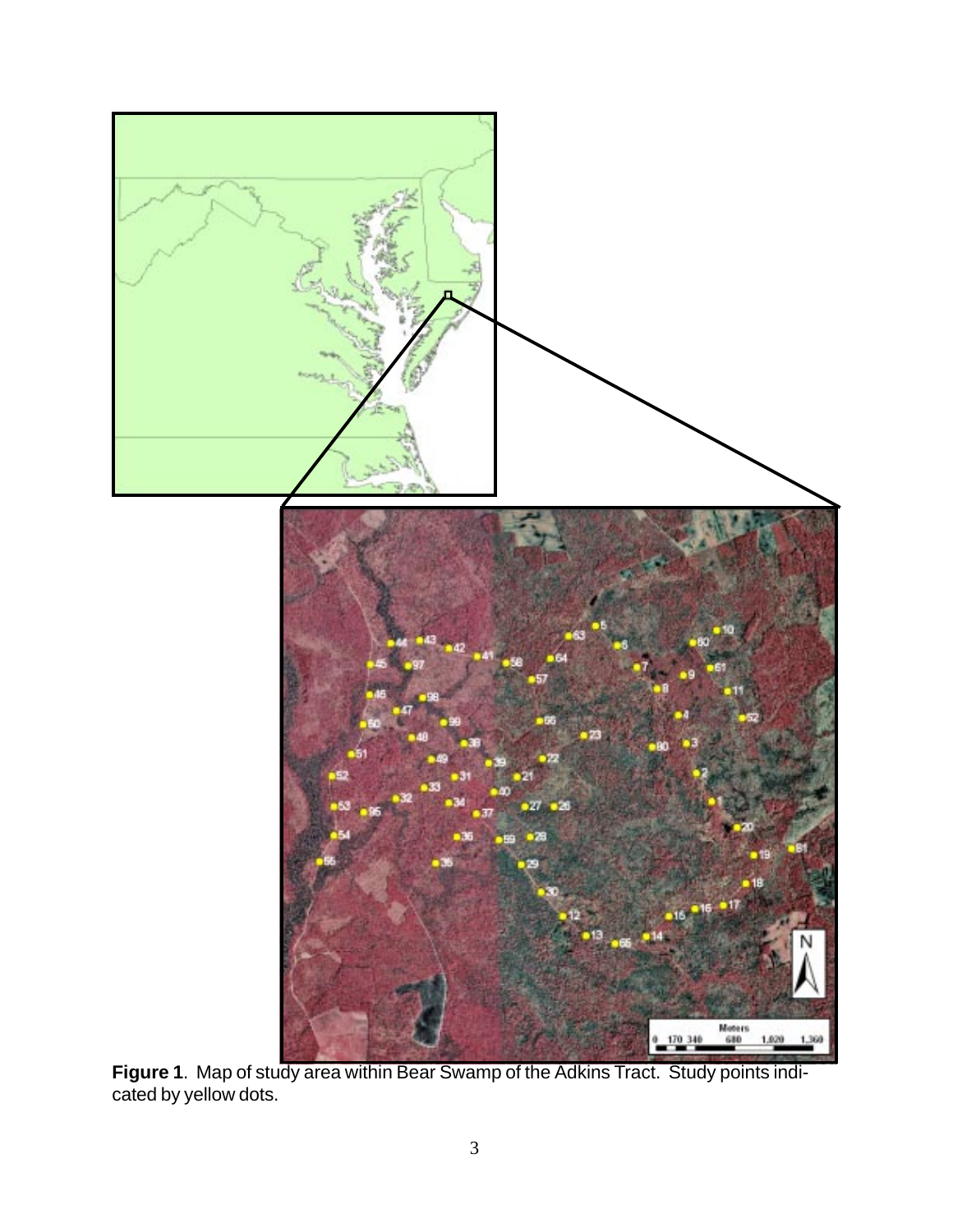the gradient of habitat types available, with a minimum of 250 m between each point (see Appendix I for list of points, coordinates, and associated habitat types). While an effort was made to associate each 50-m fixed-radius point count to a single habitat type, space and habitat limitations resulted in some points occurring along the edge of 2 habitat types.

Bird surveys were conducted by a single observer standing at the point center and counting all birds seen or heard within a 5-minute period. Birds detected were stratified according to time period and location. The count period was subdivided into an initial 3 min period and a subsequent 2-min period. Birds were recorded as either within or beyond the 50-m radius. Each point was surveyed 3 times between 10 June 2004 and 8 July 2004, with a minimum of 7 days between survey rounds. The order in which points were surveyed was changed each round to reduce the impact of time-of-day effects. All surveys were conducted between 0.5 and 4.5 hrs after sunrise on days with no precipitation and wind speeds of less than 24 km/h (15 mph).

#### **Data Summary and Analysis**

Bird survey data were summarized to determine overall bird abundance and species richness for individual habitat types as well as the entire study area. Bird densities were calculated from the number of birds detected within the 50-m radius point count. For each bird species, the survey visit with the greatest number of individuals detected was used for analysis. Species richness values were calculated using the accumulated number of species detected within or beyond the 50-m radius point count.

# **RESULTS**

A total of 2,754 detections of 76 bird species were made during the 2004 surveys. These were comprised of 38 neotropical migrant species, 16 temperate migrant species, and 22 non-migratory (resident) species (see Appendix II for summary of detections by point and survey round and Appendix III for list of birds detected with migration status). Common Yellowthoat, Ovenbird, Eastern Towhee, Prairie Warbler, Pine Warbler, Whiteeyed Vireo, and Yellow-breasted Chat were the most commonly detected species, accounting for nearly 40% of all detections.

The overall number of species detected within each habitat type (only points associated with a single habitat type were included in analysis) ranged from 26, within the mature pine habitat, to 60, within the young pine habitat (Figure 2). Bird densities, for points associated with a single habitat type, were highest within the clearcut habitat (7.80 birds/ha + 6.59 SD) and lowest within the mature pine habitat (5.56 birds/ha + 2.75 SD) (Figure 3). Differences in densities among the different habitat types were not significant (one-way ANOVA p>0.05).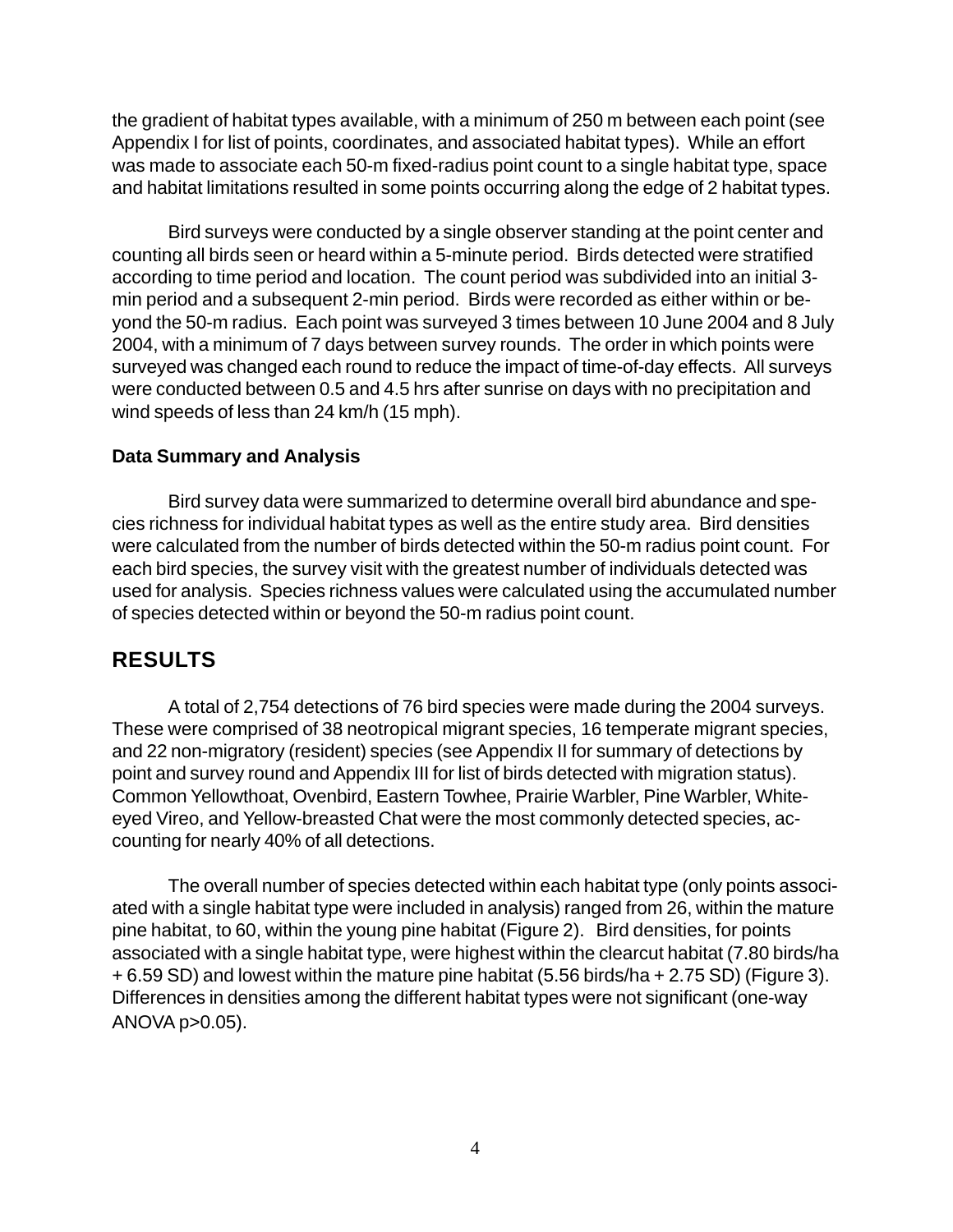

**Figure 2.** Species richness values for habitat types within Bear Swamp. Values are based on the accumulated number of species detected at points associated with a single habitat type over three survey visits.



**Bird Densities By Habitat Type**

**Figure 3.** Bird density values for habitat types within Bear Swamp. Values are based on the mean densities for all birds detected with the 50-m radius plots of points associated with a single habitat type over three survey visits.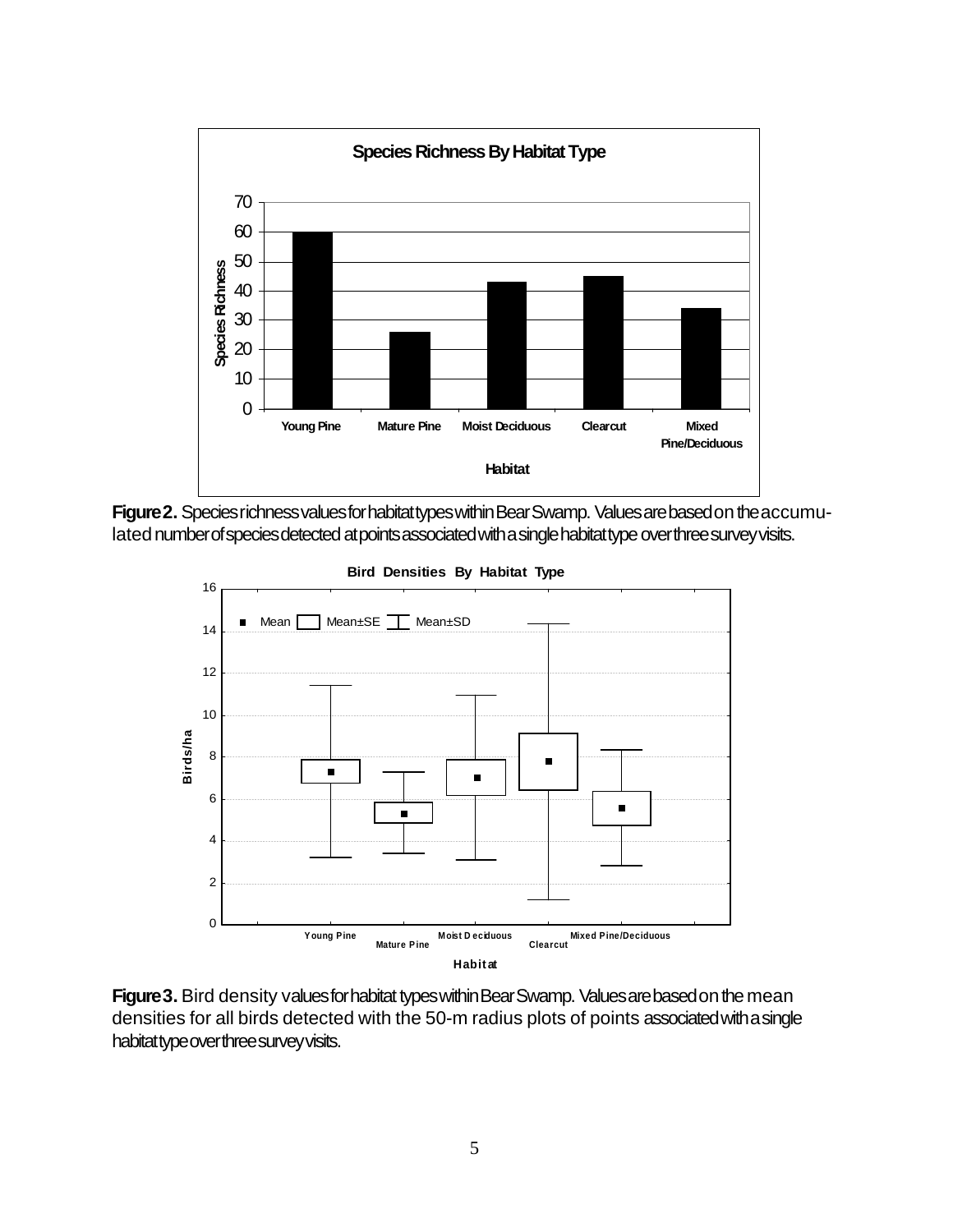# **DISCUSSION**

The results of the first of two years of surveys provide an account of the abundance and distribution of bird species that occupy the varied habitat types of Bear Swamp. The majority of species observed during the first year of surveys are typical of those normally found within deciduous forest, pine plantations, and early successional habitats of the mid-Atlantic region.

While the density and diversity of birds within the early successional habitats were higher than those found in the mature forest, the forested wetland and mature pine habitats provide critical nesting habitat for numerous species. Many of the species that rely on this mature habitat for breeding have been found to nest at low densities within the Coastal Plain of Maryland (Robbins and Blom 1996). The higher diversity and density of birds within the early successional habitats can be attributed to the fact than many species of neotropical migrants will utilize the early successional habitat along with the temperate migrant and resident species that are tolerant of disturbed habitat (Johnson and Landers 1982). A more complete comparison of densities and diversities between habitat types will be presented in the final report submitted after the second year of the study.

## **ACKNOWLEDGMENTS**

This project would not have been possible without the efforts of many people. Deborah Landau provided the opportunity to conduct the study and administrative support. Bill Turner was helpful in providing access to study sites. Lydia Whitaker, Carlton Adams, Renee Peace, Anne Womack, Gloria Sciole, Mark Roberts, and Cheryl Pope provided important administrative support from the College of William and Mary. This study was funded through a cooperative agreement between the Maryland/DC Chapter of The Nature Conservancy and the Center for Conservation Biology at the College of William and Mary.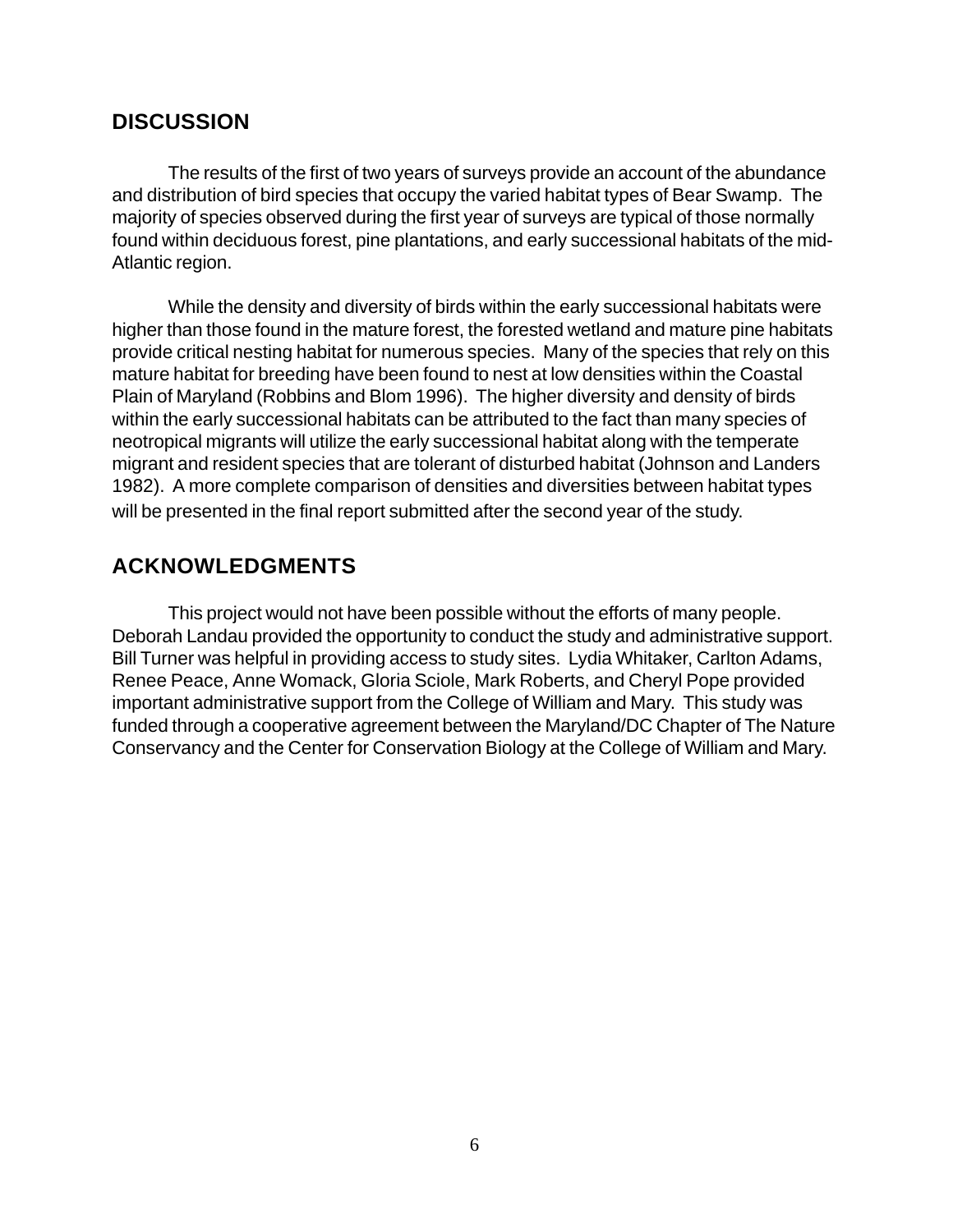# **LITERATURE CITED**

- Faaborg, J., M. Brittingham, T. Donovan, and J. Blake. 1995. Habitat fragmentation in the temperate zone. ppg 357-380 in T.E. Martin and D.M. Finch, eds., Ecology and Management of Neotropical Migratory Birds. Oxford University Press, Oxford, United Kingdom.
- Johnson, A.S., and J.L. Landers. 1982. Habitat relationships of summer resident birds in slash pine flatwoods. Journal of Wildlife Management 46:416-428.
- Robbins, C. S. and E. A. T. Blom. 1996. Atlas of the breeding birds of Maryland and the District of Columbia. University of Pittsburgh Press, Pittsburgh, PA.
- Robinson, S.K., F.R. Thompson III, T.M. Donovan, D.R. Whitehead, and J. Faaborg. 1995. Regional forest fragmentation and the nesting success of migratory birds. Science 267:1987-1990
- Watts, B.D. 1999. Partners in Flight bird conservation plan for the mid-Atlantic Coastal Plain. Partners in Flight Document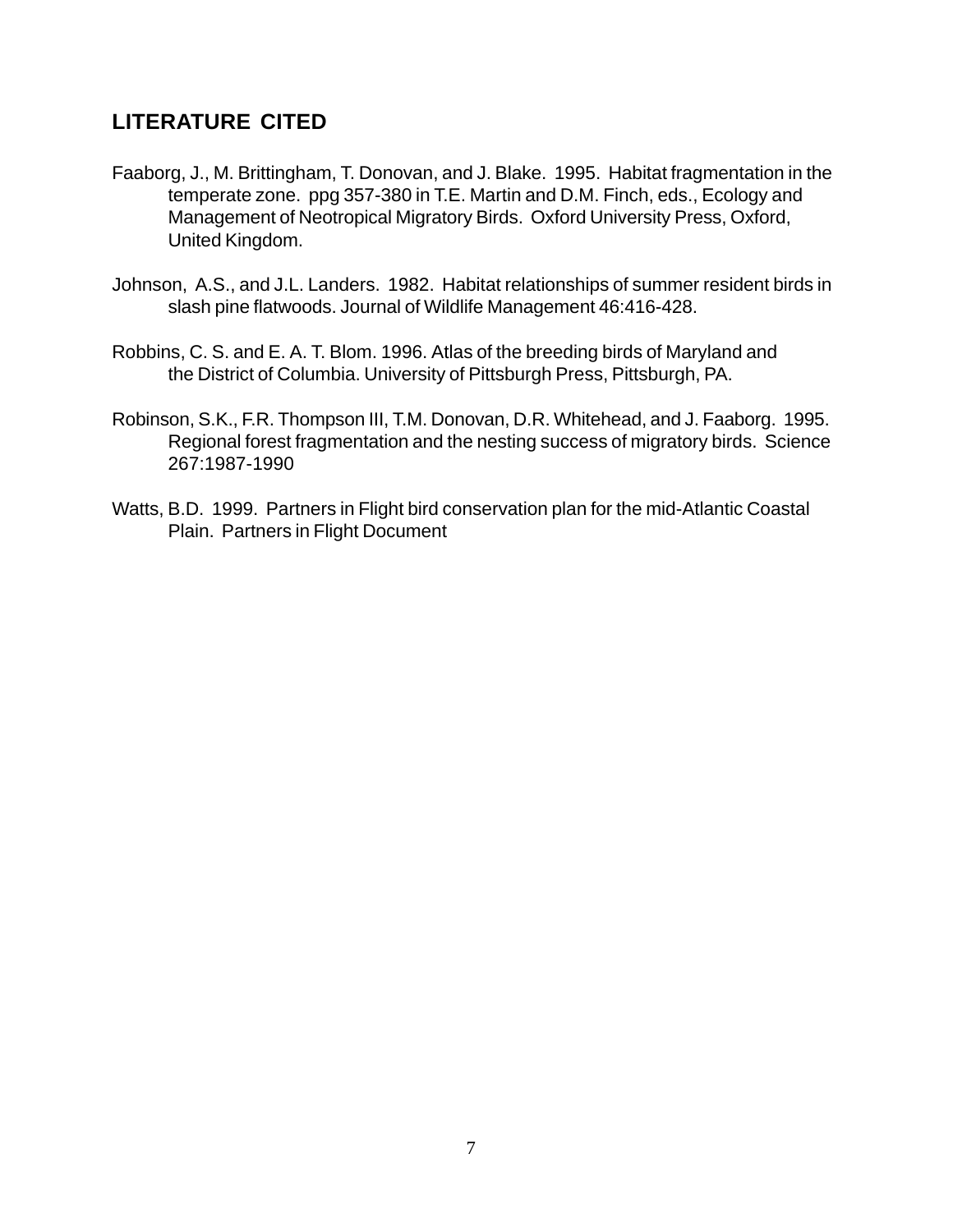| <b>Point Number</b> | Latitude    | Longitude    | <b>Habitat</b>                   |
|---------------------|-------------|--------------|----------------------------------|
| 1                   | 38.28155709 | -75.41428199 | Young Pine                       |
| $\overline{2}$      | 38.28377034 | -75.41573298 | Young Pine                       |
| $\overline{3}$      | 38.28612733 | -75.41664066 | <b>Mixed Pine/Deciduous</b>      |
| $\overline{4}$      | 38.28836345 | -75.41745027 | Young Pine                       |
| $\overline{5}$      | 38.29547592 | -75.42546697 | Young Pine, Mixed Pine/Deciduous |
| $6\phantom{1}6$     | 38.29387606 | -75.42338591 | Young Pine, Mixed Pine/Deciduous |
| 7                   | 38.29215584 | -75.42143770 | Clearcut, Mixed Pine/Deciduous   |
| $\overline{8}$      | 38.29041325 | -75.41947098 | <b>Mature Pine</b>               |
| $\overline{9}$      | 38.29146383 | -75.41683671 | <b>Mature Pine</b>               |
| $\overline{10}$     | 38.29494442 | -75.41342578 | <b>Mature Pine</b>               |
| 11                  | 38.29016648 | -75.41247192 | <b>Mature Pine</b>               |
| $\overline{12}$     | 38.27276414 | -75.42920530 | Mature Pine, Clearcut            |
| 13                  | 38.27121751 | -75.42698166 | Young Pine, Clearcut             |
| 14                  | 38.27106857 | -75.42099170 | Young Pine                       |
| 15                  | 38.27265769 | -75.41872524 | Young Pine                       |
| 16                  | 38.27318676 | -75.41609743 | Young Pine                       |
| 17                  | 38.27339522 | -75.41331061 | Young Pine                       |
| 18                  | 38.27508300 | -75.41097072 | <b>Young Pine</b>                |
| 19                  | 38.27728140 | -75.41017964 | Young Pine, Mature Pine          |
| 20                  | 38.27945299 | -75.41179340 | Young Pine                       |
| 21                  | 38.28376531 | -75.43349507 | Clearcut, Mixed Pine/Deciduous   |
| $\overline{22}$     | 38.28511261 | -75.43099584 | Clearcut, Mixed Pine/Deciduous   |
| 23                  | 38.28692193 | -75.42680481 | Young Pine, Mixed Pine/Deciduous |
| 26                  | 38.28139214 | -75.42992564 | <b>Moist Deciduous</b>           |
| 27                  | 38.28143111 | -75.43280323 | Moist Deciduous                  |
| 28                  | 38.27903238 | -75.43232580 | <b>Moist Deciduous</b>           |
| 29                  | 38.27684722 | -75.43322610 | Young Pine, Moist Deciduous      |
| 30                  | 38.27467974 | -75.43131930 | Young Pine, Mixed Pine/Deciduous |
| 31                  | 38.28385307 | -75.43970975 | Clearcut                         |
| 32                  | 38.28222463 | -75.44560835 | Young Pine                       |
| 33                  | 38.28300280 | -75.44278876 | Young Pine                       |
| 34                  | 38.28181149 | -75.44034476 | Young Pine                       |
| 35                  | 38.27708920 | -75.44172476 | Clearcut                         |
| $\overline{36}$     | 38.27909885 | -75.43961579 | Clearcut                         |
| $\overline{37}$     | 38.28089107 | -75.43761251 | Young Pine, Clearcut             |

Appendix I. Bird point count coordinates and habitat association.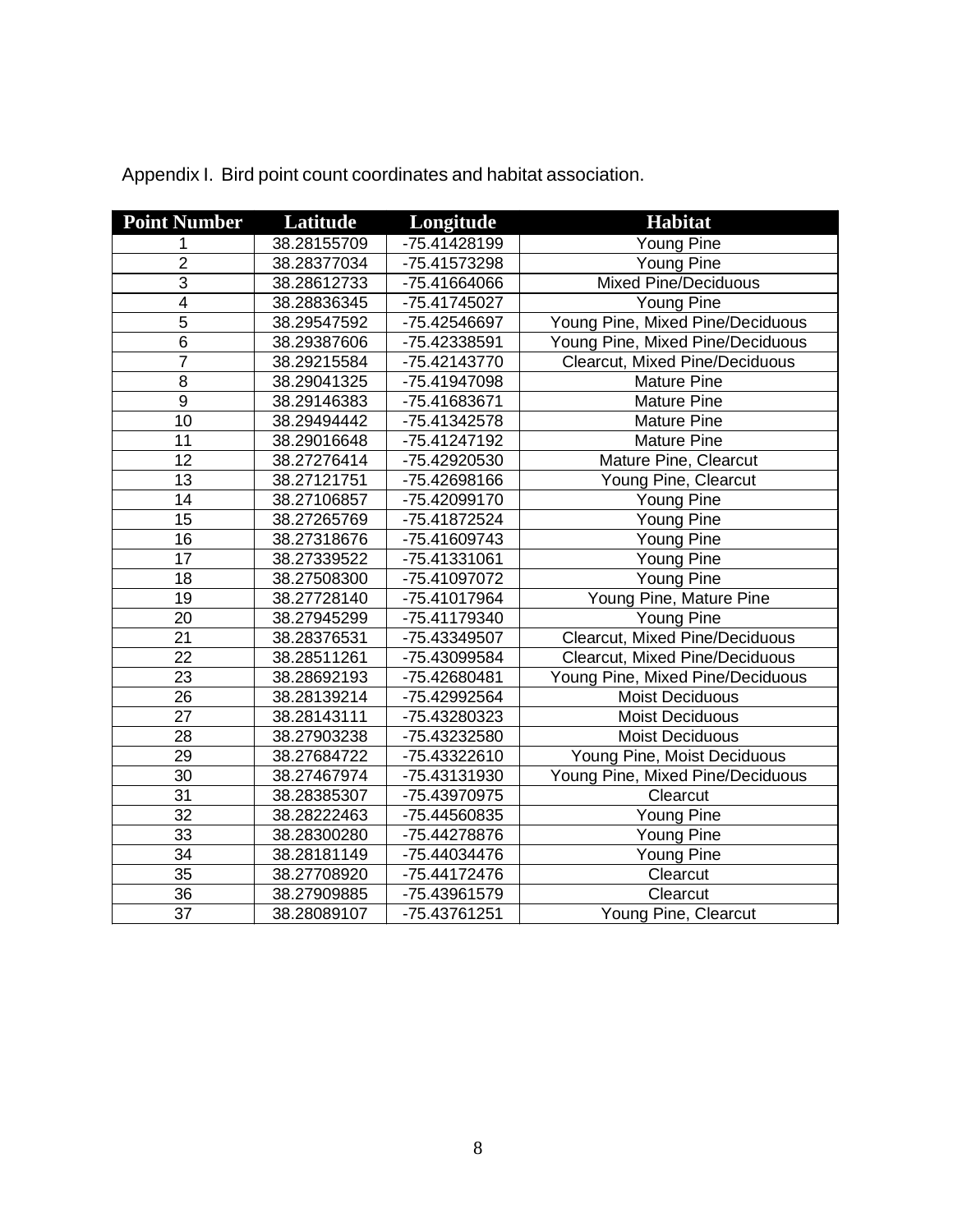| <b>Point Number</b> | Latitude    | Longitude    | <b>Habitat</b>                   |
|---------------------|-------------|--------------|----------------------------------|
| 38                  | 38.28642732 | -75.43873971 | Clearcut                         |
| $\overline{39}$     | 38.28488152 | -75.43627845 | Clearcut                         |
| 40                  | 38.28260676 | -75.43584812 | Young Pine, Clearcut             |
| 41                  | 38.29323367 | -75.43727028 | Young Pine, Clearcut             |
| 42                  | 38.29390624 | -75.44008258 | Young Pine                       |
| 43                  | 38.29454376 | -75.44297383 | Young Pine                       |
| 44                  | 38.29436850 | -75.44587456 | <b>Mixed Pine/Deciduous</b>      |
| 45                  | 38.29275238 | -75.44791111 | Young Pine, Clearcut             |
| 46                  | 38.29036170 | -75.44802317 | Young Pine, Mixed Pine/Deciduous |
| 47                  | 38.28910827 | -75.44540928 | Moist Deciduous, Clearcut        |
| $\overline{48}$     | 38.28695068 | -75.44391009 | Clearcut                         |
| 49                  | 38.28524144 | -75.44201779 | Clearcut                         |
| 50                  | 38.28806581 | -75.44870412 | Young Pine, Mixed Pine/Deciduous |
| $\overline{51}$     | 38.28575400 | -75.44995076 | Young Pine, Mixed Pine/Deciduous |
| 52                  | 38.28406060 | -75.45190643 | Young Pine, Mixed Pine/Deciduous |
| 53                  | 38.28168592 | -75.45175052 | Young Pine, Moist Deciduous      |
| 54                  | 38.27937352 | -75.45178019 | Young Pine, Mixed Pine/Deciduous |
| 55                  | 38.27738341 | -75.45328743 | Moist Deciduous                  |
| 57                  | 38.29132268 | -75.43194719 | Young Pine, Clearcut             |
| $\overline{58}$     | 38.29266320 | -75.43440853 | Young Pine, Clearcut             |
| $\overline{59}$     | 38.27880934 | -75.43545744 | Young Pine, Mixed Pine/Deciduous |
| 60                  | 38.29402819 | -75.41588612 | <b>Mature Pine</b>               |
| 61                  | 38.29200271 | -75.41420043 | <b>Mature Pine</b>               |
| 62                  | 38.28806430 | -75.41108781 | <b>Mixed Pine/Deciduous</b>      |
| 63                  | 38.29470629 | -75.42816284 | <b>Young Pine</b>                |
| 64                  | 38.29295338 | -75.42999169 | <b>Young Pine</b>                |
| 65                  | 38.27054822 | -75.42410390 | Young Pine                       |
| 66                  | 38.28808031 | -75.43121461 | Clearcut                         |
| 80                  | 38.28588610 | -75.42009224 | <b>Mixed Pine/Deciduous</b>      |
| 81                  | 38.27776319 | -75.40639646 | Young Pine                       |
| 95                  | 38.28115133 | -75.44877914 | <b>Moist Deciduous</b>           |
| 97                  | 38.29258483 | -75.44414042 | <b>Moist Deciduous</b>           |
| 98                  | 38.29006724 | -75.44278038 | <b>Moist Deciduous</b>           |
| $\overline{99}$     | 38.28808601 | -75.44069219 | <b>Moist Deciduous</b>           |

Appendix I (continued). Bird point count coordinates and habitat association.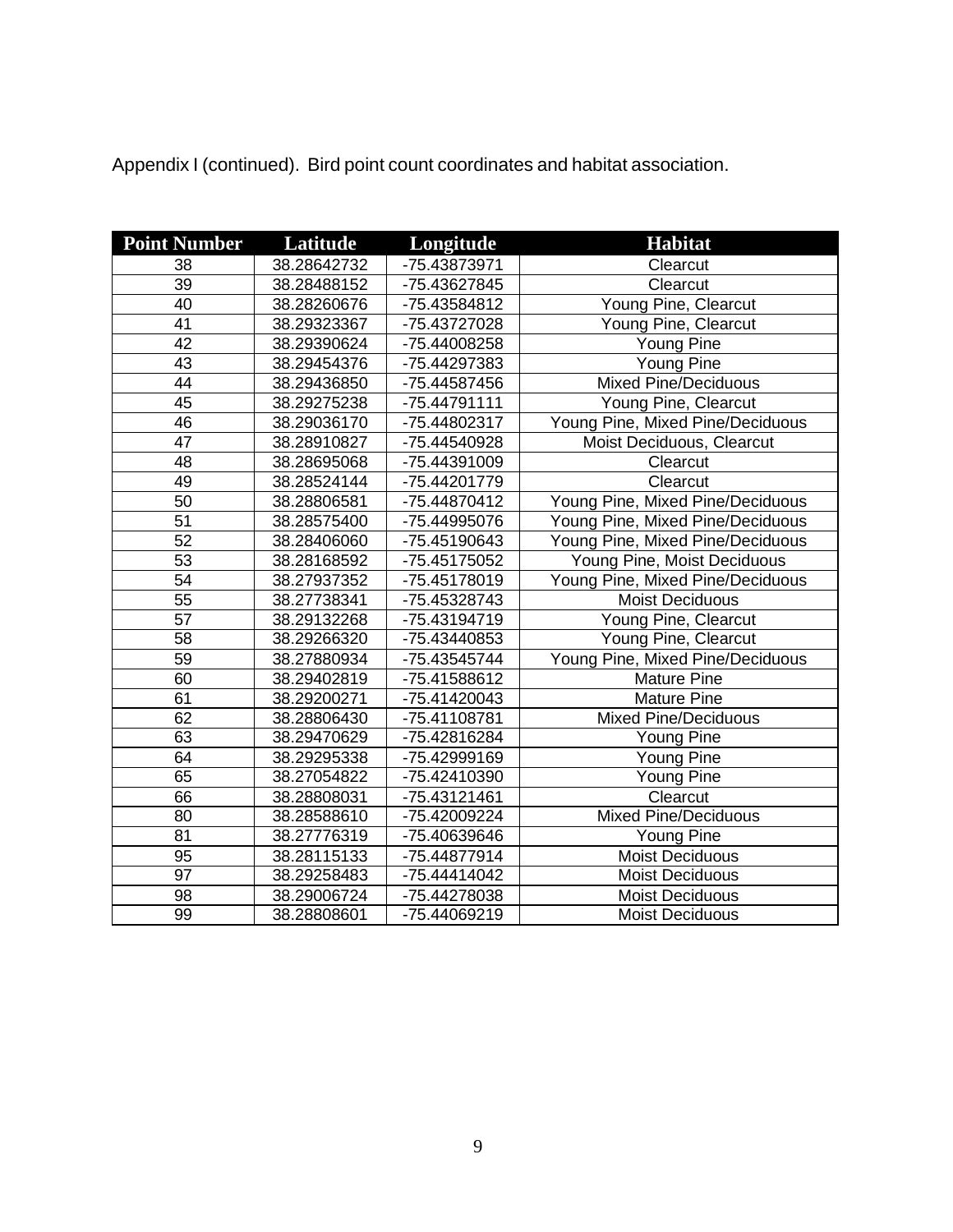| <b>ACFL</b><br>$\mathbf 1$<br>$\overline{2}$<br>$\overline{2}$<br>0<br>0<br>$\overline{2}$<br><b>ACFL</b><br>$\overline{2}$<br>$\overline{2}$<br>$\boldsymbol{0}$<br>$\mathbf 0$<br>$\overline{3}$<br><b>ACFL</b><br>1<br>$\overline{1}$<br>$\mathbf 0$<br>$\boldsymbol{0}$<br>$\overline{2}$<br>$\overline{4}$<br><b>ACFL</b><br>$\overline{0}$<br>1<br>$\overline{1}$<br>$\overline{5}$<br>7<br>$\overline{1}$<br><b>ACFL</b><br>$\overline{2}$<br>$\overline{2}$<br>$\overline{1}$<br>$\overline{8}$<br><b>ACFL</b><br>1<br>$\overline{0}$<br>$\mathbf 0$<br>$\overline{5}$<br>$\overline{9}$<br>$\overline{2}$<br>$\overline{2}$<br><b>ACFL</b><br>1<br>$\overline{2}$<br>$\overline{2}$<br><b>ACFL</b><br>$\overline{20}$<br>$\overline{0}$<br>$\mathbf 0$<br>$\overline{1}$<br>$\overline{1}$<br><b>ACFL</b><br>$\overline{22}$<br>$\overline{0}$<br>$\mathbf 0$<br>$\overline{3}$<br><b>ACFL</b><br>$\overline{26}$<br>1<br>1<br>$\overline{1}$<br>$\overline{6}$<br>$\overline{27}$<br>$\overline{3}$<br><b>ACFL</b><br>1<br>$\overline{2}$<br>$\overline{3}$<br>$\overline{2}$<br><b>ACFL</b><br>1<br>$\overline{0}$<br>40<br>$\overline{1}$<br><b>ACFL</b><br>$\overline{42}$<br>$\overline{0}$<br>$\overline{1}$<br>$\mathbf 0$<br>$\overline{2}$<br>$\overline{2}$<br><b>ACFL</b><br>$\overline{44}$<br>$\overline{0}$<br>$\boldsymbol{0}$<br>$\frac{3}{2}$<br>$\overline{1}$<br><b>ACFL</b><br>1<br>$\overline{1}$<br>46<br>$\overline{1}$<br><b>ACFL</b><br>50<br>1<br>$\boldsymbol{0}$<br>$\overline{2}$<br><b>ACFL</b><br>$\overline{51}$<br>1<br>1<br>$\overline{0}$<br>$\overline{4}$<br>52<br>$\overline{2}$<br>$\overline{2}$<br><b>ACFL</b><br>$\mathbf 0$<br>$\overline{2}$<br>53<br>$\overline{2}$<br><b>ACFL</b><br>$\overline{0}$<br>$\mathbf 0$<br>$\overline{1}$<br>$\overline{1}$<br><b>ACFL</b><br>$\overline{54}$<br>$\overline{0}$<br>$\mathbf 0$<br>$\overline{2}$<br>$\overline{1}$<br><b>ACFL</b><br>$\overline{55}$<br>1<br>$\overline{0}$<br>$\overline{5}$<br>$\overline{2}$<br><b>ACFL</b><br>61<br>1<br>$\overline{2}$<br>$\overline{1}$<br><b>ACFL</b><br>62<br>$\overline{0}$<br>$\overline{1}$<br>$\mathbf 0$<br>$\overline{1}$<br>$\overline{1}$<br><b>ACFL</b><br>$\overline{81}$<br>$\mathbf 0$<br>$\mathbf 0$<br>$\frac{3}{3}$<br>$\overline{2}$<br><b>ACFL</b><br>95<br>$\overline{0}$<br>1<br>$\overline{1}$<br><b>ACFL</b><br>$\overline{98}$<br>1<br>$\overline{1}$<br>$\overline{3}$<br><b>ACFL</b><br>$\overline{2}$<br>99<br>$\mathbf{1}$<br>$\mathbf 0$<br>68<br>17<br>Total<br>$\overline{30}$<br>$\overline{21}$<br>$\overline{5}$<br>$\overline{2}$<br>$\overline{2}$<br><b>EATO</b><br>1<br>1<br>$\overline{1}$<br><b>EATO</b><br>$\overline{2}$<br>$\overline{1}$<br>$\overline{0}$<br>$\mathbf 0$<br>$\overline{6}$<br><b>EATO</b><br>$\overline{2}$<br>$\overline{4}$<br>1<br>$\overline{1}$<br>$\frac{3}{3}$<br>$\overline{7}$<br><b>EATO</b><br>$\overline{2}$<br>$\overline{1}$<br>$\mathbf 0$<br>$\overline{2}$<br><b>EATO</b><br>12<br>1<br>$\mathbf 0$<br>$\overline{4}$<br>$\overline{2}$<br><b>EATO</b><br>$\overline{2}$<br>$\overline{13}$<br>$\mathbf 0$<br>$\overline{9}$<br>$\overline{2}$<br><b>EATO</b><br>$\overline{3}$<br>$\overline{14}$<br>$\overline{\mathbf{4}}$<br><b>EATO</b><br>$\overline{6}$<br>$\overline{1}$<br>$\overline{3}$<br>$\overline{2}$<br>$\overline{15}$<br><b>EATO</b><br>$\overline{3}$<br>$\overline{2}$<br>$\overline{1}$<br>16<br>$\overline{3}$<br>$\overline{3}$<br>17<br>10<br><b>EATO</b><br>4<br>$\overline{2}$<br><b>EATO</b><br>$\mathbf{1}$<br>18<br>1<br>4<br>$\overline{2}$<br><b>EATO</b><br>19<br>1<br>$\mathbf{1}$<br>$\overline{\mathbf{4}}$<br>$\overline{7}$<br>$\overline{2}$<br>$\overline{2}$<br>$\overline{3}$<br><b>EATO</b><br>20<br>$\overline{2}$<br><b>EATO</b><br>$\overline{0}$<br>$\overline{1}$<br>21<br>1<br>$\overline{3}$<br><b>EATO</b><br>$\overline{1}$<br>$\overline{2}$<br>22<br>$\mathbf 0$<br>$\overline{2}$<br>$\overline{4}$<br><b>EATO</b><br>23<br>1<br>$\mathbf{1}$<br>$\overline{1}$<br><b>EATO</b><br>$\overline{27}$<br>0<br>$\mathbf{1}$<br>$\boldsymbol{0}$<br>$\overline{3}$<br><b>EATO</b><br>$\overline{2}$<br>29<br>$\mathsf 0$<br>$\mathbf{1}$<br>$\overline{2}$<br><b>EATO</b><br>$\overline{0}$<br>30<br>1<br>$\mathbf{1}$<br>$\overline{5}$<br><b>EATO</b><br>$\overline{2}$<br>$\overline{3}$<br>31<br>$\mathsf 0$<br>$\overline{2}$<br>$\overline{0}$<br>$\overline{1}$<br><b>EATO</b><br>34<br>1<br><b>EATO</b><br>$\overline{1}$<br>$\overline{1}$<br>35<br>$\boldsymbol{0}$<br>$\pmb{0}$<br>$\overline{3}$<br>$\overline{2}$<br><b>EATO</b><br>36<br>$\pmb{0}$<br>1 | <b>Species</b> | <b>Point</b>    | Round 1        | <b>Round 2</b> | Round 3      | <b>Total</b>   |
|---------------------------------------------------------------------------------------------------------------------------------------------------------------------------------------------------------------------------------------------------------------------------------------------------------------------------------------------------------------------------------------------------------------------------------------------------------------------------------------------------------------------------------------------------------------------------------------------------------------------------------------------------------------------------------------------------------------------------------------------------------------------------------------------------------------------------------------------------------------------------------------------------------------------------------------------------------------------------------------------------------------------------------------------------------------------------------------------------------------------------------------------------------------------------------------------------------------------------------------------------------------------------------------------------------------------------------------------------------------------------------------------------------------------------------------------------------------------------------------------------------------------------------------------------------------------------------------------------------------------------------------------------------------------------------------------------------------------------------------------------------------------------------------------------------------------------------------------------------------------------------------------------------------------------------------------------------------------------------------------------------------------------------------------------------------------------------------------------------------------------------------------------------------------------------------------------------------------------------------------------------------------------------------------------------------------------------------------------------------------------------------------------------------------------------------------------------------------------------------------------------------------------------------------------------------------------------------------------------------------------------------------------------------------------------------------------------------------------------------------------------------------------------------------------------------------------------------------------------------------------------------------------------------------------------------------------------------------------------------------------------------------------------------------------------------------------------------------------------------------------------------------------------------------------------------------------------------------------------------------------------------------------------------------------------------------------------------------------------------------------------------------------------------------------------------------------------------------------------------------------------------------------------------------------------------------------------------------------------------------------------------------------------------------------------------------------------------------------------------------------------------------------------------------------------------------------------------------------------------------------------------------------------------------------------------------------------------------------------------------------------------------------------------------------------------------------------------------------------------------------------------------------------------------------------------------------------------------------------------------------------------------------------------------------------------------------------------------------------------------------------------------------------------------------------------------------------------------------------------------------------------------------------------------------------------------------------------------------------------------------------------------|----------------|-----------------|----------------|----------------|--------------|----------------|
|                                                                                                                                                                                                                                                                                                                                                                                                                                                                                                                                                                                                                                                                                                                                                                                                                                                                                                                                                                                                                                                                                                                                                                                                                                                                                                                                                                                                                                                                                                                                                                                                                                                                                                                                                                                                                                                                                                                                                                                                                                                                                                                                                                                                                                                                                                                                                                                                                                                                                                                                                                                                                                                                                                                                                                                                                                                                                                                                                                                                                                                                                                                                                                                                                                                                                                                                                                                                                                                                                                                                                                                                                                                                                                                                                                                                                                                                                                                                                                                                                                                                                                                                                                                                                                                                                                                                                                                                                                                                                                                                                                                                                                             |                |                 |                |                |              |                |
|                                                                                                                                                                                                                                                                                                                                                                                                                                                                                                                                                                                                                                                                                                                                                                                                                                                                                                                                                                                                                                                                                                                                                                                                                                                                                                                                                                                                                                                                                                                                                                                                                                                                                                                                                                                                                                                                                                                                                                                                                                                                                                                                                                                                                                                                                                                                                                                                                                                                                                                                                                                                                                                                                                                                                                                                                                                                                                                                                                                                                                                                                                                                                                                                                                                                                                                                                                                                                                                                                                                                                                                                                                                                                                                                                                                                                                                                                                                                                                                                                                                                                                                                                                                                                                                                                                                                                                                                                                                                                                                                                                                                                                             |                |                 |                |                |              |                |
| $\overline{6}$                                                                                                                                                                                                                                                                                                                                                                                                                                                                                                                                                                                                                                                                                                                                                                                                                                                                                                                                                                                                                                                                                                                                                                                                                                                                                                                                                                                                                                                                                                                                                                                                                                                                                                                                                                                                                                                                                                                                                                                                                                                                                                                                                                                                                                                                                                                                                                                                                                                                                                                                                                                                                                                                                                                                                                                                                                                                                                                                                                                                                                                                                                                                                                                                                                                                                                                                                                                                                                                                                                                                                                                                                                                                                                                                                                                                                                                                                                                                                                                                                                                                                                                                                                                                                                                                                                                                                                                                                                                                                                                                                                                                                              |                |                 |                |                |              |                |
|                                                                                                                                                                                                                                                                                                                                                                                                                                                                                                                                                                                                                                                                                                                                                                                                                                                                                                                                                                                                                                                                                                                                                                                                                                                                                                                                                                                                                                                                                                                                                                                                                                                                                                                                                                                                                                                                                                                                                                                                                                                                                                                                                                                                                                                                                                                                                                                                                                                                                                                                                                                                                                                                                                                                                                                                                                                                                                                                                                                                                                                                                                                                                                                                                                                                                                                                                                                                                                                                                                                                                                                                                                                                                                                                                                                                                                                                                                                                                                                                                                                                                                                                                                                                                                                                                                                                                                                                                                                                                                                                                                                                                                             |                |                 |                |                |              |                |
|                                                                                                                                                                                                                                                                                                                                                                                                                                                                                                                                                                                                                                                                                                                                                                                                                                                                                                                                                                                                                                                                                                                                                                                                                                                                                                                                                                                                                                                                                                                                                                                                                                                                                                                                                                                                                                                                                                                                                                                                                                                                                                                                                                                                                                                                                                                                                                                                                                                                                                                                                                                                                                                                                                                                                                                                                                                                                                                                                                                                                                                                                                                                                                                                                                                                                                                                                                                                                                                                                                                                                                                                                                                                                                                                                                                                                                                                                                                                                                                                                                                                                                                                                                                                                                                                                                                                                                                                                                                                                                                                                                                                                                             |                |                 |                |                |              |                |
|                                                                                                                                                                                                                                                                                                                                                                                                                                                                                                                                                                                                                                                                                                                                                                                                                                                                                                                                                                                                                                                                                                                                                                                                                                                                                                                                                                                                                                                                                                                                                                                                                                                                                                                                                                                                                                                                                                                                                                                                                                                                                                                                                                                                                                                                                                                                                                                                                                                                                                                                                                                                                                                                                                                                                                                                                                                                                                                                                                                                                                                                                                                                                                                                                                                                                                                                                                                                                                                                                                                                                                                                                                                                                                                                                                                                                                                                                                                                                                                                                                                                                                                                                                                                                                                                                                                                                                                                                                                                                                                                                                                                                                             |                |                 |                |                |              |                |
|                                                                                                                                                                                                                                                                                                                                                                                                                                                                                                                                                                                                                                                                                                                                                                                                                                                                                                                                                                                                                                                                                                                                                                                                                                                                                                                                                                                                                                                                                                                                                                                                                                                                                                                                                                                                                                                                                                                                                                                                                                                                                                                                                                                                                                                                                                                                                                                                                                                                                                                                                                                                                                                                                                                                                                                                                                                                                                                                                                                                                                                                                                                                                                                                                                                                                                                                                                                                                                                                                                                                                                                                                                                                                                                                                                                                                                                                                                                                                                                                                                                                                                                                                                                                                                                                                                                                                                                                                                                                                                                                                                                                                                             |                |                 |                |                |              |                |
|                                                                                                                                                                                                                                                                                                                                                                                                                                                                                                                                                                                                                                                                                                                                                                                                                                                                                                                                                                                                                                                                                                                                                                                                                                                                                                                                                                                                                                                                                                                                                                                                                                                                                                                                                                                                                                                                                                                                                                                                                                                                                                                                                                                                                                                                                                                                                                                                                                                                                                                                                                                                                                                                                                                                                                                                                                                                                                                                                                                                                                                                                                                                                                                                                                                                                                                                                                                                                                                                                                                                                                                                                                                                                                                                                                                                                                                                                                                                                                                                                                                                                                                                                                                                                                                                                                                                                                                                                                                                                                                                                                                                                                             |                |                 |                |                |              |                |
|                                                                                                                                                                                                                                                                                                                                                                                                                                                                                                                                                                                                                                                                                                                                                                                                                                                                                                                                                                                                                                                                                                                                                                                                                                                                                                                                                                                                                                                                                                                                                                                                                                                                                                                                                                                                                                                                                                                                                                                                                                                                                                                                                                                                                                                                                                                                                                                                                                                                                                                                                                                                                                                                                                                                                                                                                                                                                                                                                                                                                                                                                                                                                                                                                                                                                                                                                                                                                                                                                                                                                                                                                                                                                                                                                                                                                                                                                                                                                                                                                                                                                                                                                                                                                                                                                                                                                                                                                                                                                                                                                                                                                                             |                |                 |                |                |              |                |
|                                                                                                                                                                                                                                                                                                                                                                                                                                                                                                                                                                                                                                                                                                                                                                                                                                                                                                                                                                                                                                                                                                                                                                                                                                                                                                                                                                                                                                                                                                                                                                                                                                                                                                                                                                                                                                                                                                                                                                                                                                                                                                                                                                                                                                                                                                                                                                                                                                                                                                                                                                                                                                                                                                                                                                                                                                                                                                                                                                                                                                                                                                                                                                                                                                                                                                                                                                                                                                                                                                                                                                                                                                                                                                                                                                                                                                                                                                                                                                                                                                                                                                                                                                                                                                                                                                                                                                                                                                                                                                                                                                                                                                             |                |                 |                |                |              |                |
|                                                                                                                                                                                                                                                                                                                                                                                                                                                                                                                                                                                                                                                                                                                                                                                                                                                                                                                                                                                                                                                                                                                                                                                                                                                                                                                                                                                                                                                                                                                                                                                                                                                                                                                                                                                                                                                                                                                                                                                                                                                                                                                                                                                                                                                                                                                                                                                                                                                                                                                                                                                                                                                                                                                                                                                                                                                                                                                                                                                                                                                                                                                                                                                                                                                                                                                                                                                                                                                                                                                                                                                                                                                                                                                                                                                                                                                                                                                                                                                                                                                                                                                                                                                                                                                                                                                                                                                                                                                                                                                                                                                                                                             |                |                 |                |                |              |                |
|                                                                                                                                                                                                                                                                                                                                                                                                                                                                                                                                                                                                                                                                                                                                                                                                                                                                                                                                                                                                                                                                                                                                                                                                                                                                                                                                                                                                                                                                                                                                                                                                                                                                                                                                                                                                                                                                                                                                                                                                                                                                                                                                                                                                                                                                                                                                                                                                                                                                                                                                                                                                                                                                                                                                                                                                                                                                                                                                                                                                                                                                                                                                                                                                                                                                                                                                                                                                                                                                                                                                                                                                                                                                                                                                                                                                                                                                                                                                                                                                                                                                                                                                                                                                                                                                                                                                                                                                                                                                                                                                                                                                                                             |                |                 |                |                |              |                |
|                                                                                                                                                                                                                                                                                                                                                                                                                                                                                                                                                                                                                                                                                                                                                                                                                                                                                                                                                                                                                                                                                                                                                                                                                                                                                                                                                                                                                                                                                                                                                                                                                                                                                                                                                                                                                                                                                                                                                                                                                                                                                                                                                                                                                                                                                                                                                                                                                                                                                                                                                                                                                                                                                                                                                                                                                                                                                                                                                                                                                                                                                                                                                                                                                                                                                                                                                                                                                                                                                                                                                                                                                                                                                                                                                                                                                                                                                                                                                                                                                                                                                                                                                                                                                                                                                                                                                                                                                                                                                                                                                                                                                                             |                |                 |                |                |              |                |
|                                                                                                                                                                                                                                                                                                                                                                                                                                                                                                                                                                                                                                                                                                                                                                                                                                                                                                                                                                                                                                                                                                                                                                                                                                                                                                                                                                                                                                                                                                                                                                                                                                                                                                                                                                                                                                                                                                                                                                                                                                                                                                                                                                                                                                                                                                                                                                                                                                                                                                                                                                                                                                                                                                                                                                                                                                                                                                                                                                                                                                                                                                                                                                                                                                                                                                                                                                                                                                                                                                                                                                                                                                                                                                                                                                                                                                                                                                                                                                                                                                                                                                                                                                                                                                                                                                                                                                                                                                                                                                                                                                                                                                             |                |                 |                |                |              |                |
|                                                                                                                                                                                                                                                                                                                                                                                                                                                                                                                                                                                                                                                                                                                                                                                                                                                                                                                                                                                                                                                                                                                                                                                                                                                                                                                                                                                                                                                                                                                                                                                                                                                                                                                                                                                                                                                                                                                                                                                                                                                                                                                                                                                                                                                                                                                                                                                                                                                                                                                                                                                                                                                                                                                                                                                                                                                                                                                                                                                                                                                                                                                                                                                                                                                                                                                                                                                                                                                                                                                                                                                                                                                                                                                                                                                                                                                                                                                                                                                                                                                                                                                                                                                                                                                                                                                                                                                                                                                                                                                                                                                                                                             |                |                 |                |                |              |                |
|                                                                                                                                                                                                                                                                                                                                                                                                                                                                                                                                                                                                                                                                                                                                                                                                                                                                                                                                                                                                                                                                                                                                                                                                                                                                                                                                                                                                                                                                                                                                                                                                                                                                                                                                                                                                                                                                                                                                                                                                                                                                                                                                                                                                                                                                                                                                                                                                                                                                                                                                                                                                                                                                                                                                                                                                                                                                                                                                                                                                                                                                                                                                                                                                                                                                                                                                                                                                                                                                                                                                                                                                                                                                                                                                                                                                                                                                                                                                                                                                                                                                                                                                                                                                                                                                                                                                                                                                                                                                                                                                                                                                                                             |                |                 |                |                |              |                |
|                                                                                                                                                                                                                                                                                                                                                                                                                                                                                                                                                                                                                                                                                                                                                                                                                                                                                                                                                                                                                                                                                                                                                                                                                                                                                                                                                                                                                                                                                                                                                                                                                                                                                                                                                                                                                                                                                                                                                                                                                                                                                                                                                                                                                                                                                                                                                                                                                                                                                                                                                                                                                                                                                                                                                                                                                                                                                                                                                                                                                                                                                                                                                                                                                                                                                                                                                                                                                                                                                                                                                                                                                                                                                                                                                                                                                                                                                                                                                                                                                                                                                                                                                                                                                                                                                                                                                                                                                                                                                                                                                                                                                                             |                |                 |                |                |              |                |
|                                                                                                                                                                                                                                                                                                                                                                                                                                                                                                                                                                                                                                                                                                                                                                                                                                                                                                                                                                                                                                                                                                                                                                                                                                                                                                                                                                                                                                                                                                                                                                                                                                                                                                                                                                                                                                                                                                                                                                                                                                                                                                                                                                                                                                                                                                                                                                                                                                                                                                                                                                                                                                                                                                                                                                                                                                                                                                                                                                                                                                                                                                                                                                                                                                                                                                                                                                                                                                                                                                                                                                                                                                                                                                                                                                                                                                                                                                                                                                                                                                                                                                                                                                                                                                                                                                                                                                                                                                                                                                                                                                                                                                             |                |                 |                |                |              |                |
|                                                                                                                                                                                                                                                                                                                                                                                                                                                                                                                                                                                                                                                                                                                                                                                                                                                                                                                                                                                                                                                                                                                                                                                                                                                                                                                                                                                                                                                                                                                                                                                                                                                                                                                                                                                                                                                                                                                                                                                                                                                                                                                                                                                                                                                                                                                                                                                                                                                                                                                                                                                                                                                                                                                                                                                                                                                                                                                                                                                                                                                                                                                                                                                                                                                                                                                                                                                                                                                                                                                                                                                                                                                                                                                                                                                                                                                                                                                                                                                                                                                                                                                                                                                                                                                                                                                                                                                                                                                                                                                                                                                                                                             |                |                 |                |                |              |                |
|                                                                                                                                                                                                                                                                                                                                                                                                                                                                                                                                                                                                                                                                                                                                                                                                                                                                                                                                                                                                                                                                                                                                                                                                                                                                                                                                                                                                                                                                                                                                                                                                                                                                                                                                                                                                                                                                                                                                                                                                                                                                                                                                                                                                                                                                                                                                                                                                                                                                                                                                                                                                                                                                                                                                                                                                                                                                                                                                                                                                                                                                                                                                                                                                                                                                                                                                                                                                                                                                                                                                                                                                                                                                                                                                                                                                                                                                                                                                                                                                                                                                                                                                                                                                                                                                                                                                                                                                                                                                                                                                                                                                                                             |                |                 |                |                |              |                |
|                                                                                                                                                                                                                                                                                                                                                                                                                                                                                                                                                                                                                                                                                                                                                                                                                                                                                                                                                                                                                                                                                                                                                                                                                                                                                                                                                                                                                                                                                                                                                                                                                                                                                                                                                                                                                                                                                                                                                                                                                                                                                                                                                                                                                                                                                                                                                                                                                                                                                                                                                                                                                                                                                                                                                                                                                                                                                                                                                                                                                                                                                                                                                                                                                                                                                                                                                                                                                                                                                                                                                                                                                                                                                                                                                                                                                                                                                                                                                                                                                                                                                                                                                                                                                                                                                                                                                                                                                                                                                                                                                                                                                                             |                |                 |                |                |              |                |
|                                                                                                                                                                                                                                                                                                                                                                                                                                                                                                                                                                                                                                                                                                                                                                                                                                                                                                                                                                                                                                                                                                                                                                                                                                                                                                                                                                                                                                                                                                                                                                                                                                                                                                                                                                                                                                                                                                                                                                                                                                                                                                                                                                                                                                                                                                                                                                                                                                                                                                                                                                                                                                                                                                                                                                                                                                                                                                                                                                                                                                                                                                                                                                                                                                                                                                                                                                                                                                                                                                                                                                                                                                                                                                                                                                                                                                                                                                                                                                                                                                                                                                                                                                                                                                                                                                                                                                                                                                                                                                                                                                                                                                             |                |                 |                |                |              |                |
|                                                                                                                                                                                                                                                                                                                                                                                                                                                                                                                                                                                                                                                                                                                                                                                                                                                                                                                                                                                                                                                                                                                                                                                                                                                                                                                                                                                                                                                                                                                                                                                                                                                                                                                                                                                                                                                                                                                                                                                                                                                                                                                                                                                                                                                                                                                                                                                                                                                                                                                                                                                                                                                                                                                                                                                                                                                                                                                                                                                                                                                                                                                                                                                                                                                                                                                                                                                                                                                                                                                                                                                                                                                                                                                                                                                                                                                                                                                                                                                                                                                                                                                                                                                                                                                                                                                                                                                                                                                                                                                                                                                                                                             |                |                 |                |                |              |                |
|                                                                                                                                                                                                                                                                                                                                                                                                                                                                                                                                                                                                                                                                                                                                                                                                                                                                                                                                                                                                                                                                                                                                                                                                                                                                                                                                                                                                                                                                                                                                                                                                                                                                                                                                                                                                                                                                                                                                                                                                                                                                                                                                                                                                                                                                                                                                                                                                                                                                                                                                                                                                                                                                                                                                                                                                                                                                                                                                                                                                                                                                                                                                                                                                                                                                                                                                                                                                                                                                                                                                                                                                                                                                                                                                                                                                                                                                                                                                                                                                                                                                                                                                                                                                                                                                                                                                                                                                                                                                                                                                                                                                                                             |                |                 |                |                |              |                |
|                                                                                                                                                                                                                                                                                                                                                                                                                                                                                                                                                                                                                                                                                                                                                                                                                                                                                                                                                                                                                                                                                                                                                                                                                                                                                                                                                                                                                                                                                                                                                                                                                                                                                                                                                                                                                                                                                                                                                                                                                                                                                                                                                                                                                                                                                                                                                                                                                                                                                                                                                                                                                                                                                                                                                                                                                                                                                                                                                                                                                                                                                                                                                                                                                                                                                                                                                                                                                                                                                                                                                                                                                                                                                                                                                                                                                                                                                                                                                                                                                                                                                                                                                                                                                                                                                                                                                                                                                                                                                                                                                                                                                                             |                |                 |                |                |              |                |
|                                                                                                                                                                                                                                                                                                                                                                                                                                                                                                                                                                                                                                                                                                                                                                                                                                                                                                                                                                                                                                                                                                                                                                                                                                                                                                                                                                                                                                                                                                                                                                                                                                                                                                                                                                                                                                                                                                                                                                                                                                                                                                                                                                                                                                                                                                                                                                                                                                                                                                                                                                                                                                                                                                                                                                                                                                                                                                                                                                                                                                                                                                                                                                                                                                                                                                                                                                                                                                                                                                                                                                                                                                                                                                                                                                                                                                                                                                                                                                                                                                                                                                                                                                                                                                                                                                                                                                                                                                                                                                                                                                                                                                             |                |                 |                |                |              |                |
|                                                                                                                                                                                                                                                                                                                                                                                                                                                                                                                                                                                                                                                                                                                                                                                                                                                                                                                                                                                                                                                                                                                                                                                                                                                                                                                                                                                                                                                                                                                                                                                                                                                                                                                                                                                                                                                                                                                                                                                                                                                                                                                                                                                                                                                                                                                                                                                                                                                                                                                                                                                                                                                                                                                                                                                                                                                                                                                                                                                                                                                                                                                                                                                                                                                                                                                                                                                                                                                                                                                                                                                                                                                                                                                                                                                                                                                                                                                                                                                                                                                                                                                                                                                                                                                                                                                                                                                                                                                                                                                                                                                                                                             |                |                 |                |                |              |                |
|                                                                                                                                                                                                                                                                                                                                                                                                                                                                                                                                                                                                                                                                                                                                                                                                                                                                                                                                                                                                                                                                                                                                                                                                                                                                                                                                                                                                                                                                                                                                                                                                                                                                                                                                                                                                                                                                                                                                                                                                                                                                                                                                                                                                                                                                                                                                                                                                                                                                                                                                                                                                                                                                                                                                                                                                                                                                                                                                                                                                                                                                                                                                                                                                                                                                                                                                                                                                                                                                                                                                                                                                                                                                                                                                                                                                                                                                                                                                                                                                                                                                                                                                                                                                                                                                                                                                                                                                                                                                                                                                                                                                                                             |                |                 |                |                |              |                |
|                                                                                                                                                                                                                                                                                                                                                                                                                                                                                                                                                                                                                                                                                                                                                                                                                                                                                                                                                                                                                                                                                                                                                                                                                                                                                                                                                                                                                                                                                                                                                                                                                                                                                                                                                                                                                                                                                                                                                                                                                                                                                                                                                                                                                                                                                                                                                                                                                                                                                                                                                                                                                                                                                                                                                                                                                                                                                                                                                                                                                                                                                                                                                                                                                                                                                                                                                                                                                                                                                                                                                                                                                                                                                                                                                                                                                                                                                                                                                                                                                                                                                                                                                                                                                                                                                                                                                                                                                                                                                                                                                                                                                                             |                |                 |                |                |              |                |
|                                                                                                                                                                                                                                                                                                                                                                                                                                                                                                                                                                                                                                                                                                                                                                                                                                                                                                                                                                                                                                                                                                                                                                                                                                                                                                                                                                                                                                                                                                                                                                                                                                                                                                                                                                                                                                                                                                                                                                                                                                                                                                                                                                                                                                                                                                                                                                                                                                                                                                                                                                                                                                                                                                                                                                                                                                                                                                                                                                                                                                                                                                                                                                                                                                                                                                                                                                                                                                                                                                                                                                                                                                                                                                                                                                                                                                                                                                                                                                                                                                                                                                                                                                                                                                                                                                                                                                                                                                                                                                                                                                                                                                             |                |                 |                |                |              |                |
|                                                                                                                                                                                                                                                                                                                                                                                                                                                                                                                                                                                                                                                                                                                                                                                                                                                                                                                                                                                                                                                                                                                                                                                                                                                                                                                                                                                                                                                                                                                                                                                                                                                                                                                                                                                                                                                                                                                                                                                                                                                                                                                                                                                                                                                                                                                                                                                                                                                                                                                                                                                                                                                                                                                                                                                                                                                                                                                                                                                                                                                                                                                                                                                                                                                                                                                                                                                                                                                                                                                                                                                                                                                                                                                                                                                                                                                                                                                                                                                                                                                                                                                                                                                                                                                                                                                                                                                                                                                                                                                                                                                                                                             |                |                 |                |                |              |                |
|                                                                                                                                                                                                                                                                                                                                                                                                                                                                                                                                                                                                                                                                                                                                                                                                                                                                                                                                                                                                                                                                                                                                                                                                                                                                                                                                                                                                                                                                                                                                                                                                                                                                                                                                                                                                                                                                                                                                                                                                                                                                                                                                                                                                                                                                                                                                                                                                                                                                                                                                                                                                                                                                                                                                                                                                                                                                                                                                                                                                                                                                                                                                                                                                                                                                                                                                                                                                                                                                                                                                                                                                                                                                                                                                                                                                                                                                                                                                                                                                                                                                                                                                                                                                                                                                                                                                                                                                                                                                                                                                                                                                                                             |                |                 |                |                |              |                |
|                                                                                                                                                                                                                                                                                                                                                                                                                                                                                                                                                                                                                                                                                                                                                                                                                                                                                                                                                                                                                                                                                                                                                                                                                                                                                                                                                                                                                                                                                                                                                                                                                                                                                                                                                                                                                                                                                                                                                                                                                                                                                                                                                                                                                                                                                                                                                                                                                                                                                                                                                                                                                                                                                                                                                                                                                                                                                                                                                                                                                                                                                                                                                                                                                                                                                                                                                                                                                                                                                                                                                                                                                                                                                                                                                                                                                                                                                                                                                                                                                                                                                                                                                                                                                                                                                                                                                                                                                                                                                                                                                                                                                                             |                |                 |                |                |              |                |
|                                                                                                                                                                                                                                                                                                                                                                                                                                                                                                                                                                                                                                                                                                                                                                                                                                                                                                                                                                                                                                                                                                                                                                                                                                                                                                                                                                                                                                                                                                                                                                                                                                                                                                                                                                                                                                                                                                                                                                                                                                                                                                                                                                                                                                                                                                                                                                                                                                                                                                                                                                                                                                                                                                                                                                                                                                                                                                                                                                                                                                                                                                                                                                                                                                                                                                                                                                                                                                                                                                                                                                                                                                                                                                                                                                                                                                                                                                                                                                                                                                                                                                                                                                                                                                                                                                                                                                                                                                                                                                                                                                                                                                             |                |                 |                |                |              |                |
|                                                                                                                                                                                                                                                                                                                                                                                                                                                                                                                                                                                                                                                                                                                                                                                                                                                                                                                                                                                                                                                                                                                                                                                                                                                                                                                                                                                                                                                                                                                                                                                                                                                                                                                                                                                                                                                                                                                                                                                                                                                                                                                                                                                                                                                                                                                                                                                                                                                                                                                                                                                                                                                                                                                                                                                                                                                                                                                                                                                                                                                                                                                                                                                                                                                                                                                                                                                                                                                                                                                                                                                                                                                                                                                                                                                                                                                                                                                                                                                                                                                                                                                                                                                                                                                                                                                                                                                                                                                                                                                                                                                                                                             |                |                 |                |                |              |                |
|                                                                                                                                                                                                                                                                                                                                                                                                                                                                                                                                                                                                                                                                                                                                                                                                                                                                                                                                                                                                                                                                                                                                                                                                                                                                                                                                                                                                                                                                                                                                                                                                                                                                                                                                                                                                                                                                                                                                                                                                                                                                                                                                                                                                                                                                                                                                                                                                                                                                                                                                                                                                                                                                                                                                                                                                                                                                                                                                                                                                                                                                                                                                                                                                                                                                                                                                                                                                                                                                                                                                                                                                                                                                                                                                                                                                                                                                                                                                                                                                                                                                                                                                                                                                                                                                                                                                                                                                                                                                                                                                                                                                                                             |                |                 |                |                |              |                |
|                                                                                                                                                                                                                                                                                                                                                                                                                                                                                                                                                                                                                                                                                                                                                                                                                                                                                                                                                                                                                                                                                                                                                                                                                                                                                                                                                                                                                                                                                                                                                                                                                                                                                                                                                                                                                                                                                                                                                                                                                                                                                                                                                                                                                                                                                                                                                                                                                                                                                                                                                                                                                                                                                                                                                                                                                                                                                                                                                                                                                                                                                                                                                                                                                                                                                                                                                                                                                                                                                                                                                                                                                                                                                                                                                                                                                                                                                                                                                                                                                                                                                                                                                                                                                                                                                                                                                                                                                                                                                                                                                                                                                                             |                |                 |                |                |              |                |
|                                                                                                                                                                                                                                                                                                                                                                                                                                                                                                                                                                                                                                                                                                                                                                                                                                                                                                                                                                                                                                                                                                                                                                                                                                                                                                                                                                                                                                                                                                                                                                                                                                                                                                                                                                                                                                                                                                                                                                                                                                                                                                                                                                                                                                                                                                                                                                                                                                                                                                                                                                                                                                                                                                                                                                                                                                                                                                                                                                                                                                                                                                                                                                                                                                                                                                                                                                                                                                                                                                                                                                                                                                                                                                                                                                                                                                                                                                                                                                                                                                                                                                                                                                                                                                                                                                                                                                                                                                                                                                                                                                                                                                             |                |                 |                |                |              |                |
|                                                                                                                                                                                                                                                                                                                                                                                                                                                                                                                                                                                                                                                                                                                                                                                                                                                                                                                                                                                                                                                                                                                                                                                                                                                                                                                                                                                                                                                                                                                                                                                                                                                                                                                                                                                                                                                                                                                                                                                                                                                                                                                                                                                                                                                                                                                                                                                                                                                                                                                                                                                                                                                                                                                                                                                                                                                                                                                                                                                                                                                                                                                                                                                                                                                                                                                                                                                                                                                                                                                                                                                                                                                                                                                                                                                                                                                                                                                                                                                                                                                                                                                                                                                                                                                                                                                                                                                                                                                                                                                                                                                                                                             |                |                 |                |                |              |                |
|                                                                                                                                                                                                                                                                                                                                                                                                                                                                                                                                                                                                                                                                                                                                                                                                                                                                                                                                                                                                                                                                                                                                                                                                                                                                                                                                                                                                                                                                                                                                                                                                                                                                                                                                                                                                                                                                                                                                                                                                                                                                                                                                                                                                                                                                                                                                                                                                                                                                                                                                                                                                                                                                                                                                                                                                                                                                                                                                                                                                                                                                                                                                                                                                                                                                                                                                                                                                                                                                                                                                                                                                                                                                                                                                                                                                                                                                                                                                                                                                                                                                                                                                                                                                                                                                                                                                                                                                                                                                                                                                                                                                                                             |                |                 |                |                |              |                |
|                                                                                                                                                                                                                                                                                                                                                                                                                                                                                                                                                                                                                                                                                                                                                                                                                                                                                                                                                                                                                                                                                                                                                                                                                                                                                                                                                                                                                                                                                                                                                                                                                                                                                                                                                                                                                                                                                                                                                                                                                                                                                                                                                                                                                                                                                                                                                                                                                                                                                                                                                                                                                                                                                                                                                                                                                                                                                                                                                                                                                                                                                                                                                                                                                                                                                                                                                                                                                                                                                                                                                                                                                                                                                                                                                                                                                                                                                                                                                                                                                                                                                                                                                                                                                                                                                                                                                                                                                                                                                                                                                                                                                                             |                |                 |                |                |              |                |
|                                                                                                                                                                                                                                                                                                                                                                                                                                                                                                                                                                                                                                                                                                                                                                                                                                                                                                                                                                                                                                                                                                                                                                                                                                                                                                                                                                                                                                                                                                                                                                                                                                                                                                                                                                                                                                                                                                                                                                                                                                                                                                                                                                                                                                                                                                                                                                                                                                                                                                                                                                                                                                                                                                                                                                                                                                                                                                                                                                                                                                                                                                                                                                                                                                                                                                                                                                                                                                                                                                                                                                                                                                                                                                                                                                                                                                                                                                                                                                                                                                                                                                                                                                                                                                                                                                                                                                                                                                                                                                                                                                                                                                             |                |                 |                |                |              |                |
|                                                                                                                                                                                                                                                                                                                                                                                                                                                                                                                                                                                                                                                                                                                                                                                                                                                                                                                                                                                                                                                                                                                                                                                                                                                                                                                                                                                                                                                                                                                                                                                                                                                                                                                                                                                                                                                                                                                                                                                                                                                                                                                                                                                                                                                                                                                                                                                                                                                                                                                                                                                                                                                                                                                                                                                                                                                                                                                                                                                                                                                                                                                                                                                                                                                                                                                                                                                                                                                                                                                                                                                                                                                                                                                                                                                                                                                                                                                                                                                                                                                                                                                                                                                                                                                                                                                                                                                                                                                                                                                                                                                                                                             |                |                 |                |                |              |                |
|                                                                                                                                                                                                                                                                                                                                                                                                                                                                                                                                                                                                                                                                                                                                                                                                                                                                                                                                                                                                                                                                                                                                                                                                                                                                                                                                                                                                                                                                                                                                                                                                                                                                                                                                                                                                                                                                                                                                                                                                                                                                                                                                                                                                                                                                                                                                                                                                                                                                                                                                                                                                                                                                                                                                                                                                                                                                                                                                                                                                                                                                                                                                                                                                                                                                                                                                                                                                                                                                                                                                                                                                                                                                                                                                                                                                                                                                                                                                                                                                                                                                                                                                                                                                                                                                                                                                                                                                                                                                                                                                                                                                                                             |                |                 |                |                |              |                |
|                                                                                                                                                                                                                                                                                                                                                                                                                                                                                                                                                                                                                                                                                                                                                                                                                                                                                                                                                                                                                                                                                                                                                                                                                                                                                                                                                                                                                                                                                                                                                                                                                                                                                                                                                                                                                                                                                                                                                                                                                                                                                                                                                                                                                                                                                                                                                                                                                                                                                                                                                                                                                                                                                                                                                                                                                                                                                                                                                                                                                                                                                                                                                                                                                                                                                                                                                                                                                                                                                                                                                                                                                                                                                                                                                                                                                                                                                                                                                                                                                                                                                                                                                                                                                                                                                                                                                                                                                                                                                                                                                                                                                                             |                |                 |                |                |              |                |
|                                                                                                                                                                                                                                                                                                                                                                                                                                                                                                                                                                                                                                                                                                                                                                                                                                                                                                                                                                                                                                                                                                                                                                                                                                                                                                                                                                                                                                                                                                                                                                                                                                                                                                                                                                                                                                                                                                                                                                                                                                                                                                                                                                                                                                                                                                                                                                                                                                                                                                                                                                                                                                                                                                                                                                                                                                                                                                                                                                                                                                                                                                                                                                                                                                                                                                                                                                                                                                                                                                                                                                                                                                                                                                                                                                                                                                                                                                                                                                                                                                                                                                                                                                                                                                                                                                                                                                                                                                                                                                                                                                                                                                             |                |                 |                |                |              |                |
|                                                                                                                                                                                                                                                                                                                                                                                                                                                                                                                                                                                                                                                                                                                                                                                                                                                                                                                                                                                                                                                                                                                                                                                                                                                                                                                                                                                                                                                                                                                                                                                                                                                                                                                                                                                                                                                                                                                                                                                                                                                                                                                                                                                                                                                                                                                                                                                                                                                                                                                                                                                                                                                                                                                                                                                                                                                                                                                                                                                                                                                                                                                                                                                                                                                                                                                                                                                                                                                                                                                                                                                                                                                                                                                                                                                                                                                                                                                                                                                                                                                                                                                                                                                                                                                                                                                                                                                                                                                                                                                                                                                                                                             |                |                 |                |                |              |                |
|                                                                                                                                                                                                                                                                                                                                                                                                                                                                                                                                                                                                                                                                                                                                                                                                                                                                                                                                                                                                                                                                                                                                                                                                                                                                                                                                                                                                                                                                                                                                                                                                                                                                                                                                                                                                                                                                                                                                                                                                                                                                                                                                                                                                                                                                                                                                                                                                                                                                                                                                                                                                                                                                                                                                                                                                                                                                                                                                                                                                                                                                                                                                                                                                                                                                                                                                                                                                                                                                                                                                                                                                                                                                                                                                                                                                                                                                                                                                                                                                                                                                                                                                                                                                                                                                                                                                                                                                                                                                                                                                                                                                                                             |                |                 |                |                |              |                |
|                                                                                                                                                                                                                                                                                                                                                                                                                                                                                                                                                                                                                                                                                                                                                                                                                                                                                                                                                                                                                                                                                                                                                                                                                                                                                                                                                                                                                                                                                                                                                                                                                                                                                                                                                                                                                                                                                                                                                                                                                                                                                                                                                                                                                                                                                                                                                                                                                                                                                                                                                                                                                                                                                                                                                                                                                                                                                                                                                                                                                                                                                                                                                                                                                                                                                                                                                                                                                                                                                                                                                                                                                                                                                                                                                                                                                                                                                                                                                                                                                                                                                                                                                                                                                                                                                                                                                                                                                                                                                                                                                                                                                                             |                |                 |                |                |              |                |
|                                                                                                                                                                                                                                                                                                                                                                                                                                                                                                                                                                                                                                                                                                                                                                                                                                                                                                                                                                                                                                                                                                                                                                                                                                                                                                                                                                                                                                                                                                                                                                                                                                                                                                                                                                                                                                                                                                                                                                                                                                                                                                                                                                                                                                                                                                                                                                                                                                                                                                                                                                                                                                                                                                                                                                                                                                                                                                                                                                                                                                                                                                                                                                                                                                                                                                                                                                                                                                                                                                                                                                                                                                                                                                                                                                                                                                                                                                                                                                                                                                                                                                                                                                                                                                                                                                                                                                                                                                                                                                                                                                                                                                             |                |                 |                |                |              |                |
|                                                                                                                                                                                                                                                                                                                                                                                                                                                                                                                                                                                                                                                                                                                                                                                                                                                                                                                                                                                                                                                                                                                                                                                                                                                                                                                                                                                                                                                                                                                                                                                                                                                                                                                                                                                                                                                                                                                                                                                                                                                                                                                                                                                                                                                                                                                                                                                                                                                                                                                                                                                                                                                                                                                                                                                                                                                                                                                                                                                                                                                                                                                                                                                                                                                                                                                                                                                                                                                                                                                                                                                                                                                                                                                                                                                                                                                                                                                                                                                                                                                                                                                                                                                                                                                                                                                                                                                                                                                                                                                                                                                                                                             |                |                 |                |                |              |                |
|                                                                                                                                                                                                                                                                                                                                                                                                                                                                                                                                                                                                                                                                                                                                                                                                                                                                                                                                                                                                                                                                                                                                                                                                                                                                                                                                                                                                                                                                                                                                                                                                                                                                                                                                                                                                                                                                                                                                                                                                                                                                                                                                                                                                                                                                                                                                                                                                                                                                                                                                                                                                                                                                                                                                                                                                                                                                                                                                                                                                                                                                                                                                                                                                                                                                                                                                                                                                                                                                                                                                                                                                                                                                                                                                                                                                                                                                                                                                                                                                                                                                                                                                                                                                                                                                                                                                                                                                                                                                                                                                                                                                                                             | <b>EATO</b>    | $\overline{37}$ | $\overline{2}$ | 1              | $\mathbf{1}$ | $\overline{4}$ |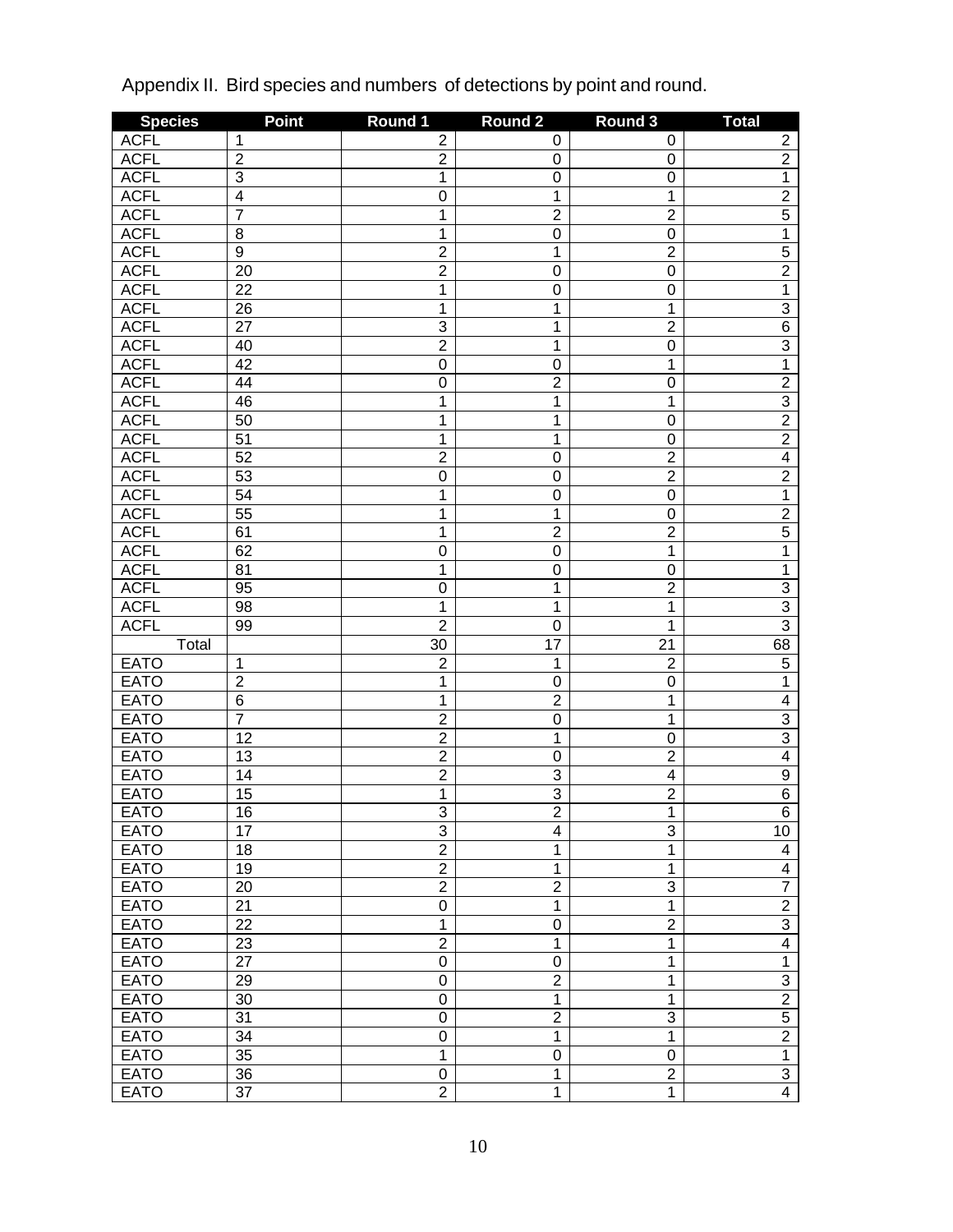| <b>Species</b> | <b>Point</b>    | Round 1        | Round <sub>2</sub>      | Round 3          | <b>Total</b>   |
|----------------|-----------------|----------------|-------------------------|------------------|----------------|
| <b>EATO</b>    | 38              | 0              | 1                       | 0                | 1              |
| <b>EATO</b>    | $\overline{39}$ | $\overline{2}$ | 0                       | $\boldsymbol{0}$ | $\overline{2}$ |
| <b>EATO</b>    | 40              | 1              | 1                       | 1                | $\overline{3}$ |
| <b>EATO</b>    | 41              | 0              | 1                       | $\mathbf 0$      | $\overline{1}$ |
| <b>EATO</b>    | 46              | 1              | 0                       | $\mathbf 0$      | $\mathbf 1$    |
| <b>EATO</b>    | 47              | 1              | 1                       | $\mathbf 0$      | $\overline{2}$ |
| <b>EATO</b>    | 48              | 1              | 1                       | $\overline{3}$   | $\overline{5}$ |
| <b>EATO</b>    | 49              | $\overline{3}$ | 1                       | $\overline{5}$   | $\overline{9}$ |
| <b>EATO</b>    | 50              | $\overline{2}$ | $\mathbf 0$             | $\overline{3}$   | $\overline{5}$ |
| <b>EATO</b>    | 51              | 0              | $\overline{\mathbf{4}}$ | $\mathbf 0$      | $\overline{4}$ |
| <b>EATO</b>    | 52              | $\overline{1}$ | $\mathbf 0$             | $\overline{2}$   | $\overline{3}$ |
| <b>EATO</b>    | 53              | 1              | $\boldsymbol{0}$        | $\mathbf 0$      | $\overline{1}$ |
| <b>EATO</b>    | 54              | 0              | 0                       | $\mathbf 1$      | 1              |
| <b>EATO</b>    | 57              | $\overline{3}$ | 1                       | 1                | $\overline{5}$ |
| <b>EATO</b>    | 58              | $\overline{1}$ | 1                       | $\mathbf 0$      | $\overline{2}$ |
| <b>EATO</b>    | 59              | 1              | $\boldsymbol{0}$        | $\mathbf 0$      | $\overline{1}$ |
| <b>EATO</b>    | 63              | $\overline{2}$ | $\overline{2}$          | $\mathbf 1$      | $\overline{5}$ |
| <b>EATO</b>    | 64              | $\overline{2}$ | $\mathbf 0$             | 1                | $\overline{3}$ |
| <b>EATO</b>    | 65              | $\overline{3}$ | $\overline{\mathbf{4}}$ | 3                | 10             |
| <b>EATO</b>    | 66              | $\overline{2}$ | $\mathbf 0$             | $\mathbf 0$      | $\overline{2}$ |
| <b>EATO</b>    | 81              | 0              | 1                       | $\mathbf 0$      | $\overline{1}$ |
| <b>EATO</b>    | $\overline{97}$ | 0              | 3                       | $\mathbf 0$      | $\overline{3}$ |
| <b>EATO</b>    | 99              | $\overline{1}$ | $\overline{0}$          | $\mathbf 0$      | $\overline{1}$ |
| Total          |                 | 59             | 52                      | 56               | 167            |
| <b>BHCO</b>    | 1               | 1              | 0                       | $\mathbf 0$      | 1              |
| <b>BHCO</b>    | 8               | $\overline{2}$ | 1                       | $\mathbf 0$      | $\overline{3}$ |
| <b>BHCO</b>    | $\overline{9}$  | $\overline{2}$ | $\mathbf 0$             | $\mathbf 0$      | $\overline{2}$ |
| <b>BHCO</b>    | $\overline{12}$ | $\overline{2}$ | $\overline{2}$          | $\mathbf 0$      | $\overline{4}$ |
| <b>BHCO</b>    | 14              | 1              | $\mathbf 0$             | $\mathbf 0$      | 1              |
| <b>BHCO</b>    | 15              | 0              | $\overline{2}$          | $\mathbf 0$      | $\overline{2}$ |
| <b>BHCO</b>    | 16              | 0              | $\overline{3}$          | $\mathbf 0$      | $\overline{3}$ |
| <b>BHCO</b>    | $\overline{17}$ | 0              | $\overline{4}$          | $\mathbf 0$      | $\overline{4}$ |
| <b>BHCO</b>    | 18              | 1              | $\overline{3}$          | $\mathbf 0$      | $\overline{4}$ |
| <b>BHCO</b>    | 19              | 1              | $\overline{0}$          | $\mathbf 0$      | 1              |
| <b>BHCO</b>    | $\overline{20}$ | $\overline{2}$ | $\mathbf 0$             | $\mathbf 0$      | $\overline{2}$ |
| <b>BHCO</b>    | 23              | $\overline{0}$ | $\overline{3}$          | $\overline{2}$   | $\overline{5}$ |
| <b>BHCO</b>    | $\overline{26}$ | $\overline{0}$ | 1                       | $\overline{0}$   | 1              |
| <b>BHCO</b>    | 34              | 0              | $\overline{2}$          | 1                | 3              |
| <b>BHCO</b>    | 36              | 0              | $\overline{2}$          | 0                | $\overline{2}$ |
| <b>BHCO</b>    | 41              | 1              | $\mathbf 0$             | $\mathbf 0$      | $\mathbf{1}$   |
| <b>BHCO</b>    | 42              | 0              | $\mathbf 0$             | 1                | 1              |
| <b>BHCO</b>    | 43              | $\overline{2}$ | $\mathbf 0$             | 0                | $\overline{2}$ |
| <b>BHCO</b>    | 45              | 0              | $\overline{3}$          | $\mathbf 0$      | $\overline{3}$ |
| <b>BHCO</b>    | 50              | $\overline{3}$ | $\mathbf 0$             | $\mathbf 0$      | $\overline{3}$ |
| <b>BHCO</b>    | $\overline{51}$ | 1              | 6                       | $\overline{2}$   | $\overline{9}$ |
| <b>BHCO</b>    | 52              | 1              | $\overline{2}$          | 3                | $\overline{6}$ |
| <b>BHCO</b>    | 53              | 1              | 1                       | $\overline{2}$   | $\overline{4}$ |
| <b>BHCO</b>    | 54              | 3              | $\mathbf 0$             | 3                | $\overline{6}$ |
| <b>BHCO</b>    | 58              | $\overline{0}$ | $\mathbf 0$             | 1                | 1              |
| <b>BHCO</b>    | 59              | 1              | $\mathbf 0$             | 0                | 1              |
| <b>BHCO</b>    | 63              | 1              | $\mathbf 0$             | $\pmb{0}$        | $\mathbf{1}$   |
| <b>BHCO</b>    | 80              | $\overline{0}$ | 1                       | $\overline{3}$   | $\overline{4}$ |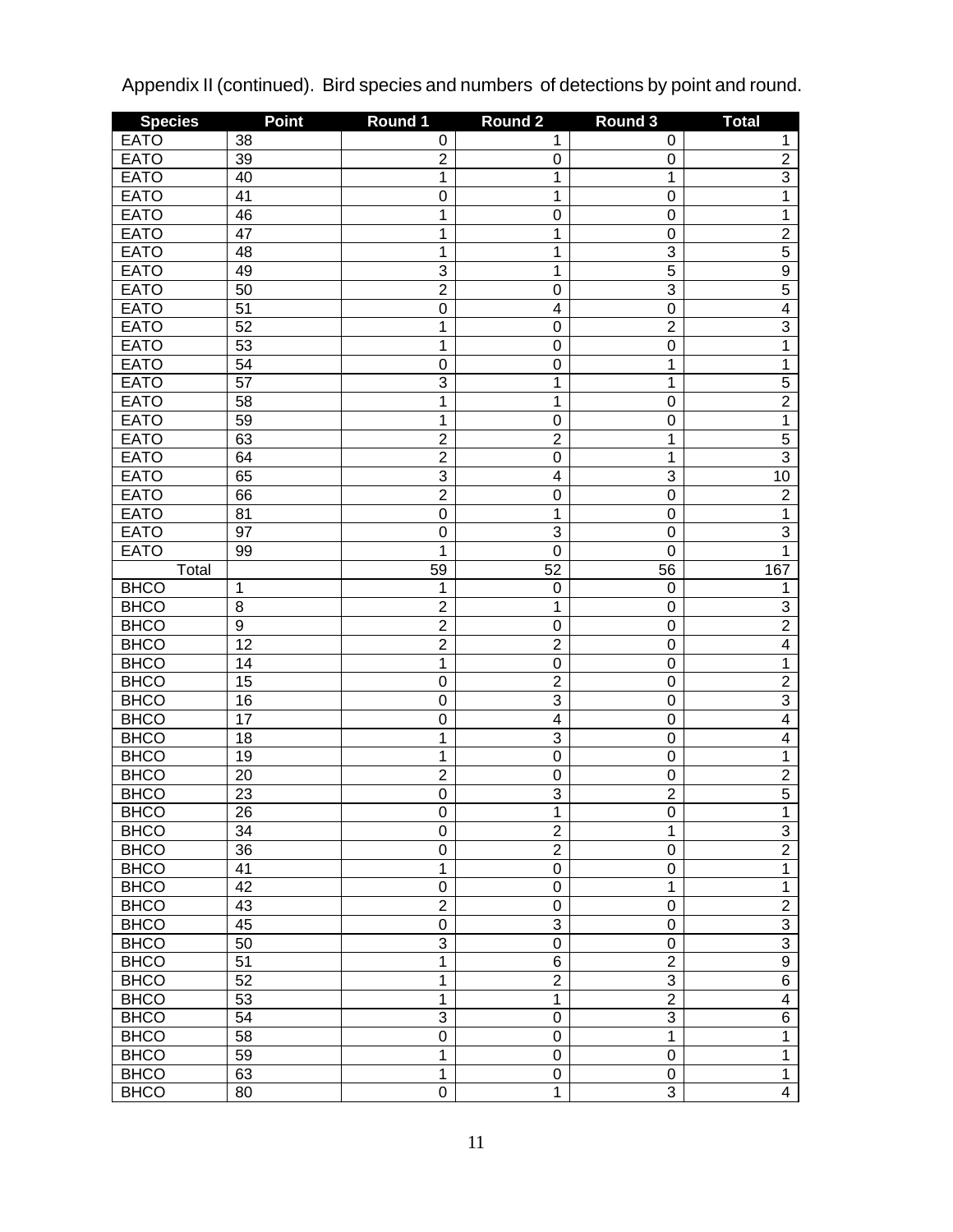| <b>Species</b> | <b>Point</b>    | Round 1                 | <b>Round 2</b>   | Round 3          | <b>Total</b>            |
|----------------|-----------------|-------------------------|------------------|------------------|-------------------------|
| Total          |                 | 26                      | 36               | 18               | 80                      |
| <b>OVEN</b>    | 1               | $\overline{\mathbf{c}}$ | 0                | 0                | $\overline{c}$          |
| <b>OVEN</b>    | $\overline{c}$  | $\overline{c}$          | 1                | 1                | $\overline{\mathbf{4}}$ |
| <b>OVEN</b>    | $\overline{3}$  | $\overline{2}$          | 1                | 1                | $\overline{4}$          |
| <b>OVEN</b>    | $\overline{4}$  | 0                       | 1                | 1                | $\overline{2}$          |
| <b>OVEN</b>    | $\overline{5}$  | $\overline{2}$          | $\overline{2}$   | $\mathbf 0$      | $\overline{4}$          |
| <b>OVEN</b>    | $\overline{6}$  | $\overline{2}$          | $\boldsymbol{0}$ | $\mathbf 0$      | $\overline{2}$          |
| <b>OVEN</b>    | $\overline{7}$  | $\overline{1}$          | $\mathbf 0$      | $\mathbf 0$      | $\overline{1}$          |
| <b>OVEN</b>    | $\overline{8}$  | $\overline{2}$          | 1                | $\overline{2}$   | $\overline{5}$          |
| <b>OVEN</b>    | $\overline{9}$  | 1                       | 3                | $\overline{2}$   | $\overline{6}$          |
| <b>OVEN</b>    | 10              | 0                       | $\overline{2}$   | $\mathbf 1$      | $\overline{3}$          |
| <b>OVEN</b>    | 11              | 0                       | 3                | $\overline{c}$   | $\overline{5}$          |
| <b>OVEN</b>    | $\overline{12}$ | 1                       | $\mathbf 0$      | $\boldsymbol{0}$ | 1                       |
| <b>OVEN</b>    | 13              | 1                       | $\mathbf 0$      | $\mathbf 0$      | 1                       |
| <b>OVEN</b>    | 14              | 1                       | $\mathbf 0$      | $\mathbf 0$      | 1                       |
| <b>OVEN</b>    | 19              | $\overline{2}$          | 1                | $\mathbf 0$      | $\overline{3}$          |
| <b>OVEN</b>    | 20              | 1                       | 1                | 1                | $\overline{3}$          |
| <b>OVEN</b>    | 21              | 1                       | $\overline{2}$   | $\mathbf 0$      | $\overline{3}$          |
| <b>OVEN</b>    | 22              | 1                       | $\mathbf 0$      | $\mathbf 0$      | $\overline{1}$          |
| <b>OVEN</b>    | 23              | 1                       | 1                | $\mathbf 0$      | $\overline{2}$          |
| <b>OVEN</b>    | 26              | 1                       | 3                | 1                | $\overline{5}$          |
| <b>OVEN</b>    | $\overline{27}$ | $\overline{2}$          | 1                | 3                | $\overline{6}$          |
| <b>OVEN</b>    | 28              | $\overline{2}$          | 1                | $\overline{2}$   | $\overline{5}$          |
| <b>OVEN</b>    | 29              | $\mathbf{1}$            | 1                | $\boldsymbol{0}$ | $\overline{2}$          |
| <b>OVEN</b>    | 30              | $\overline{2}$          | $\mathbf 0$      | $\mathbf 0$      | $\overline{2}$          |
| <b>OVEN</b>    | $\overline{32}$ | 0                       | 1                | $\mathbf 0$      | $\mathbf{1}$            |
| <b>OVEN</b>    | 33              | 1                       | 1                | 1                | $\overline{3}$          |
| <b>OVEN</b>    | 34              | 1                       | $\mathbf 0$      | 0                | 1                       |
| <b>OVEN</b>    | 36              | 1                       | $\mathbf 0$      | $\mathbf 0$      | 1                       |
| <b>OVEN</b>    | 37              | 1                       | $\mathbf 0$      | $\mathbf 0$      | 1                       |
| <b>OVEN</b>    | 39              | 0                       | 1                | 1                | $\overline{2}$          |
| <b>OVEN</b>    | 40              | 1                       | 1                | $\overline{2}$   | $\overline{\mathbf{4}}$ |
| <b>OVEN</b>    | 41              | 1                       | 1                | 1                | 3                       |
| <b>OVEN</b>    | 42              | $\overline{2}$          | 3                | $\mathbf 0$      | $\overline{5}$          |
| <b>OVEN</b>    | 43              | $\overline{2}$          | $\overline{2}$   | 1                | $\overline{5}$          |
| <b>OVEN</b>    | 44              | 1                       | $\overline{2}$   | $\mathbf 0$      | $\overline{3}$          |
| <b>OVEN</b>    | 45              | 1                       | $\overline{0}$   | 0                | $\mathbf 1$             |
| <b>OVEN</b>    | 47              | $\mathbf{1}$            | 1                | $\overline{2}$   | $\overline{\mathbf{4}}$ |
| <b>OVEN</b>    | 48              | $\overline{2}$          | $\mathbf 0$      | 1                | $\overline{\omega}$     |
| <b>OVEN</b>    | 50              | 0                       | 1                | 1                | $\overline{2}$          |
| <b>OVEN</b>    | $\overline{51}$ | 0                       | 1                | $\overline{2}$   | $\overline{3}$          |
| <b>OVEN</b>    | 52              | $\overline{2}$          | $\mathbf 0$      | $\pmb{0}$        | $\overline{2}$          |
| <b>OVEN</b>    | 53              | $\overline{2}$          | 1                | 0                | $\overline{3}$          |
| <b>OVEN</b>    | 54              | $\mathbf 1$             | 1                | 1                | $\overline{3}$          |
| <b>OVEN</b>    | 55              | $\overline{2}$          | $\overline{2}$   | $\overline{2}$   | $\overline{6}$          |
| <b>OVEN</b>    | 59              | $\mathbf{1}$            | 0                | $\pmb{0}$        | $\mathbf{1}$            |
| <b>OVEN</b>    | 60              | 0                       | 1                | $\overline{2}$   | 3                       |
| <b>OVEN</b>    | 61              | $\mathbf{1}$            | $\overline{2}$   | 0                | $\overline{3}$          |
| <b>OVEN</b>    | 62              | 0                       | 1                | 1                | $\overline{2}$          |
| <b>OVEN</b>    | 63              | $\overline{2}$          | 0                | $\pmb{0}$        | $\overline{2}$          |
| <b>OVEN</b>    | 65              | $\overline{2}$          | 0                | 0                | $\overline{2}$          |
| <b>OVEN</b>    | 80              | $\overline{2}$          | $\overline{2}$   | 1                | $\overline{5}$          |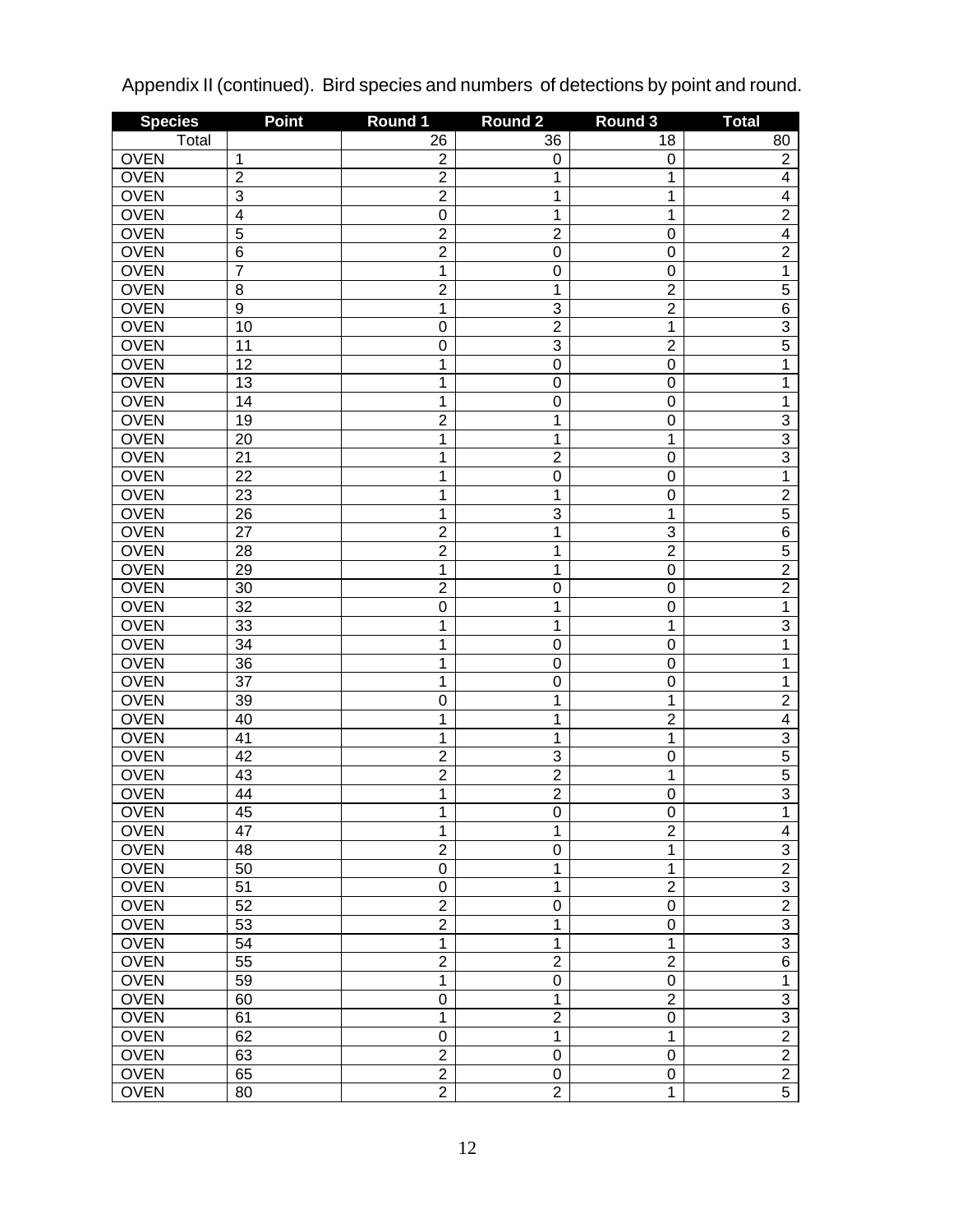| <b>Species</b> | <b>Point</b>              | Round 1        | Round 2          | Round 3                 | <b>Total</b>    |
|----------------|---------------------------|----------------|------------------|-------------------------|-----------------|
| <b>OVEN</b>    | 81                        | 3              | 1                | 1                       | 5               |
| <b>OVEN</b>    | 95                        | 0              | 2                | 1                       | $\overline{3}$  |
| <b>OVEN</b>    | $\overline{97}$           | 0              | $\overline{3}$   | $\overline{c}$          | $\overline{5}$  |
| <b>OVEN</b>    | 98                        | $\overline{2}$ | $\overline{2}$   | $\overline{2}$          | $\overline{6}$  |
| <b>OVEN</b>    | 99                        | 0              | 1                | $\mathbf 1$             | $\overline{2}$  |
| Total          |                           | 66             | 59               | 43                      | 168             |
| <b>EAWP</b>    | 1                         | 1              | 0                | $\mathbf 0$             | 1               |
| <b>EAWP</b>    | $\ensuremath{\mathsf{3}}$ | 1              | $\mathbf 0$      | $\mathbf 0$             | 1               |
| <b>EAWP</b>    | $\overline{4}$            | 1              | $\mathbf 0$      | $\mathbf 0$             | 1               |
| <b>EAWP</b>    | 8                         | 1              | $\mathbf 0$      | $\mathbf 0$             | 1               |
| <b>EAWP</b>    | 15                        | 0              | $\mathbf 0$      | $\mathbf 1$             | 1               |
| <b>EAWP</b>    | 19                        | 0              | 1                | $\mathbf 0$             | 1               |
| <b>EAWP</b>    | 23                        | 1              | $\mathbf 0$      | $\mathbf 0$             | 1               |
| <b>EAWP</b>    | $\overline{26}$           | 0              | 1                | $\mathbf 0$             | 1               |
| <b>EAWP</b>    | 27                        | 1              | $\mathbf 0$      | 1                       | $\overline{2}$  |
| <b>EAWP</b>    | 30                        | 1              | $\mathbf 0$      | $\mathbf 0$             | 1               |
| <b>EAWP</b>    | $\overline{34}$           | $\overline{2}$ | $\mathbf 0$      | $\mathbf 0$             | $\overline{2}$  |
| <b>EAWP</b>    | 45                        | 1              | 1                | $\mathbf 0$             | $\overline{2}$  |
| <b>EAWP</b>    | 46                        | 0              | 1                | $\mathbf 0$             | $\overline{1}$  |
| <b>EAWP</b>    | 47                        | 1              | $\mathbf 0$      | $\mathbf 1$             | $\overline{2}$  |
| <b>EAWP</b>    | 48                        | 1              | $\mathbf 0$      | 1                       | $\overline{2}$  |
| <b>EAWP</b>    | 49                        | 0              | 1                | $\mathbf 0$             | 1               |
| <b>EAWP</b>    | $\overline{51}$           | 1              | $\mathbf 0$      | $\mathbf 0$             | 1               |
| <b>EAWP</b>    | 52                        | 1              | $\overline{2}$   | $\mathbf 0$             | 3               |
| <b>EAWP</b>    | 53                        | 0              | $\overline{2}$   | $\mathbf 1$             | $\overline{3}$  |
| <b>EAWP</b>    | 54                        | 1              | $\mathbf 0$      | 1                       | $\overline{2}$  |
| <b>EAWP</b>    | $\overline{58}$           | 0              | $\mathbf 0$      | 1                       | 1               |
| <b>EAWP</b>    | 63                        | 0              | $\mathbf 0$      | 1                       | 1               |
| <b>EAWP</b>    | 66                        | $\mathbf 0$    | $\mathbf 0$      | 1                       | 1               |
| <b>EAWP</b>    | 99                        | 1              | $\mathbf 0$      | $\mathbf 0$             | 1               |
| Total          |                           | 16             | $\boldsymbol{9}$ | $\boldsymbol{9}$        | $\overline{34}$ |
| <b>COYE</b>    | 1                         | 1              | $\mathbf 0$      | $\mathbf 0$             | 1               |
| <b>COYE</b>    | $\overline{2}$            | 0              | $\overline{3}$   | $\overline{\mathbf{4}}$ | $\overline{7}$  |
| <b>COYE</b>    | $\overline{4}$            | 1              | $\overline{1}$   | 1                       | $\overline{3}$  |
| <b>COYE</b>    | $\overline{5}$            | 3              | $\overline{2}$   | 1                       | $\overline{6}$  |
| COYE           | $\overline{7}$            | $\overline{1}$ | 1                | 1                       | $\overline{3}$  |
| <b>COYE</b>    | $\overline{8}$            | $\overline{2}$ | $\overline{0}$   | O                       | $\overline{2}$  |
| <b>COYE</b>    | 12                        | $\overline{2}$ | $\overline{2}$   | $\overline{2}$          | $6\overline{6}$ |
| COYE           | 13                        | $\overline{1}$ | 1                | $\overline{2}$          | $\overline{4}$  |
| COYE           | 14                        | $\overline{1}$ | 1                | $\mathbf{1}$            | $\overline{3}$  |
| COYE           | 15                        | $\overline{2}$ | $\overline{2}$   | 4                       | $\overline{8}$  |
| COYE           | 16                        | $\overline{1}$ | $\overline{2}$   | $\overline{2}$          | $\overline{5}$  |
| COYE           | $\overline{17}$           | 1              | $\overline{3}$   | 1                       | $\overline{5}$  |
| <b>COYE</b>    | 18                        | 1              | $\mathbf 0$      | $\pmb{0}$               | $\overline{1}$  |
| <b>COYE</b>    | 19                        | 0              | 1                | 1                       | $\overline{2}$  |
| <b>COYE</b>    | 20                        | $\overline{2}$ | $\mathbf 0$      | $\mathbf 0$             | $\overline{2}$  |
| <b>COYE</b>    | $\overline{21}$           | 0              | 0                | 1                       | $\overline{1}$  |
| <b>COYE</b>    | 22                        | $\mathsf 0$    | 3                | $\overline{2}$          | $\overline{5}$  |
| <b>COYE</b>    | 23                        | $\overline{2}$ | $\overline{2}$   | $\boldsymbol{0}$        | $\overline{4}$  |
| COYE           | 29                        | $\overline{2}$ | $\overline{4}$   | 1                       | $\overline{7}$  |
| COYE           | 30                        | $\overline{1}$ | 0                | 3                       | $\overline{4}$  |
| <b>COYE</b>    | 31                        | $\overline{3}$ | $\overline{2}$   | $\overline{3}$          | $\overline{8}$  |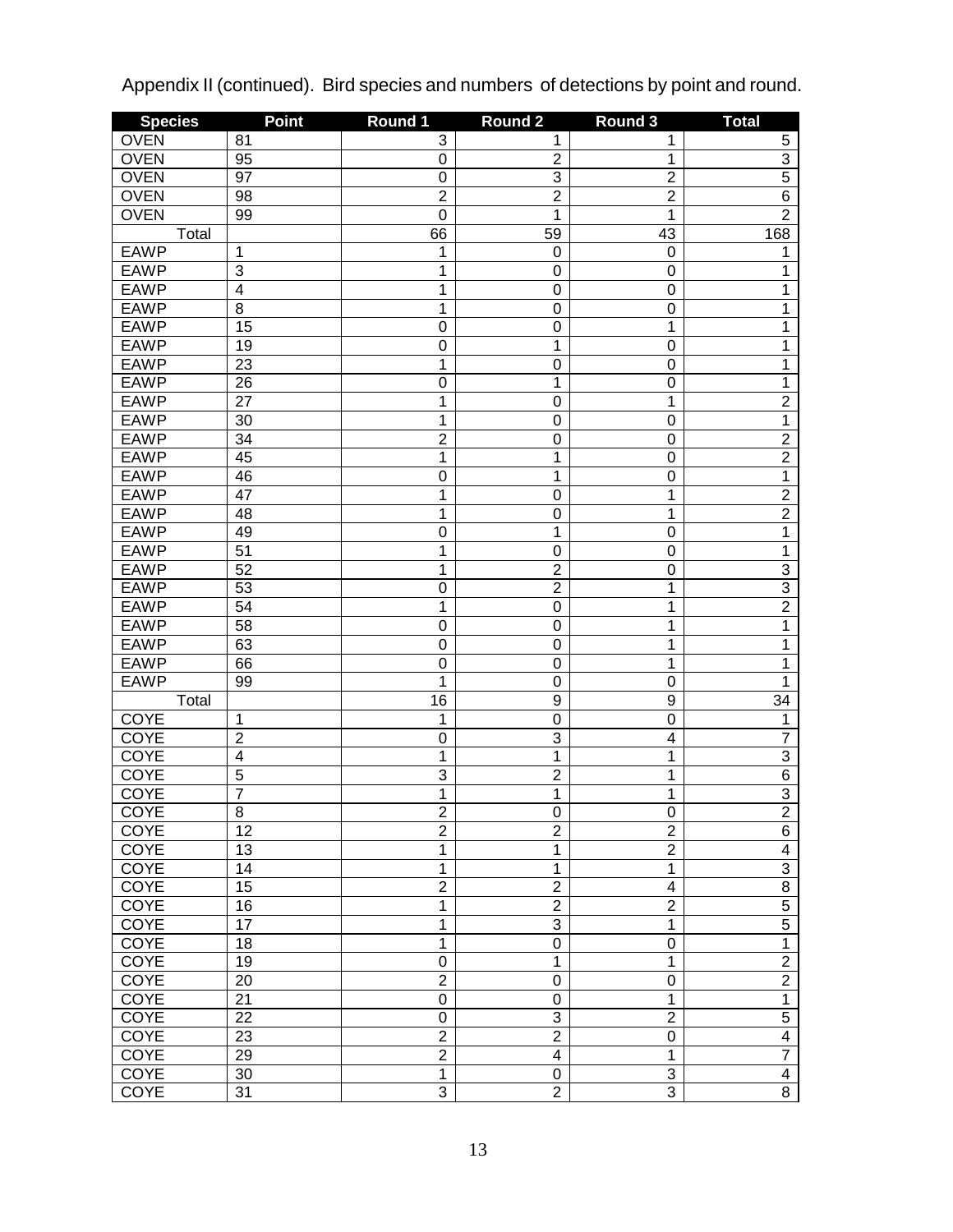| <b>Species</b> | <b>Point</b>    | Round 1          | <b>Round 2</b>          | Round 3        | <b>Total</b>            |
|----------------|-----------------|------------------|-------------------------|----------------|-------------------------|
| <b>COYE</b>    | 32              | 0                | 1                       | 0              | 1                       |
| COYE           | 33              | $\overline{2}$   | $\overline{\mathbf{c}}$ | $\mathbf 0$    | $\overline{\mathbf{4}}$ |
| <b>COYE</b>    | $\overline{34}$ | 1                | $\overline{2}$          | $\overline{2}$ | $\overline{5}$          |
| <b>COYE</b>    | $\overline{35}$ | $\overline{2}$   | $\overline{3}$          | $\overline{3}$ | $\overline{8}$          |
| <b>COYE</b>    | $\overline{36}$ | 1                | $\boldsymbol{0}$        | $\mathbf 1$    | $\overline{2}$          |
| <b>COYE</b>    | $\overline{37}$ | $\mathbf 0$      | $\overline{2}$          | $\overline{2}$ | $\overline{4}$          |
| <b>COYE</b>    | 38              | $\overline{4}$   | $\overline{2}$          | $\overline{2}$ | $\overline{8}$          |
| <b>COYE</b>    | 39              | 1                | $\overline{2}$          | $\overline{2}$ | $\overline{5}$          |
| <b>COYE</b>    | 40              | $\overline{2}$   | $\boldsymbol{0}$        | $\overline{2}$ | $\overline{4}$          |
| <b>COYE</b>    | 41              | 1                | $\boldsymbol{0}$        | $\overline{2}$ | $\overline{3}$          |
| <b>COYE</b>    | 42              | $\mathbf 0$      | 3                       | $\overline{2}$ | $\overline{5}$          |
| <b>COYE</b>    | 44              | $\mathbf 0$      | $\overline{3}$          | $\overline{2}$ | $\overline{5}$          |
| <b>COYE</b>    | 45              | 1                | $\overline{1}$          | $\overline{2}$ | $\overline{4}$          |
| <b>COYE</b>    | 46              | $\mathbf 0$      | $\overline{2}$          | $\overline{2}$ | $\overline{4}$          |
| <b>COYE</b>    | 47              | $\overline{2}$   | 1                       | $\overline{2}$ | $\overline{5}$          |
| <b>COYE</b>    | 48              | $\overline{4}$   | $\overline{3}$          | $\overline{3}$ | 10                      |
| <b>COYE</b>    | 49              | $\mathbf 0$      | $\overline{1}$          | $\overline{3}$ | $\overline{\mathbf{4}}$ |
| <b>COYE</b>    | 50              | 1                | 1                       | $\mathbf 0$    | $\overline{2}$          |
| <b>COYE</b>    | $\overline{51}$ | 1                | $\boldsymbol{0}$        | $\mathbf 0$    | 1                       |
| <b>COYE</b>    | $\overline{53}$ | 1                | $\boldsymbol{0}$        | $\mathbf 0$    | 1                       |
| <b>COYE</b>    | $\overline{54}$ | 1                | $\boldsymbol{0}$        | $\mathbf 0$    | 1                       |
| <b>COYE</b>    | $\overline{57}$ | 1                | $\overline{2}$          | $\overline{2}$ | $\overline{5}$          |
| <b>COYE</b>    | 58              | $\overline{2}$   | $\overline{3}$          | $\overline{3}$ | $\overline{8}$          |
| <b>COYE</b>    | 59              | 1                | $\overline{3}$          | $\overline{2}$ | $\overline{6}$          |
| <b>COYE</b>    | 63              | $\overline{2}$   | $\overline{3}$          | $\overline{2}$ | $\overline{7}$          |
| <b>COYE</b>    | 64              | $\overline{4}$   | $\overline{2}$          | 3              | $\overline{9}$          |
| <b>COYE</b>    | 65              | $\overline{2}$   | $\overline{2}$          | $\mathbf 0$    | $\overline{4}$          |
| <b>COYE</b>    | 66              | 1                | 1                       | $\overline{2}$ | $\overline{4}$          |
| <b>COYE</b>    | 80              | $\overline{3}$   | 1                       | $\overline{2}$ | $\overline{6}$          |
| <b>COYE</b>    | 81              | $\overline{2}$   | 1                       | $\overline{2}$ | $\overline{5}$          |
| <b>COYE</b>    | 99              | $\overline{0}$   | 1                       | $\mathbf 0$    | 1                       |
| Total          |                 | 70               | 78                      | 80             | 228                     |
| <b>WEVI</b>    | 1               | 1                | $\overline{c}$          | $\overline{c}$ | $\overline{5}$          |
| <b>WEVI</b>    | $\overline{2}$  | 1                | $\mathbf 0$             | $\mathbf 0$    | 1                       |
| <b>WEVI</b>    | $\overline{4}$  | $\overline{2}$   | 1                       | $\mathbf 1$    | $\overline{4}$          |
| <b>WEVI</b>    | $\overline{5}$  | $\overline{1}$   | $\mathbf 0$             | $\mathbf 0$    | 1                       |
| <b>WEVI</b>    | $\overline{6}$  | 1                | 1                       | O              | $\overline{2}$          |
| <b>WEVI</b>    | $\overline{7}$  | $\boldsymbol{0}$ | 1                       | $\overline{2}$ | $\overline{3}$          |
| <b>WEVI</b>    | 11              | $\boldsymbol{0}$ | 1                       | $\overline{2}$ | $\overline{3}$          |
| <b>WEVI</b>    | 12              | 1                | $\boldsymbol{0}$        | $\mathbf 0$    | $\overline{1}$          |
| <b>WEVI</b>    | 14              | $\overline{2}$   | 1                       | $\mathbf 0$    | $\overline{3}$          |
| <b>WEVI</b>    | 15              | 1                | 1                       | 1              | $\overline{3}$          |
| <b>WEVI</b>    | 16              | $\overline{0}$   | $\overline{2}$          | 1              | $\overline{3}$          |
| <b>WEVI</b>    | $\overline{17}$ | 1                | $\boldsymbol{0}$        | $\mathbf 0$    | $\overline{1}$          |
| <b>WEVI</b>    | 18              | 1                | 1                       | 1              | $\overline{3}$          |
| <b>WEVI</b>    | $\overline{21}$ | 1                | $\mathbf 1$             | 1              | $\overline{3}$          |
| <b>WEVI</b>    | $\overline{22}$ | 1                | $\overline{2}$          | 1              | $\overline{4}$          |
| <b>WEVI</b>    | 23              | 1                | $\boldsymbol{0}$        | $\mathbf 0$    | $\overline{1}$          |
| <b>WEVI</b>    | 30              | $\overline{2}$   | $\overline{2}$          | $\mathbf 0$    | $\overline{4}$          |
| <b>WEVI</b>    | $\overline{31}$ | 1                | $\pmb{0}$               | $\mathbf{1}$   | $\overline{2}$          |
| <b>WEVI</b>    | $\overline{32}$ | $\overline{1}$   | $\overline{2}$          | 3              | $6\overline{6}$         |
| <b>WEVI</b>    | 33              | $\overline{0}$   | $\overline{2}$          | $\overline{2}$ | $\overline{4}$          |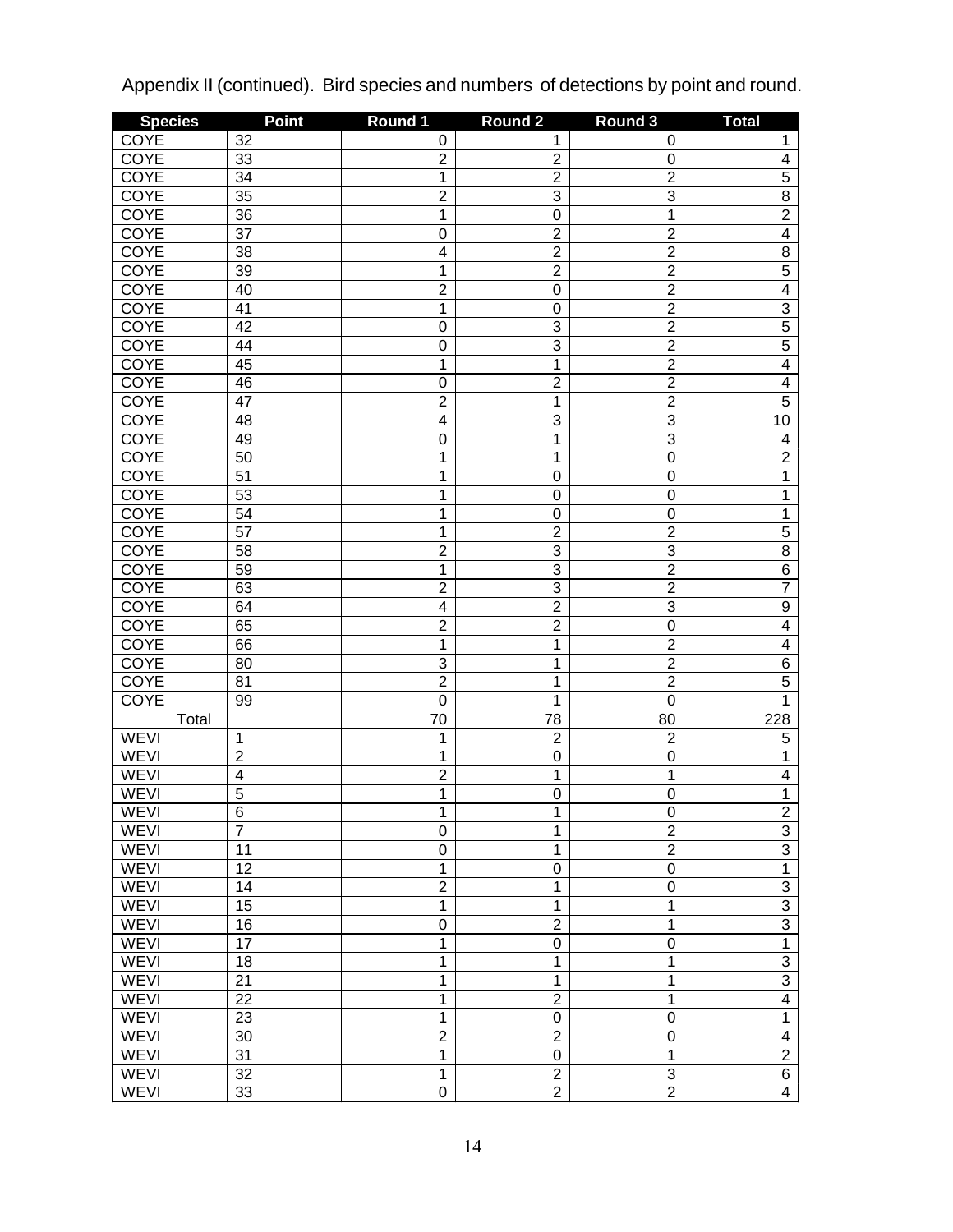| <b>Species</b> | <b>Point</b>    | Round 1        | Round <sub>2</sub> | Round 3                 | <b>Total</b>   |
|----------------|-----------------|----------------|--------------------|-------------------------|----------------|
| <b>WEVI</b>    | 34              | 1              | 0                  | 0                       | 1              |
| WEVI           | $\overline{36}$ | 1              | 0                  | 1                       | $\overline{2}$ |
| <b>WEVI</b>    | $\overline{37}$ | 0              | 1                  | $\overline{2}$          | $\overline{3}$ |
| <b>WEVI</b>    | $\overline{38}$ | $\overline{2}$ | $\mathbf 0$        | $\mathbf 0$             | $\overline{2}$ |
| <b>WEVI</b>    | 39              | 1              | 1                  | $\mathbf 1$             | $\overline{3}$ |
| <b>WEVI</b>    | 40              | $\overline{2}$ | $\overline{1}$     | $\mathbf 0$             | $\overline{3}$ |
| <b>WEVI</b>    | 41              | 1              | $\overline{2}$     | $\overline{2}$          | $\overline{5}$ |
| <b>WEVI</b>    | 42              | $\overline{1}$ | 1                  | $\mathbf 1$             | $\overline{3}$ |
| <b>WEVI</b>    | 43              | $\overline{1}$ | $\overline{1}$     | 1                       | $\overline{3}$ |
| <b>WEVI</b>    | $\overline{44}$ | $\overline{1}$ | $\mathbf 0$        | $\mathbf 0$             | $\overline{1}$ |
| <b>WEVI</b>    | 45              | $\overline{0}$ | 1                  | $\overline{2}$          | $\overline{3}$ |
| <b>WEVI</b>    | 47              | $\overline{0}$ | $\overline{2}$     | $\mathbf 1$             | $\overline{3}$ |
| <b>WEVI</b>    | 48              | $\overline{0}$ | $\mathbf 0$        | $\mathbf 1$             | $\overline{1}$ |
| <b>WEVI</b>    | 49              | $\overline{1}$ | $\overline{2}$     | $\mathbf 0$             | $\overline{3}$ |
| <b>WEVI</b>    | 50              | $\overline{2}$ | 1                  | $\mathbf 1$             | $\overline{4}$ |
| <b>WEVI</b>    | 51              | $\overline{2}$ | $\mathbf 0$        | $\overline{2}$          | $\overline{4}$ |
| <b>WEVI</b>    | 52              | $\overline{0}$ | $\mathbf 0$        | $\overline{2}$          | $\overline{2}$ |
| <b>WEVI</b>    | 53              | $\overline{0}$ | 1                  | $\boldsymbol{0}$        | 1              |
| <b>WEVI</b>    | 54              | $\overline{0}$ | $\overline{1}$     | $\mathbf 0$             | 1              |
| <b>WEVI</b>    | $\overline{55}$ | $\overline{0}$ | $\mathbf 0$        | $\mathbf 1$             | 1              |
| <b>WEVI</b>    | $\overline{58}$ | $\overline{1}$ | 1                  | $\mathbf 0$             | $\overline{2}$ |
| <b>WEVI</b>    | 59              | $\overline{0}$ | 1                  | $\mathbf 0$             | $\overline{1}$ |
| <b>WEVI</b>    | 63              | $\overline{1}$ | 1                  | $\mathbf 1$             | $\overline{3}$ |
| <b>WEVI</b>    | 64              | $\overline{2}$ | $\mathbf 0$        | $\mathbf 0$             | $\overline{2}$ |
| <b>WEVI</b>    | 65              | 1              | 1                  | $\mathbf 1$             | $\overline{3}$ |
| <b>WEVI</b>    | 66              | $\overline{2}$ | $\mathbf 0$        | 1                       | $\overline{3}$ |
| <b>WEVI</b>    | $\overline{97}$ | $\overline{0}$ | $\overline{3}$     | $\overline{\mathbf{4}}$ | $\overline{7}$ |
| <b>WEVI</b>    | 98              | $\overline{1}$ | $\overline{1}$     | $\overline{2}$          | $\overline{4}$ |
| WEVI           | 99              | $\overline{0}$ | $\overline{1}$     | $\mathbf 1$             | $\overline{2}$ |
| Total          |                 | 43             | 44                 | 46                      | 133            |
| <b>HOWA</b>    | 1               | 1              | $\mathbf 0$        | $\mathbf 0$             | 1              |
| <b>HOWA</b>    | 11              | 0              | 1                  | $\mathbf 1$             | $\overline{2}$ |
| <b>HOWA</b>    | 43              | $\overline{1}$ | $\mathbf 0$        | $\mathbf 0$             | 1              |
| <b>HOWA</b>    | 99              | $\overline{0}$ | $\mathbf 0$        | $\mathbf 1$             | 1              |
| Total          |                 | $\overline{2}$ | 1                  | $\overline{2}$          | $\overline{5}$ |
| <b>TUTI</b>    | 1               | $\overline{2}$ | 0                  | $\overline{0}$          | $\overline{2}$ |
| <b>TUTI</b>    | $\overline{2}$  | $\overline{2}$ | $\overline{0}$     | O                       | $\overline{2}$ |
| <b>TUTI</b>    | $\overline{3}$  | $\overline{1}$ | 0                  | $\mathbf 0$             | $\overline{1}$ |
| <b>TUTI</b>    | $\overline{4}$  | $\overline{3}$ | 0                  | $\mathbf 0$             | $\overline{3}$ |
| <b>TUTI</b>    | $\overline{5}$  | $\overline{0}$ | $\overline{2}$     | $\boldsymbol{0}$        | $\overline{2}$ |
| <b>TUTI</b>    | $\overline{7}$  | $\overline{1}$ | $\overline{2}$     | 1                       | $\overline{4}$ |
| <b>TUTI</b>    | $\overline{8}$  | $\overline{0}$ | $\overline{2}$     | 1                       | $\overline{3}$ |
| <b>TUTI</b>    | 10              | $\overline{0}$ | 1                  | 3                       | $\overline{4}$ |
| <b>TUTI</b>    | 11              | $\overline{0}$ | 1                  | $\pmb{0}$               | $\overline{1}$ |
| <b>TUTI</b>    | 12              | 1              | 1                  | $\pmb{0}$               | $\overline{2}$ |
| <b>TUTI</b>    | 14              | 1              | 0                  | $\pmb{0}$               | $\overline{1}$ |
| <b>TUTI</b>    | 20              | 1              | $\mathbf 0$        | $\pmb{0}$               | $\overline{1}$ |
| <b>TUTI</b>    | $\overline{22}$ | 0              | $\overline{2}$     | $\mathbf 0$             | $\overline{2}$ |
| <b>TUTI</b>    | 27              | $\overline{0}$ | $\mathsf 0$        | 3                       | $\overline{3}$ |
| <b>TUTI</b>    | 28              | 0              | 1                  | $\mathbf 0$             | $\overline{1}$ |
| <b>TUTI</b>    | 29              | $\overline{2}$ | $\boldsymbol{0}$   | $\pmb{0}$               | $\overline{2}$ |
|                |                 |                |                    |                         |                |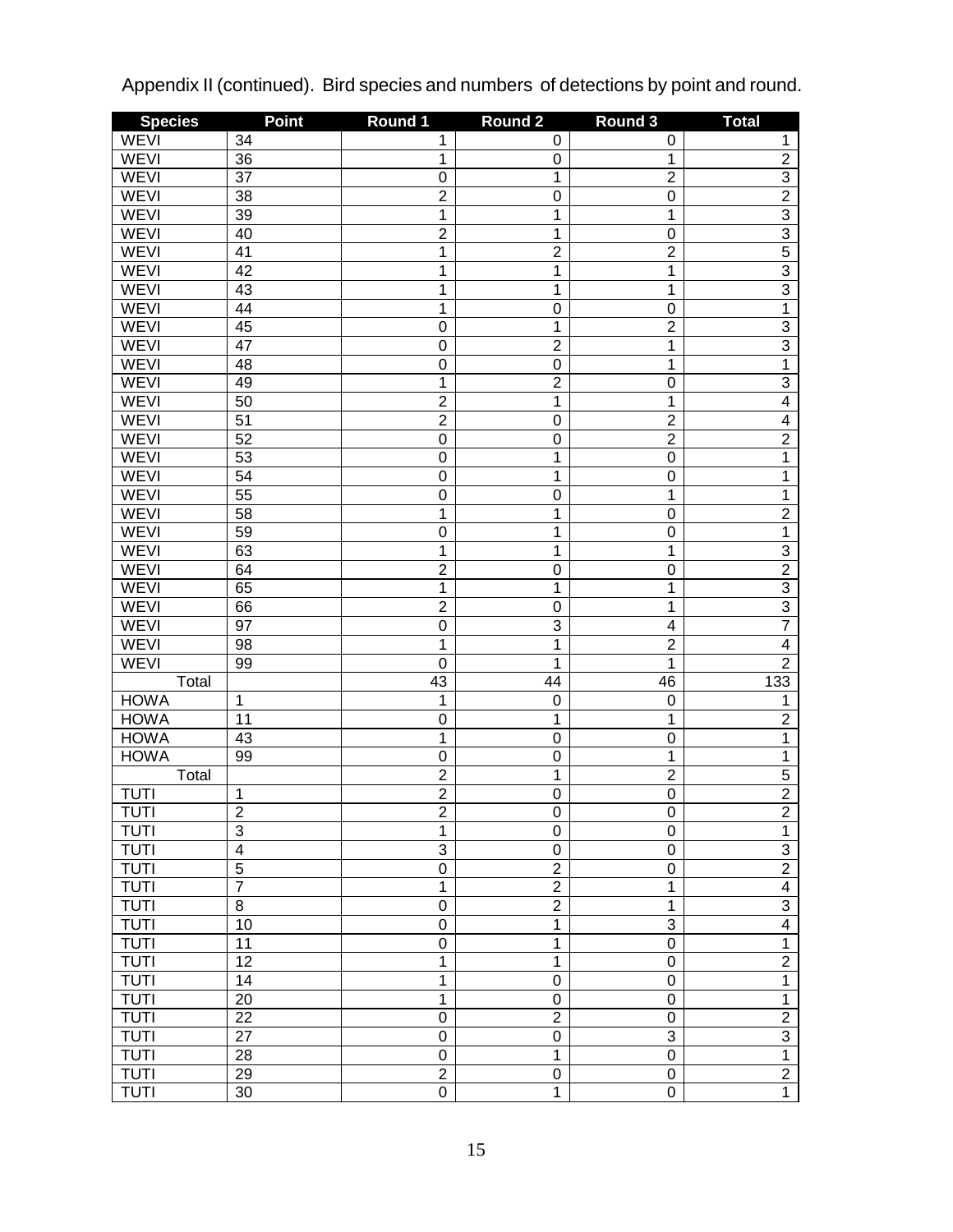| <b>Species</b> | <b>Point</b>    | Round 1        | <b>Round 2</b>   | Round 3          | <b>Total</b>            |
|----------------|-----------------|----------------|------------------|------------------|-------------------------|
| <b>TUTI</b>    | 32              | 0              | 3                | 0                | 3                       |
| <b>TUTI</b>    | 40              | $\overline{2}$ | $\overline{2}$   | 1                | $\overline{5}$          |
| <b>TUTI</b>    | 41              | $\mathbf 0$    | 1                | $\overline{2}$   | $\overline{3}$          |
| <b>TUTI</b>    | $\overline{42}$ | 1              | $\boldsymbol{0}$ | $\mathbf 0$      | $\overline{1}$          |
| <b>TUTI</b>    | 44              | $\overline{2}$ | $\mathbf 0$      | $\mathbf 0$      | $\overline{2}$          |
| <b>TUTI</b>    | $\overline{47}$ | $\overline{1}$ | $\mathbf 0$      | $\mathbf 1$      | $\overline{2}$          |
| <b>TUTI</b>    | 48              | $\overline{2}$ | $\boldsymbol{0}$ | $\mathbf 0$      | $\overline{2}$          |
| <b>TUTI</b>    | 50              | $\mathbf 0$    | 1                | $\mathbf 0$      | $\overline{1}$          |
| <b>TUTI</b>    | $\overline{51}$ | 1              | $\boldsymbol{0}$ | $\mathbf 0$      | 1                       |
| <b>TUTI</b>    | 53              | $\mathbf 0$    | 1                | $\mathbf 0$      | $\overline{1}$          |
| <b>TUTI</b>    | $\overline{54}$ | $\mathbf 0$    | $\boldsymbol{0}$ | $\overline{2}$   | $\overline{2}$          |
| <b>TUTI</b>    | 55              | $\mathbf 0$    | $\overline{2}$   | $\mathbf 0$      | $\overline{2}$          |
| <b>TUTI</b>    | 60              | $\mathbf 0$    | $\overline{3}$   | $\mathbf 1$      | $\overline{4}$          |
| <b>TUTI</b>    | 61              | $\mathbf 0$    | 1                | $\mathbf 1$      | $\overline{2}$          |
| <b>TUTI</b>    | 62              | $\mathbf 0$    | 1                | $\mathbf 0$      | $\overline{1}$          |
| <b>TUTI</b>    | 66              | 1              | $\boldsymbol{0}$ | $\mathbf 0$      | $\overline{1}$          |
| <b>TUTI</b>    | 95              | $\mathbf 0$    | $\overline{3}$   | $\mathbf 1$      | $\overline{4}$          |
| <b>TUTI</b>    | 97              | $\mathbf 0$    | $\overline{2}$   | $\mathbf 0$      | $\overline{2}$          |
| <b>TUTI</b>    | 98              | 1              | $\boldsymbol{0}$ | $\overline{2}$   | $\overline{3}$          |
| <b>TUTI</b>    | 99              | $\mathbf 0$    | $\mathbf 0$      | $\mathbf 1$      | $\overline{1}$          |
| Total          |                 | 25             | 33               | $\overline{2}0$  | 78                      |
| <b>PIWA</b>    | 1               | 1              | 3                | $\overline{2}$   | $\,6$                   |
| <b>PIWA</b>    | $\overline{2}$  | 3              | 1                | $\mathbf 1$      | $\overline{5}$          |
| <b>PIWA</b>    | $\overline{3}$  | $\overline{2}$ | $\overline{3}$   | $\mathbf 1$      | $\overline{6}$          |
| <b>PIWA</b>    | $\overline{4}$  | 1              | $\mathbf 0$      | $\mathbf 0$      | $\overline{1}$          |
| <b>PIWA</b>    | $\overline{5}$  | 1              | $\overline{2}$   | $\mathbf 0$      | $\overline{3}$          |
| <b>PIWA</b>    | $\overline{7}$  | $\overline{0}$ | 1                | $\mathbf 1$      | $\overline{2}$          |
| <b>PIWA</b>    | $\overline{9}$  | 1              | $\mathbf 0$      | 1                | $\overline{2}$          |
| <b>PIWA</b>    | 13              | $\mathbf 0$    | $\mathbf 0$      | 1                | $\mathbf{1}$            |
| <b>PIWA</b>    | 14              | 1              | $\mathbf 0$      | 1                | $\overline{2}$          |
| <b>PIWA</b>    | 18              | 1              | $\boldsymbol{0}$ | $\mathbf 0$      | $\overline{1}$          |
| <b>PIWA</b>    | 19              | $\overline{2}$ | $\overline{2}$   | $\overline{2}$   | $\overline{6}$          |
| <b>PIWA</b>    | 20              | $\mathbf 0$    | 1                | $\mathbf 1$      | $\overline{2}$          |
| <b>PIWA</b>    | 21              | $\overline{2}$ | $\boldsymbol{0}$ | 1                | $\overline{3}$          |
| <b>PIWA</b>    | 27              | $\overline{2}$ | 1                | $\mathbf 0$      | $\overline{3}$          |
| <b>PIWA</b>    | 29              | $\overline{1}$ | $\mathbf 0$      | $\mathbf 0$      | $\overline{1}$          |
| <b>PIWA</b>    | $\overline{30}$ | $\overline{3}$ | $\overline{0}$   | $\boldsymbol{0}$ | $\overline{3}$          |
| <b>PIWA</b>    | 31              | 0              | $\boldsymbol{0}$ | 1                | $\mathbf{1}$            |
| <b>PIWA</b>    | $\overline{32}$ | 1              | 1                | $\overline{2}$   | $\overline{\mathbf{4}}$ |
| <b>PIWA</b>    | 33              | $\overline{2}$ | $\overline{2}$   | $\overline{2}$   | 6                       |
| <b>PIWA</b>    | $\overline{37}$ | $\overline{2}$ | $\boldsymbol{0}$ | $\boldsymbol{0}$ | $\overline{2}$          |
| <b>PIWA</b>    | 38              | $\mathsf 0$    | 1                | $\overline{2}$   | $\overline{3}$          |
| <b>PIWA</b>    | 39              | $\mathsf 0$    | 1                | $\boldsymbol{0}$ | $\overline{1}$          |
| <b>PIWA</b>    | 40              | 1              | $\boldsymbol{0}$ | $\mathbf 0$      | $\mathbf{1}$            |
| <b>PIWA</b>    | 41              | 1              | 3                | 0                | $\overline{\mathbf{4}}$ |
| <b>PIWA</b>    | 42              | 3              | $\overline{2}$   | 1                | $\overline{6}$          |
| <b>PIWA</b>    | 43              | $\overline{2}$ | $\boldsymbol{0}$ | $\mathbf 0$      | $\overline{2}$          |
| <b>PIWA</b>    | 44              | 0              | 1                | 0                | $\mathbf{1}$            |
| <b>PIWA</b>    | 47              | $\overline{2}$ | 1                | 1                | $\overline{\mathbf{4}}$ |
| <b>PIWA</b>    | 48              | $\overline{2}$ | 1                | $\mathbf 0$      | $\overline{3}$          |
| <b>PIWA</b>    | 49              | $\mathbf{1}$   | $\overline{2}$   | 0                | $\overline{3}$          |
| <b>PIWA</b>    | 50              | 1              | 1                | $\mathbf 1$      | $\overline{3}$          |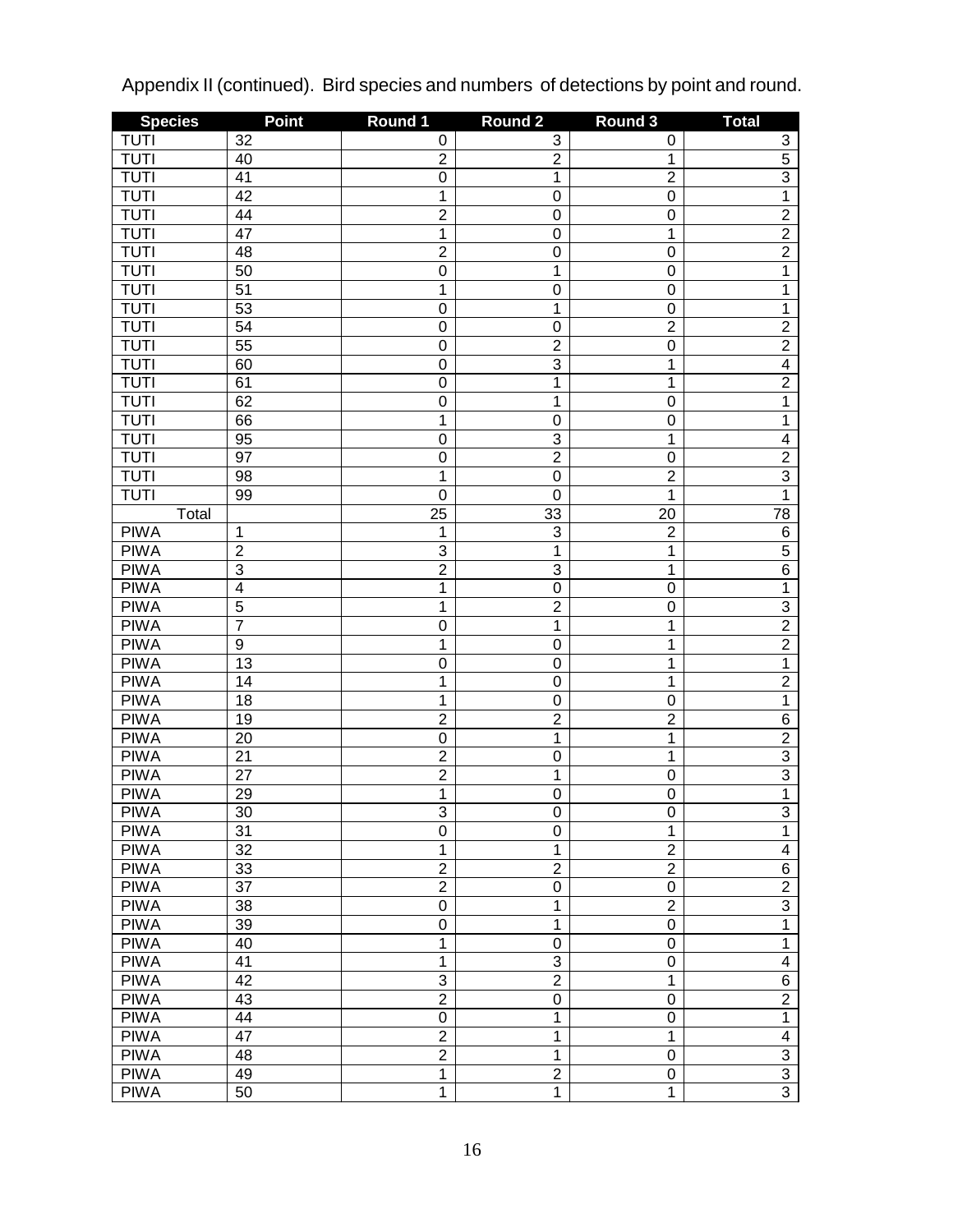| <b>Species</b> | <b>Point</b>    | Round 1         | <b>Round 2</b>          | Round 3          | <b>Total</b>    |
|----------------|-----------------|-----------------|-------------------------|------------------|-----------------|
| <b>PIWA</b>    | 51              | 1               | 1                       | 1                | 3               |
| <b>PIWA</b>    | 52              | 1               | $\overline{\mathbf{c}}$ | 1                | $\overline{4}$  |
| <b>PIWA</b>    | 53              | 1               | $\overline{2}$          | 1                | $\overline{4}$  |
| <b>PIWA</b>    | 54              | $\overline{4}$  | $\mathbf 0$             | 1                | $\overline{5}$  |
| <b>PIWA</b>    | $\overline{55}$ | $\overline{2}$  | $\mathbf 0$             | $\mathbf 0$      | $\overline{2}$  |
| <b>PIWA</b>    | 59              | $\overline{2}$  | $\mathbf 0$             | $\mathbf 0$      | $\overline{2}$  |
| <b>PIWA</b>    | 61              | 1               | $\overline{2}$          | $\overline{3}$   | $\overline{6}$  |
| <b>PIWA</b>    | 63              | $\overline{1}$  | $\overline{4}$          | $\mathbf 1$      | $\overline{6}$  |
| <b>PIWA</b>    | 64              | 0               | $\overline{2}$          | $\mathbf 0$      | $\overline{2}$  |
| <b>PIWA</b>    | 65              | $\overline{1}$  | $\mathbf 0$             | $\overline{2}$   | $\overline{3}$  |
| <b>PIWA</b>    | 66              | $\overline{1}$  | $\mathbf 0$             | $\mathbf 0$      | 1               |
| <b>PIWA</b>    | 80              | 0               | 1                       | $\mathbf 0$      | 1               |
| <b>PIWA</b>    | 81              | $\overline{2}$  | $\mathbf 0$             | $\overline{2}$   | $\overline{4}$  |
| <b>PIWA</b>    | 99              | $\overline{0}$  | 1                       | $\mathbf 0$      | 1               |
| Total          |                 | $\overline{56}$ | 45                      | 34               | 135             |
| <b>RBWO</b>    | 1               | 1               | $\mathbf 0$             | $\mathbf 0$      | 1               |
| <b>RBWO</b>    | 14              | 1               | $\mathbf 0$             | $\mathbf 0$      | 1               |
| <b>RBWO</b>    | 15              | 0               | $\mathbf 0$             | $\mathbf 1$      | 1               |
| <b>RBWO</b>    | 16              | 0               | $\mathbf 0$             | 1                | 1               |
| <b>RBWO</b>    | 18              | $\overline{1}$  | $\mathbf 0$             | $\mathbf 0$      | 1               |
| <b>RBWO</b>    | $\overline{35}$ | 0               | $\mathbf 0$             | $\mathbf{1}$     | 1               |
| <b>RBWO</b>    | 40              | 0               | $\mathbf 0$             | 1                | 1               |
| <b>RBWO</b>    | 41              | $\overline{1}$  | $\mathbf 0$             | $\mathbf 0$      | 1               |
| <b>RBWO</b>    | 42              | 0               | $\overline{2}$          | $\mathbf{1}$     | $\overline{3}$  |
| <b>RBWO</b>    | 45              | 0               | $\mathbf 0$             | 1                | $\overline{1}$  |
| <b>RBWO</b>    | 46              | $\overline{1}$  | $\mathbf 0$             | 1                | $\overline{2}$  |
| <b>RBWO</b>    | 48              | $\overline{1}$  | $\mathbf 0$             | 1                | $\overline{2}$  |
| <b>RBWO</b>    | $\overline{52}$ | $\overline{0}$  | 1                       | $\mathbf 0$      | 1               |
| <b>RBWO</b>    | $\overline{53}$ | 0               | $\mathbf 0$             | $\mathbf 1$      | 1               |
| <b>RBWO</b>    | 54              | 0               | 1                       | $\mathbf 0$      | 1               |
| <b>RBWO</b>    | $\overline{57}$ | 0               | $\mathbf 0$             | $\mathbf{1}$     | 1               |
| <b>RBWO</b>    | 66              | 0               | $\mathbf 0$             | 1                | 1               |
| <b>RBWO</b>    | $\overline{97}$ | 0               | $\mathbf 0$             | 1                | 1               |
| <b>RBWO</b>    | 98              | $\overline{0}$  | $\mathbf 0$             | 1                | 1               |
| Total          |                 | $\overline{6}$  | $\overline{\mathbf{4}}$ | 13               | 23              |
| <b>GCFL</b>    | 1               | $\overline{1}$  | 0                       | $\mathbf 0$      | 1               |
| <b>GCFL</b>    | $\overline{4}$  | 1               | $\overline{0}$          | O                | 1               |
| <b>GCFL</b>    | 8               | 1               | $\mathbf 0$             | $\mathbf 0$      | 1               |
| <b>GCFL</b>    | $\overline{12}$ | 0               | $\overline{2}$          | $\mathbf 0$      | $\overline{2}$  |
| <b>GCFL</b>    | 13              | 0               | 1                       | $\boldsymbol{0}$ | $\overline{1}$  |
| <b>GCFL</b>    | 20              | 0               | $\overline{2}$          | $\boldsymbol{0}$ | $\overline{2}$  |
| <b>GCFL</b>    | 26              | $\overline{2}$  | 0                       | $\boldsymbol{0}$ | $\overline{2}$  |
| <b>GCFL</b>    | $\overline{27}$ | $\overline{2}$  | 0                       | $\mathbf 0$      | $\overline{2}$  |
| <b>GCFL</b>    | 28              | $\overline{2}$  | $\overline{2}$          | $\overline{2}$   | $6\overline{6}$ |
| <b>GCFL</b>    | 29              | 0               | $\overline{2}$          | 1                | $\overline{3}$  |
| <b>GCFL</b>    | 35              | 0               | $\mathbf 0$             | 1                | $\overline{1}$  |
| <b>GCFL</b>    | 42              | 0               | 1                       | $\mathbf 0$      | 1               |
| <b>GCFL</b>    | 43              | 0               | 1                       | $\mathbf 0$      | 1               |
| <b>GCFL</b>    | 44              | 1               | 1                       | $\mathbf 0$      | $\overline{2}$  |
| <b>GCFL</b>    | 46              | 0               | $\mathbf 0$             | 1                | $\overline{1}$  |
| <b>GCFL</b>    | 47              | $\mathsf 0$     | 1                       | 0                | $\mathbf{1}$    |
| <b>GCFL</b>    | 48              | $\overline{0}$  | 1                       | $\overline{0}$   | $\overline{1}$  |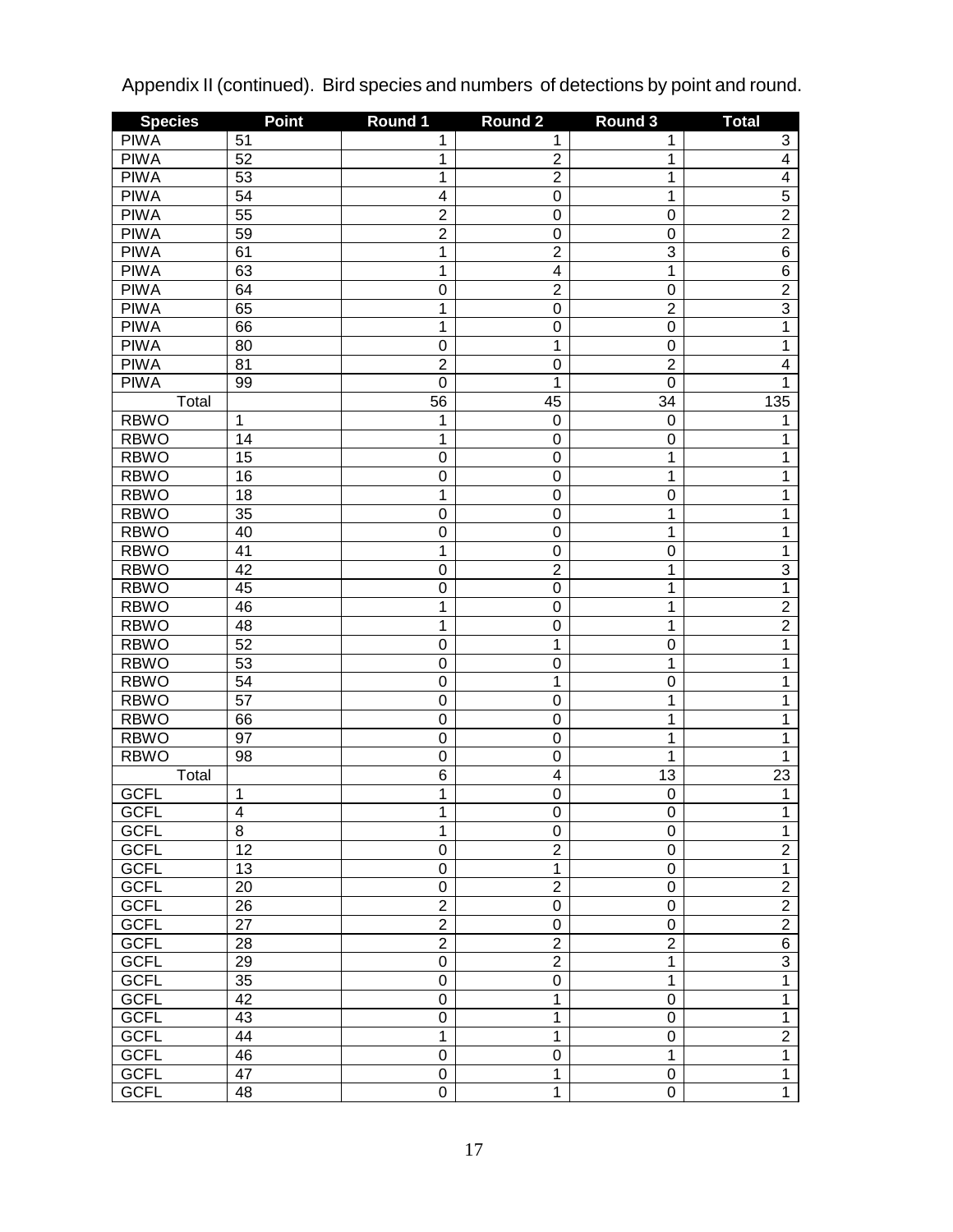| <b>Species</b> | <b>Point</b>    | Round 1          | Round <sub>2</sub> | Round 3          | <b>Total</b>    |
|----------------|-----------------|------------------|--------------------|------------------|-----------------|
| <b>NOCA</b>    | 10              | 0                | 1                  | 1                | $\overline{c}$  |
| <b>NOCA</b>    | 11              | $\boldsymbol{0}$ | 1                  | $\boldsymbol{0}$ | $\overline{1}$  |
| <b>NOCA</b>    | 13              | $\mathbf 0$      | $\mathbf 0$        | 1                | 1               |
| <b>NOCA</b>    | 15              | 0                | $\mathbf 0$        | 1                | 1               |
| <b>NOCA</b>    | 16              | 1                | $\mathbf 0$        | $\mathbf 0$      | 1               |
| <b>NOCA</b>    | 22              | $\overline{2}$   | $\mathbf 0$        | $\mathbf 0$      | $\overline{2}$  |
| <b>NOCA</b>    | 27              | $\overline{0}$   | $\mathbf 0$        | $\mathbf 1$      | $\overline{1}$  |
| <b>NOCA</b>    | 29              | 1                | $\mathbf 0$        | $\mathbf 0$      | 1               |
| <b>NOCA</b>    | 41              | $\overline{2}$   | $\mathbf 0$        | $\mathbf 0$      | $\overline{2}$  |
| <b>NOCA</b>    | 42              | $\overline{0}$   | 1                  | $\mathbf 0$      | $\overline{1}$  |
| <b>NOCA</b>    | 44              | $\mathbf 0$      | $\mathbf 0$        | $\mathbf 1$      | 1               |
| <b>NOCA</b>    | 45              | 0                | $\mathbf 0$        | $\overline{2}$   | $\overline{2}$  |
| <b>NOCA</b>    | 47              | 1                | 1                  | $\mathbf 1$      | $\overline{3}$  |
| <b>NOCA</b>    | 48              | $\overline{0}$   | $\mathbf 0$        | $\overline{2}$   | $\overline{2}$  |
| <b>NOCA</b>    | 50              | $\mathbf 0$      | 1                  | $\mathbf 0$      | $\overline{1}$  |
| <b>NOCA</b>    | $\overline{51}$ | $\mathbf 0$      | $\overline{2}$     | $\mathbf 0$      | $\overline{2}$  |
| <b>NOCA</b>    | 53              | 0                | 1                  | $\mathbf 1$      | $\overline{2}$  |
| <b>NOCA</b>    | $\overline{57}$ | 1                | $\mathbf 0$        | $\mathbf 0$      | $\overline{1}$  |
| <b>NOCA</b>    | 58              | $\overline{2}$   | $\mathbf 0$        | $\mathbf 0$      | $\overline{2}$  |
| <b>NOCA</b>    | 62              | $\mathbf 0$      | $\mathbf 0$        | $\mathbf 1$      | $\overline{1}$  |
| <b>NOCA</b>    | 63              | $\overline{2}$   | $\mathbf 0$        | $\mathbf 0$      | $\overline{2}$  |
| <b>NOCA</b>    | 80              | $\overline{0}$   | $\mathbf 0$        | $\overline{2}$   | $\overline{2}$  |
| <b>NOCA</b>    | 81              | $\mathbf 0$      | $\mathbf 0$        | $\mathbf 1$      | 1               |
| <b>NOCA</b>    | 97              | $\mathbf 0$      | $\mathbf 0$        | 1                | 1               |
| <b>NOCA</b>    | 98              | $\mathbf 0$      | 1                  | $\mathbf 0$      | 1               |
| Total          |                 | 13               | 11                 | 20               | 44              |
| <b>BLJA</b>    | 1               | $\boldsymbol{0}$ | 1                  | $\mathbf 0$      | 1               |
| <b>BLJA</b>    | 43              | 0                | 1                  | $\mathbf 0$      | 1               |
| <b>BLJA</b>    | 50              | $\mathbf 0$      | 1                  | 1                | $\overline{2}$  |
| Total          |                 | $\mathbf 0$      | 3                  | 1                | $\overline{4}$  |
| <b>WEWA</b>    | $\overline{2}$  | 1                | 1                  | 1                | $\overline{3}$  |
| <b>WEWA</b>    | $\overline{3}$  | 1                | 1                  | 1                | $\overline{3}$  |
| <b>WEWA</b>    | $\overline{7}$  | $\overline{2}$   | $\mathbf 0$        | $\mathbf 0$      | $\overline{2}$  |
| WEWA           | 9               | 3                | 1                  | $\overline{2}$   | $\overline{6}$  |
| <b>WEWA</b>    | 10              | 0                | 3                  | $\overline{3}$   | $6\overline{6}$ |
| WEWA           | 11              | 0                | 0                  | $\overline{2}$   | $\overline{2}$  |
| WEWA           | 19              | 1                | 1                  | 1                | 3               |
| <b>WEWA</b>    | 26              | 1                | $\boldsymbol{0}$   | $\pmb{0}$        | $\overline{1}$  |
| <b>WEWA</b>    | 28              | 3                | 3                  | $\overline{2}$   | 8               |
| <b>WEWA</b>    | 37              | $\mathbf 1$      | $\boldsymbol{0}$   | $\pmb{0}$        | $\overline{1}$  |
| <b>WEWA</b>    | 40              | 0                | $\overline{2}$     | $\boldsymbol{0}$ | $\overline{2}$  |
| <b>WEWA</b>    | 41              | $\mathbf 0$      | 1                  | $\boldsymbol{0}$ | $\overline{1}$  |
| <b>WEWA</b>    | 43              | 0                | 1                  | 1                | $\overline{2}$  |
| <b>WEWA</b>    | 48              | $\mathbf 0$      | $\mathbf 0$        | 1                | $\overline{1}$  |
| <b>WEWA</b>    | 50              | $\mathbf 0$      | 1                  | $\pmb{0}$        | $\overline{1}$  |
| <b>WEWA</b>    | 51              | $\overline{2}$   | $\overline{2}$     | $\overline{2}$   | $\,6$           |
| <b>WEWA</b>    | 53              | $\mathbf 0$      | $\overline{2}$     | $\mathbf{1}$     | $\overline{3}$  |
| <b>WEWA</b>    | 54              | $\mathbf 0$      | 1                  | $\pmb{0}$        | $\overline{1}$  |
| <b>WEWA</b>    | 60              | 0                | 3                  | 3                | 6               |
| <b>WEWA</b>    | 61              | 3                | 1                  | 1                | $\overline{5}$  |
| <b>WEWA</b>    | 62              | $\mathbf 0$      | $\overline{2}$     | 3                | $\overline{5}$  |
| <b>WEWA</b>    | 80              | $\overline{0}$   | $\overline{1}$     | $\overline{2}$   | $\overline{3}$  |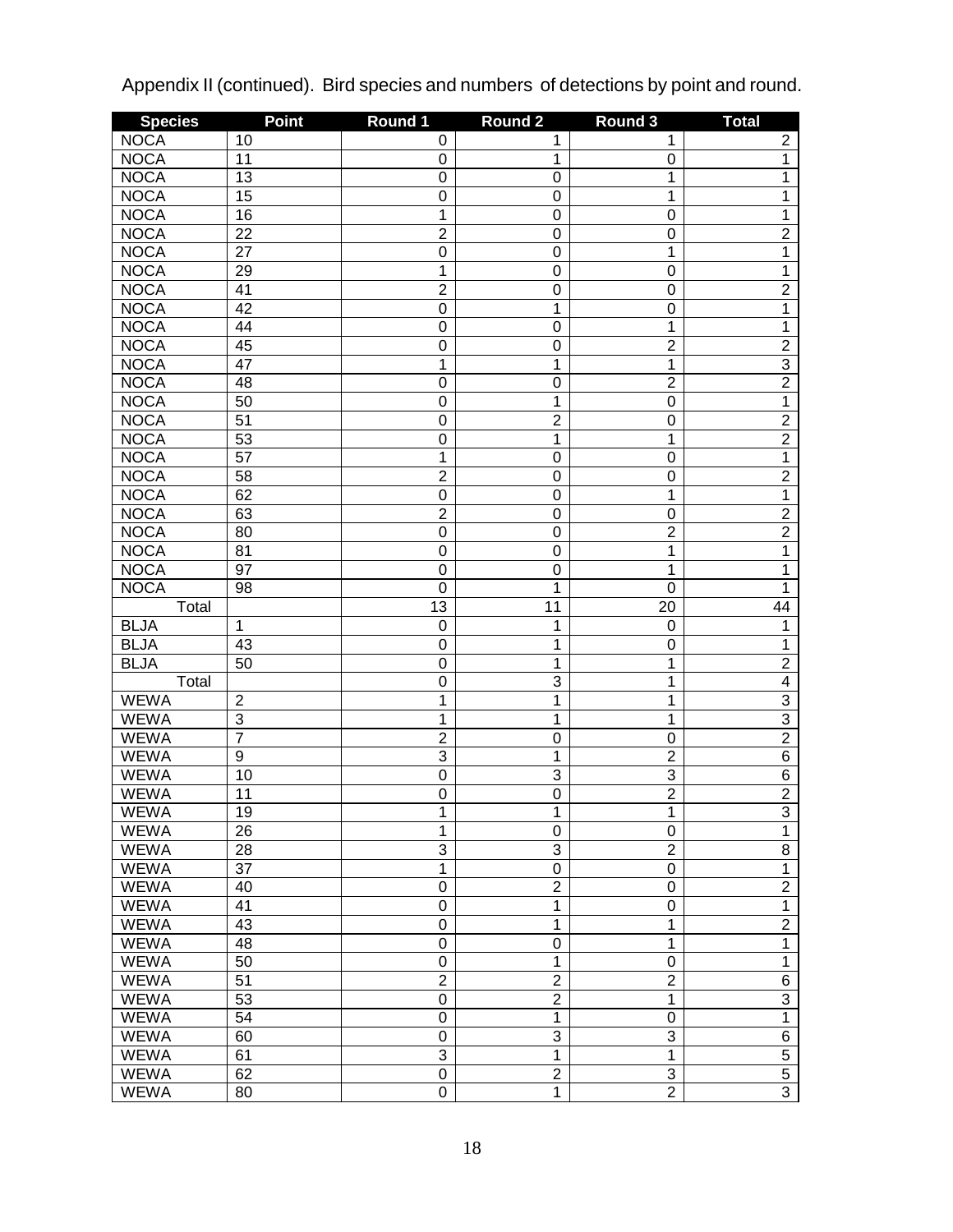| <b>Species</b>             | <b>Point</b>         | Round 1                          | Round <sub>2</sub> | Round 3                       | <b>Total</b>                     |
|----------------------------|----------------------|----------------------------------|--------------------|-------------------------------|----------------------------------|
| <b>WEWA</b>                | 81                   | 0                                | $\overline{c}$     | 0                             | $\overline{c}$                   |
| <b>WEWA</b>                | 95                   | $\boldsymbol{0}$                 | 1                  | $\overline{2}$                | $\overline{3}$                   |
| Total                      |                      | 18                               | 30                 | 28                            | 76                               |
| <b>MODO</b>                | $\overline{2}$       | 1                                | 0                  | $\boldsymbol{0}$              | $\mathbf{1}$                     |
| <b>MODO</b>                | 13                   | $\overline{1}$                   | 1                  | $\mathbf 0$                   | $\overline{2}$                   |
| <b>MODO</b>                | 15                   | $\overline{0}$                   | 1                  | $\mathbf 0$                   | $\overline{1}$                   |
| <b>MODO</b>                | 17                   | 1                                | 1                  | $\mathbf 0$                   | $\overline{2}$                   |
| <b>MODO</b>                | 18                   | $\overline{0}$                   | 1                  | $\mathbf 0$                   | $\overline{1}$                   |
| <b>MODO</b>                | 45                   | 0                                | 1                  | $\mathbf 0$                   | 1                                |
| <b>MODO</b>                | 48                   | 0                                | $\mathbf 0$        | $\overline{2}$                | $\overline{2}$                   |
| <b>MODO</b>                | $\overline{57}$      | $\overline{2}$                   | $\mathbf 0$        | $\mathbf 0$                   | $\overline{2}$                   |
| <b>MODO</b>                | 63                   | $\overline{2}$                   | $\mathbf 0$        | $\mathbf 0$                   | $\overline{2}$                   |
| Total                      |                      | $\overline{7}$                   | $\overline{5}$     | $\overline{2}$                | 14                               |
| <b>WOTH</b>                | $\overline{c}$       | 1                                | $\mathbf 0$        | $\mathbf 0$                   | 1                                |
| <b>WOTH</b>                | $\overline{7}$       | $\overline{1}$                   | $\mathbf 0$        | $\mathbf 0$                   | 1                                |
| <b>WOTH</b>                | $\overline{8}$       | $\overline{0}$                   | 1                  | $\overline{2}$                | $\overline{3}$                   |
| <b>WOTH</b>                | $\overline{9}$       | 1                                | 1                  | $\mathbf 0$                   | $\overline{2}$                   |
| <b>WOTH</b>                | 10                   | $\overline{0}$                   | 1                  | $\mathbf 0$                   | $\overline{1}$                   |
| <b>WOTH</b>                | 11                   | $\mathbf 0$                      | 1                  | $\overline{2}$                | $\overline{3}$                   |
| <b>WOTH</b>                | 21                   | $\mathbf 0$                      | $\mathbf 0$        | $\mathbf 1$                   | $\overline{1}$                   |
| <b>WOTH</b>                | 22                   | $\mathbf 0$                      | $\mathbf 0$        | 1                             | 1                                |
| <b>WOTH</b>                | 23                   | 1                                | $\mathbf 0$        | 1                             | $\overline{2}$                   |
| <b>WOTH</b>                | 26                   | $\overline{0}$                   | 1                  | 1                             | $\overline{2}$                   |
| <b>WOTH</b>                | 27                   | 0                                | 1                  | $\overline{2}$                | $\overline{3}$                   |
| <b>WOTH</b>                | 28                   | $\mathbf 0$                      | 1                  | $\mathbf 0$                   | $\overline{1}$                   |
| <b>WOTH</b>                | 32                   | $\mathbf 0$                      | $\mathbf 0$        | $\mathbf 1$                   | 1                                |
| <b>WOTH</b>                | 35                   | $\mathbf 0$                      | 1                  | $\mathbf 0$                   | 1                                |
| <b>WOTH</b>                | 44                   | $\mathbf 0$                      | $\mathbf 0$        | 1                             | 1                                |
| <b>WOTH</b>                | 45                   | 1                                | $\mathbf 0$        | 1                             | $\overline{2}$                   |
| <b>WOTH</b>                | 46                   | $\overline{1}$                   | $\mathbf 0$        | $\overline{2}$                | $\overline{3}$                   |
| <b>WOTH</b>                | 50                   | $\mathbf 0$                      | 1                  | $\mathbf 0$                   | 1                                |
| <b>WOTH</b>                | 51                   | 0                                | 1                  | $\mathbf 0$                   | 1                                |
| <b>WOTH</b>                | 52                   | $\mathbf 0$                      | 1                  | $\mathbf 0$                   | 1                                |
| <b>WOTH</b>                | 61                   | 1                                | $\overline{2}$     | $\mathbf 0$                   | 3                                |
| <b>WOTH</b>                | 62                   | 0                                | 1                  | 1                             | $\overline{2}$                   |
| <b>WOTH</b>                | 95                   | 0                                | 0                  | 1                             | 1                                |
| <b>WOTH</b>                | 97                   | 0                                | 1                  | 0                             | 1                                |
| <b>WOTH</b>                | 98                   | 1                                | 1                  | 1                             | $\overline{3}$<br>$\overline{1}$ |
| <b>WOTH</b>                | 99                   | 0                                | $\mathbf 0$        | 1                             |                                  |
| Total                      |                      | 8                                | 16                 | 19                            | 43                               |
| <b>REVI</b><br><b>REVI</b> | $\overline{2}$<br>14 | $\overline{1}$<br>$\overline{0}$ | 0<br>1             | $\pmb{0}$<br>$\boldsymbol{0}$ | $\mathbf{1}$<br>$\mathbf{1}$     |
| <b>REVI</b>                | 19                   | $\overline{1}$                   | $\mathbf 0$        | $\boldsymbol{0}$              | $\overline{1}$                   |
| <b>REVI</b>                | 22                   | $\overline{0}$                   | 1                  | $\boldsymbol{0}$              | $\overline{1}$                   |
| <b>REVI</b>                |                      | 0                                |                    | $\overline{2}$                | $\overline{2}$                   |
| <b>REVI</b>                | 26<br>27             | 0                                | $\mathbf 0$<br>1   | $\pmb{0}$                     | $\overline{1}$                   |
| <b>REVI</b>                | 29                   | $\overline{1}$                   | $\boldsymbol{0}$   | $\boldsymbol{0}$              | $\overline{1}$                   |
| <b>REVI</b>                | 40                   | 0                                | $\boldsymbol{0}$   | 1                             | $\overline{1}$                   |
| <b>REVI</b>                | 44                   | 0                                | 1                  | 1                             | $\overline{2}$                   |
| <b>REVI</b>                | 46                   | 0                                | $\overline{2}$     | $\mathbf 0$                   | $\overline{2}$                   |
| <b>REVI</b>                | 48                   | 0                                | $\boldsymbol{0}$   | $\mathbf{1}$                  | $\overline{1}$                   |
| <b>REVI</b>                | 50                   | $\overline{1}$                   | $\mathbf 0$        | $\boldsymbol{0}$              | $\overline{1}$                   |
|                            |                      |                                  |                    |                               |                                  |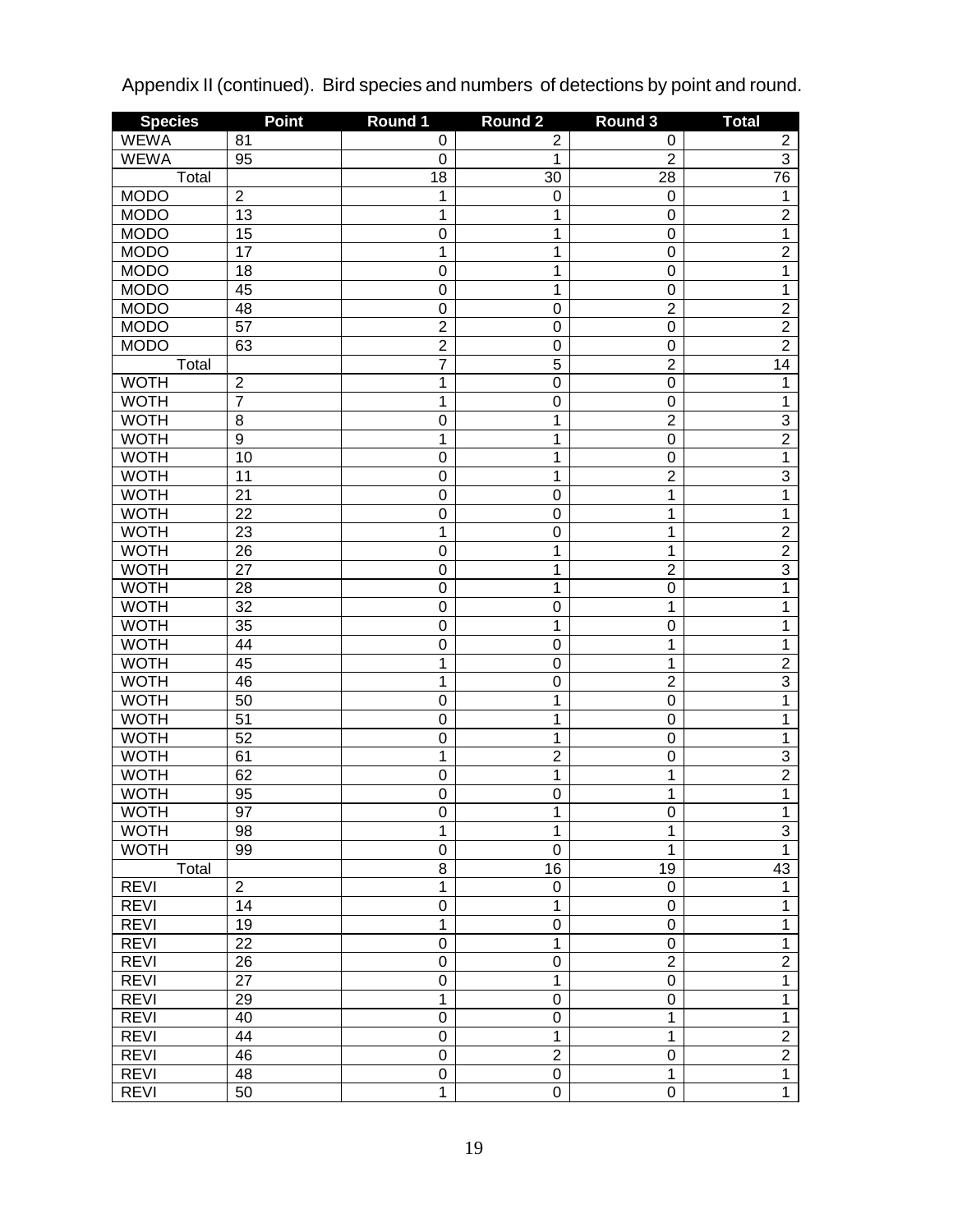| <b>Species</b> | <b>Point</b>     | Round 1         | <b>Round 2</b> | Round 3          | <b>Total</b>   |
|----------------|------------------|-----------------|----------------|------------------|----------------|
| <b>REVI</b>    | 51               | 1               | 1              | 0                | 2              |
| <b>REVI</b>    | 52               | 1               | 0              | $\boldsymbol{0}$ | 1              |
| <b>REVI</b>    | 53               | $\overline{1}$  | $\mathbf 0$    | $\boldsymbol{0}$ | 1              |
| <b>REVI</b>    | $\overline{55}$  | 0               | 1              | $\mathbf 1$      | $\overline{2}$ |
| <b>REVI</b>    | 95               | 0               | $\mathbf 0$    | 1                | $\overline{1}$ |
| <b>REVI</b>    | 99               | $\overline{1}$  | $\mathbf 0$    | 1                | $\overline{2}$ |
| Total          |                  | $\overline{8}$  | 8              | 8                | 24             |
| <b>YTWA</b>    | $\boldsymbol{2}$ | $\overline{1}$  | 1              | $\overline{2}$   | $\overline{4}$ |
| <b>YTWA</b>    | $\overline{3}$   | $\overline{0}$  | $\overline{2}$ | $\mathbf 1$      | $\overline{3}$ |
| <b>YTWA</b>    | $\overline{4}$   | 0               | $\overline{2}$ | $\overline{2}$   | $\overline{4}$ |
| <b>YTWA</b>    | $\overline{21}$  | $\overline{2}$  | $\mathbf 0$    | $\boldsymbol{0}$ | $\overline{2}$ |
| <b>YTWA</b>    | $\overline{27}$  | $\overline{2}$  | 1              | $\mathbf 0$      | $\overline{3}$ |
| <b>YTWA</b>    | 28               | 0               | 1              | $\mathbf 1$      | $\overline{2}$ |
| <b>YTWA</b>    | 30               | $\overline{1}$  | 1              | $\mathbf 0$      | $\overline{2}$ |
| <b>YTWA</b>    | 33               | $\overline{0}$  | $\mathbf 0$    | $\mathbf 1$      | $\overline{1}$ |
| <b>YTWA</b>    | $\overline{38}$  | $\overline{1}$  | $\mathbf 0$    | $\mathbf 0$      | 1              |
| <b>YTWA</b>    | 41               | $\overline{0}$  | $\overline{2}$ | $\mathbf 0$      | $\overline{2}$ |
| <b>YTWA</b>    | 42               | 0               | $\mathbf 0$    | $\mathbf 1$      | $\overline{1}$ |
| <b>YTWA</b>    | 46               | $\overline{1}$  | 1              | 1                | $\overline{3}$ |
| <b>YTWA</b>    | 48               | $\overline{0}$  | $\overline{1}$ | $\overline{2}$   | $\overline{3}$ |
| <b>YTWA</b>    | 49               | $\overline{1}$  | $\mathbf 0$    | $\mathbf 1$      | $\overline{2}$ |
| <b>YTWA</b>    | 50               | $\overline{1}$  | $\overline{2}$ | 1                | $\overline{4}$ |
| <b>YTWA</b>    | 52               | $\overline{1}$  | $\overline{3}$ | $\mathbf 0$      | $\overline{4}$ |
| <b>YTWA</b>    | 53               | $\overline{1}$  | $\overline{1}$ | $\mathbf 0$      | $\overline{2}$ |
| <b>YTWA</b>    | 54               | $\overline{1}$  | $\overline{1}$ | $\boldsymbol{0}$ | $\overline{2}$ |
| <b>YTWA</b>    | $\overline{55}$  | 0               | $\overline{3}$ | $\boldsymbol{0}$ | $\overline{3}$ |
| <b>YTWA</b>    | 59               | $\overline{2}$  | $\mathbf 0$    | $\mathbf 0$      | $\overline{2}$ |
| <b>YTWA</b>    | 80               | 1               | $\mathbf 0$    | $\mathbf 0$      | $\overline{1}$ |
| <b>YTWA</b>    | 98               | $\overline{0}$  | $\overline{1}$ | $\mathbf 1$      | $\overline{2}$ |
| Total          |                  | $\overline{16}$ | 23             | 14               | 53             |
| <b>BHNU</b>    | $\overline{c}$   | $\mathbf 0$     | $\overline{2}$ | $\overline{c}$   | $\overline{4}$ |
| Total          |                  | 0               | $\overline{2}$ | $\overline{2}$   | $\overline{4}$ |
| <b>AMGO</b>    | $\overline{c}$   | 0               | 1              | $\boldsymbol{0}$ | 1              |
| <b>AMGO</b>    | 10               | 0               | $\overline{1}$ | $\mathbf 0$      | 1              |
| <b>AMGO</b>    | 13               | $\overline{5}$  | $\mathbf 0$    | $\overline{2}$   | $\overline{7}$ |
| <b>AMGO</b>    | $\overline{17}$  | $\overline{0}$  | $\overline{2}$ | $\overline{3}$   | $\overline{5}$ |
| <b>AMGO</b>    | $\overline{19}$  | $\overline{0}$  | 1              | $\boldsymbol{0}$ | 1              |
| <b>AMGO</b>    | 20               | $\overline{1}$  | $\mathbf 0$    | $\mathbf 0$      | 1              |
| AMGO           | $\overline{26}$  | 1               | $\mathbf 0$    | $\boldsymbol{0}$ | 1              |
| AMGO           | 29               | 1               | $\mathbf 0$    | 3                | $\overline{4}$ |
| AMGO           | 30               | $\overline{2}$  | $\mathbf 0$    | $\boldsymbol{0}$ | $\overline{2}$ |
| AMGO           | $\overline{36}$  | 1               | $\mathbf 0$    | $\boldsymbol{0}$ | $\overline{1}$ |
| AMGO           | 41               | $\overline{0}$  | 1              | 1                | $\overline{2}$ |
| AMGO           | 42               | $\overline{2}$  | $\mathbf 0$    | $\mathbf 0$      | $\overline{2}$ |
| AMGO           | 43               | 1               | $\mathbf 0$    | $\boldsymbol{0}$ | $\overline{1}$ |
| AMGO           | 46               | $\overline{0}$  | $\overline{2}$ | $\boldsymbol{0}$ | $\overline{2}$ |
| AMGO           | 47               | $\overline{1}$  | $\mathbf 0$    | $\boldsymbol{0}$ | 1              |
| AMGO           | 50               | 1               | $\mathbf 0$    | $\boldsymbol{0}$ | 1              |
| AMGO           | 52               | 1               | $\mathbf 0$    | $\boldsymbol{0}$ | 1              |
| AMGO           | 53               | $\overline{0}$  | $\mathbf 0$    | 1                | 1              |
| AMGO           | $\overline{57}$  | $\mathsf 0$     | 0              | 1                | $\mathbf{1}$   |
| <b>AMGO</b>    | 59               | $\overline{0}$  | $\overline{0}$ | $\mathbf 1$      | $\overline{1}$ |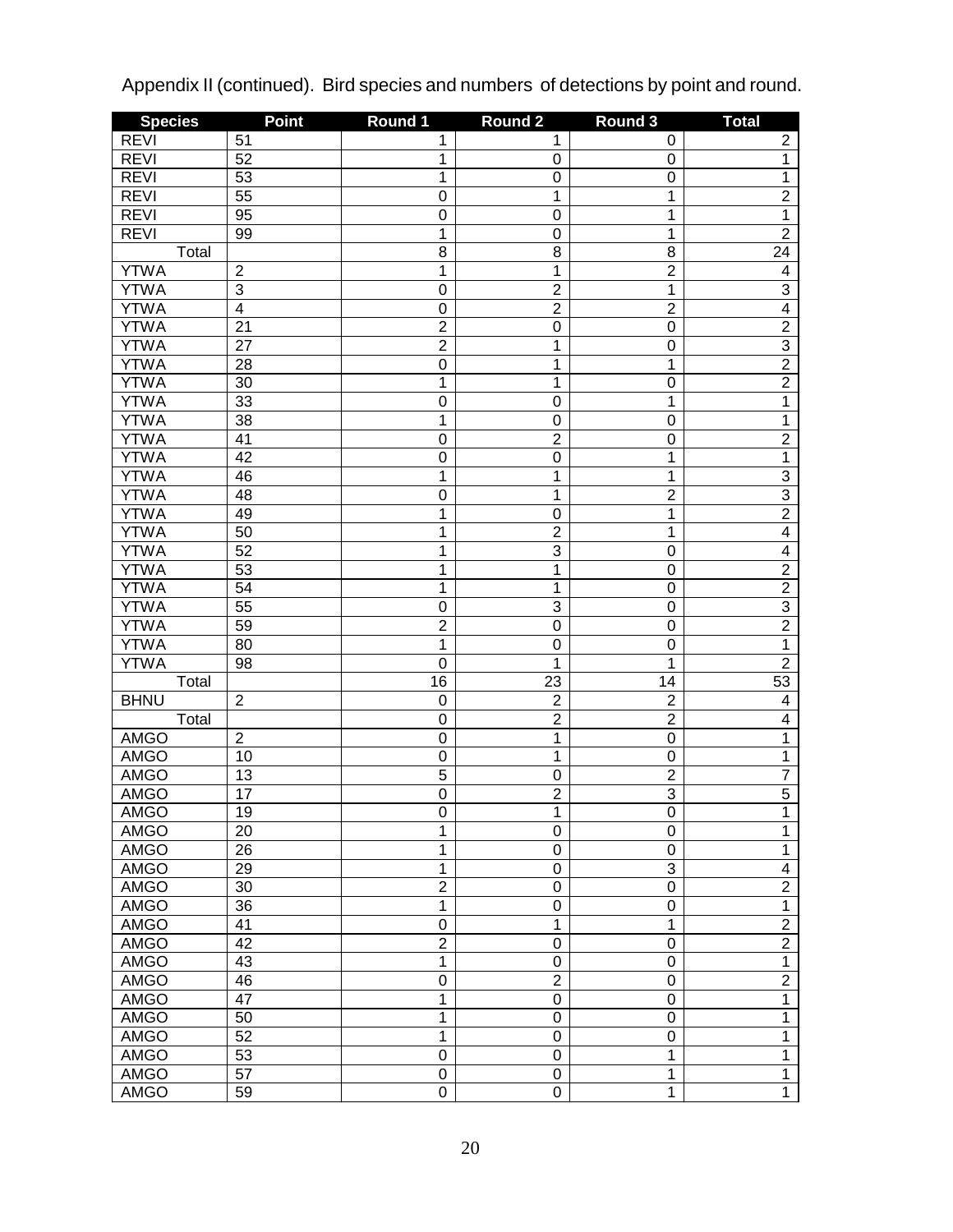| <b>Species</b> | <b>Point</b>            | Round 1         | Round <sub>2</sub> | Round 3          | <b>Total</b>   |
|----------------|-------------------------|-----------------|--------------------|------------------|----------------|
| <b>AMGO</b>    | 60                      | 0               | 1                  | 0                | 1              |
| <b>AMGO</b>    | 62                      | 0               | 1                  | $\pmb{0}$        | 1              |
| <b>AMGO</b>    | 64                      | 0               | 1                  | $\mathbf 0$      | 1              |
| <b>AMGO</b>    | 65                      | 0               | 1                  | $\mathbf 0$      | 1              |
| Total          |                         | $\overline{17}$ | $\overline{12}$    | 12               | 41             |
| <b>NOPA</b>    | $\overline{\mathbf{c}}$ | $\mathbf 0$     | 1                  | $\mathbf 0$      | 1              |
| <b>NOPA</b>    | $\overline{4}$          | 0               | 1                  | $\overline{2}$   | 3              |
| <b>NOPA</b>    | $\overline{5}$          | 0               | 1                  | $\mathbf 0$      | $\overline{1}$ |
| <b>NOPA</b>    | $\overline{6}$          | 0               | 1                  | $\mathbf 1$      | $\overline{2}$ |
| <b>NOPA</b>    | $\overline{8}$          | 0               | $\overline{2}$     | $\overline{2}$   | $\overline{4}$ |
| <b>NOPA</b>    | $\overline{11}$         | 0               | 1                  | $\mathbf 1$      | $\overline{2}$ |
| <b>NOPA</b>    | 44                      | 0               | $\mathbf 0$        | 1                | 1              |
| <b>NOPA</b>    | 46                      | $\overline{1}$  | 1                  | $\mathbf 0$      | $\overline{2}$ |
| <b>NOPA</b>    | 53                      | 0               | 1                  | $\mathbf 0$      | 1              |
| <b>NOPA</b>    | $\overline{55}$         | $\overline{1}$  | $\mathbf 0$        | $\mathbf 1$      | $\overline{2}$ |
| <b>NOPA</b>    | 95                      | 0               | $\mathbf 0$        | 1                | 1              |
| Total          |                         | $\overline{2}$  | 9                  | $\boldsymbol{9}$ | 20             |
| <b>RSHA</b>    | 4                       | 1               | 1                  | $\mathbf 0$      | $\overline{2}$ |
| <b>RSHA</b>    | $\overline{6}$          | $\overline{1}$  | 1                  | $\mathbf 0$      | $\overline{2}$ |
| <b>RSHA</b>    | 48                      | 0               | 1                  | $\mathbf 0$      | 1              |
| <b>RSHA</b>    | 52                      | 0               | $\mathbf 0$        | $\mathbf 1$      | 1              |
| <b>RSHA</b>    | $\overline{53}$         | 0               | $\overline{2}$     | $\mathbf 0$      | $\overline{2}$ |
| <b>RSHA</b>    | $\overline{54}$         | 0               | $\mathbf 0$        | $\mathbf 1$      | 1              |
| Total          |                         | $\overline{2}$  | $\overline{5}$     | $\overline{2}$   | $\overline{9}$ |
| <b>PRAW</b>    | 4                       | 0               | 1                  | $\mathbf 0$      | 1              |
| <b>PRAW</b>    | $\overline{5}$          | $\overline{4}$  | $\mathbf 0$        | $\mathbf 0$      | $\overline{4}$ |
| <b>PRAW</b>    | $\overline{6}$          | $\overline{4}$  | 1                  | $\mathbf 1$      | $\overline{6}$ |
| <b>PRAW</b>    | $\overline{7}$          | 0               | 1                  | $\overline{2}$   | $\overline{3}$ |
| <b>PRAW</b>    | $\overline{8}$          | $\overline{2}$  | 1                  | $\mathbf 0$      | $\overline{3}$ |
| <b>PRAW</b>    | $\overline{12}$         | 1               | 1                  | $\mathbf 0$      | $\overline{2}$ |
| <b>PRAW</b>    | 13                      | 1               | 1                  | $\mathbf 0$      | $\overline{2}$ |
| <b>PRAW</b>    | $\overline{14}$         | 3               | $\overline{2}$     | $\overline{2}$   | $\overline{7}$ |
| <b>PRAW</b>    | 15                      | $\overline{2}$  | $\overline{2}$     | $\mathbf 0$      | $\overline{4}$ |
| <b>PRAW</b>    | 16                      | $\overline{3}$  | 1                  | $\mathbf 0$      | $\overline{4}$ |
| <b>PRAW</b>    | $\overline{17}$         | $\overline{2}$  | 1                  | $\mathbf 0$      | $\overline{3}$ |
| <b>PRAW</b>    | 18                      | $\overline{5}$  | $\overline{3}$     | $\mathbf 1$      | $\overline{9}$ |
| <b>PRAW</b>    | $\overline{19}$         | $\overline{2}$  | $\overline{0}$     | O                | $\overline{2}$ |
| <b>PRAW</b>    | 20                      | 0               | $\overline{2}$     | $\overline{2}$   | $\overline{4}$ |
| <b>PRAW</b>    | $\overline{21}$         | $\overline{1}$  | 1                  | $\mathbf 0$      | $\overline{2}$ |
| <b>PRAW</b>    | 22                      | $\overline{2}$  | 1                  | $\mathbf 0$      | $\overline{3}$ |
| <b>PRAW</b>    | 23                      | $\overline{1}$  | 1                  | 1                | $\overline{3}$ |
| <b>PRAW</b>    | 29                      | $\overline{1}$  | $\overline{2}$     | 0                | $\overline{3}$ |
| <b>PRAW</b>    | 30                      | $\overline{2}$  | $\overline{2}$     | $\mathbf 0$      | $\overline{4}$ |
| <b>PRAW</b>    | $\overline{31}$         | $\overline{2}$  | 1                  | $\mathbf 0$      | $\overline{3}$ |
| <b>PRAW</b>    | $\overline{32}$         | $\overline{1}$  | 1                  | 1                | $\overline{3}$ |
| <b>PRAW</b>    | 33                      | $\overline{2}$  | $\overline{2}$     | 0                | $\overline{4}$ |
| <b>PRAW</b>    | $\overline{34}$         | 0               | $\overline{2}$     | $\overline{2}$   | $\overline{4}$ |
| <b>PRAW</b>    | $\overline{35}$         | $\overline{3}$  | $\overline{5}$     | $\mathbf 0$      | $\overline{8}$ |
| <b>PRAW</b>    | $\overline{36}$         | 1               | $\mathsf 0$        | $\mathbf 0$      | 1              |
| <b>PRAW</b>    | $\overline{37}$         | $\overline{3}$  | $\mathbf 0$        | $\mathbf 0$      | $\overline{3}$ |
| <b>PRAW</b>    | 38                      | $\overline{2}$  | 0                  | 1                | $\overline{3}$ |
| <b>PRAW</b>    | 39                      | $\overline{2}$  | 1                  | $\mathbf 1$      | $\overline{4}$ |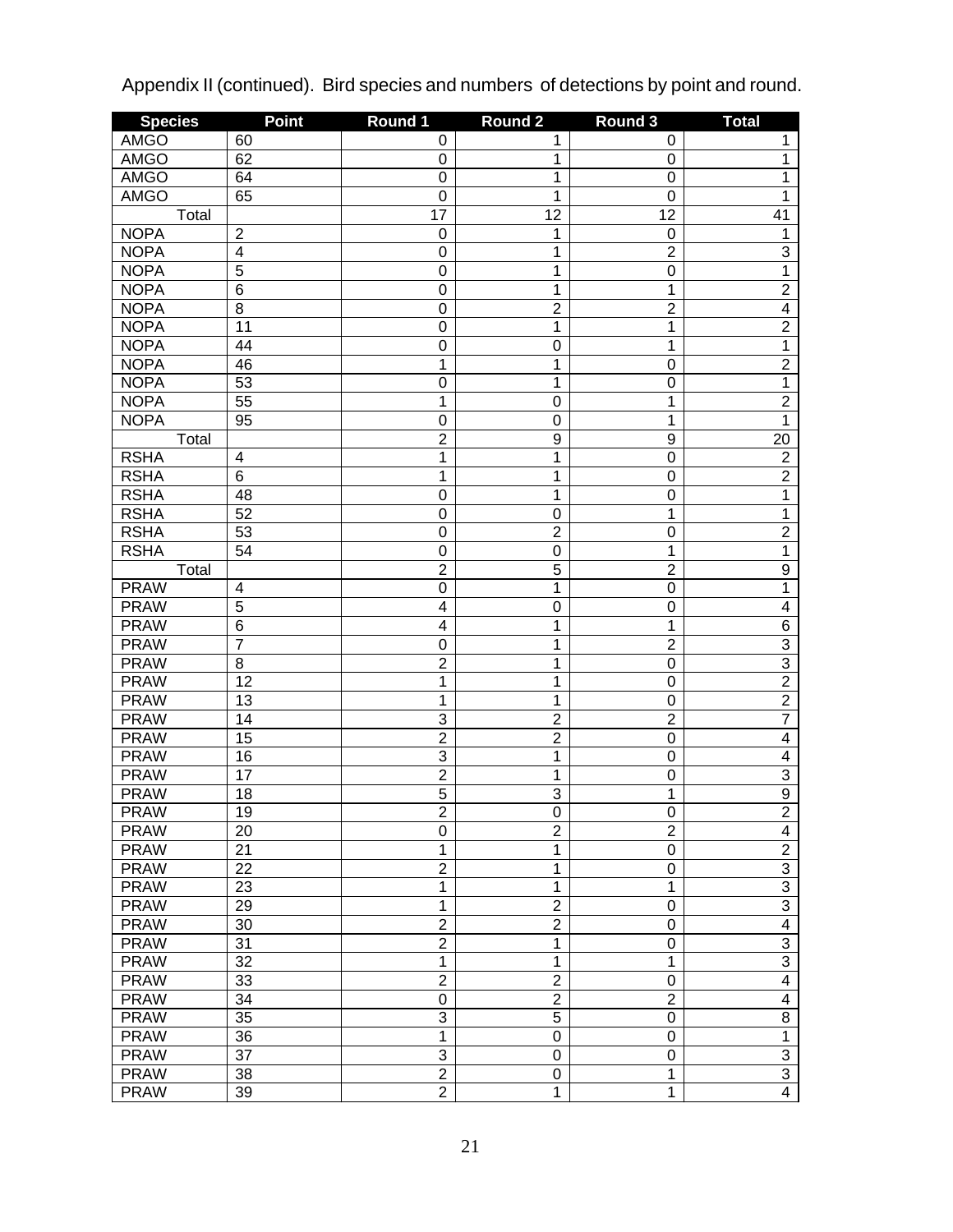| <b>Species</b> | <b>Point</b>   | Round 1                 | Round <sub>2</sub> | Round 3          | <b>Total</b>            |
|----------------|----------------|-------------------------|--------------------|------------------|-------------------------|
| <b>PRAW</b>    | 40             | 1                       | 1                  | 0                | $\overline{c}$          |
| <b>PRAW</b>    | 44             | 1                       | 0                  | $\boldsymbol{0}$ | $\overline{1}$          |
| <b>PRAW</b>    | 45             | $\overline{3}$          | 1                  | $\mathbf 0$      | $\overline{4}$          |
| <b>PRAW</b>    | 47             | $\overline{\mathbf{1}}$ | 1                  | $\mathbf 0$      | $\overline{2}$          |
| <b>PRAW</b>    | 48             | $\overline{\mathbf{1}}$ | $\mathbf 0$        | $\boldsymbol{0}$ | $\overline{1}$          |
| <b>PRAW</b>    | 49             | $\overline{\mathbf{1}}$ | $\mathbf 0$        | $\boldsymbol{0}$ | 1                       |
| <b>PRAW</b>    | 50             | $\overline{1}$          | 1                  | 1                |                         |
| <b>PRAW</b>    | 57             | $\overline{2}$          | $\mathbf 0$        | 1                | $\frac{3}{3}$           |
| <b>PRAW</b>    | 58             | $\overline{3}$          | $\overline{2}$     | 1                | $\overline{6}$          |
| <b>PRAW</b>    | 59             | $\overline{2}$          | $\overline{2}$     | $\boldsymbol{0}$ | $\overline{4}$          |
| <b>PRAW</b>    | 63             | $\overline{2}$          | 1                  | $\boldsymbol{0}$ | $\overline{3}$          |
| <b>PRAW</b>    | 64             | $\overline{1}$          | $\mathbf 0$        | $\mathbf 0$      | $\overline{1}$          |
| <b>PRAW</b>    | 65             | $\overline{2}$          | $\overline{2}$     | $\overline{2}$   | $\overline{6}$          |
| <b>PRAW</b>    | 66             | $\overline{2}$          | 1                  | $\boldsymbol{0}$ | $\overline{3}$          |
| <b>PRAW</b>    | 99             | 1                       | $\mathbf 0$        | $\mathbf 0$      | $\overline{1}$          |
| Total          |                | 76                      | 48                 | 19               | 143                     |
| <b>YBCH</b>    | 4              | $\boldsymbol{0}$        | $\mathbf 0$        | 1                | 1                       |
| <b>YBCH</b>    | $\overline{7}$ | $\overline{2}$          | $\mathbf 0$        | $\boldsymbol{0}$ | $\overline{2}$          |
| <b>YBCH</b>    | 12             | $\mathbf 1$             | $\overline{2}$     | $\boldsymbol{0}$ |                         |
| <b>YBCH</b>    | 13             | $\overline{1}$          | 1                  | $\boldsymbol{0}$ | $\frac{3}{2}$           |
| <b>YBCH</b>    | 14             | $\overline{1}$          | $\overline{2}$     | 1                | $\overline{4}$          |
| <b>YBCH</b>    | 15             | $\overline{2}$          | $\overline{2}$     | $\boldsymbol{0}$ | $\overline{4}$          |
| <b>YBCH</b>    | 16             | $\overline{2}$          | 3                  | 1                | $\overline{6}$          |
| <b>YBCH</b>    | 17             | $\overline{2}$          | $\overline{3}$     | $\boldsymbol{0}$ | $\overline{5}$          |
| <b>YBCH</b>    | 18             | $\overline{0}$          | $\overline{3}$     | 1                | $\overline{4}$          |
| <b>YBCH</b>    | 19             | 0                       | 1                  | 1                | $\overline{2}$          |
| <b>YBCH</b>    | 21             | $\mathbf 0$             | $\overline{2}$     | $\boldsymbol{0}$ | $\overline{2}$          |
| <b>YBCH</b>    | 22             | 1                       | 1                  | $\mathbf 0$      | $\overline{2}$          |
| <b>YBCH</b>    | 29             | $\mathbf 0$             | $\overline{2}$     | $\mathbf 0$      | $\overline{2}$          |
| <b>YBCH</b>    | 30             | 1                       | 1                  | $\mathbf 0$      | $\overline{2}$          |
| <b>YBCH</b>    | 31             | 3                       | 1                  | 5                | $\overline{9}$          |
| <b>YBCH</b>    | 34             | $\overline{0}$          | $\overline{2}$     | $\overline{2}$   | $\overline{4}$          |
| <b>YBCH</b>    | 35             | 3                       | 3                  | $\mathbf 1$      | $\overline{7}$          |
| <b>YBCH</b>    | 36             | $\overline{\mathbf{1}}$ | $\mathbf 0$        | $\overline{2}$   | $\overline{3}$          |
| <b>YBCH</b>    | 37             | $\mathbf 1$             | 4                  | $\boldsymbol{0}$ | $\overline{5}$          |
| <b>YBCH</b>    | 38             | $\overline{2}$          | $\overline{2}$     | $\overline{2}$   | $\overline{6}$          |
| YBCH           | 39             | 1                       | 1                  | 1                | 3                       |
| <b>YBCH</b>    | 40             | 0                       | $\overline{2}$     | 1                | $\overline{3}$          |
| <b>YBCH</b>    | 44             | 1                       | 0                  | $\boldsymbol{0}$ | $\overline{1}$          |
| <b>YBCH</b>    | 45             | 3                       | $\boldsymbol{0}$   | 1                | $\overline{\mathbf{4}}$ |
| <b>YBCH</b>    | 48             | $\overline{0}$          | $\boldsymbol{0}$   | $\overline{2}$   | $\overline{2}$          |
| <b>YBCH</b>    | 49             | $\mathbf 0$             | 3                  | $\overline{2}$   | $\overline{5}$          |
| <b>YBCH</b>    | 57             | 3                       | 3                  | $\pmb{0}$        | $6\overline{6}$         |
| <b>YBCH</b>    | 58             | $\overline{2}$          | 1                  | $\overline{2}$   | $\overline{5}$          |
| <b>YBCH</b>    | 59             | $\mathbf 0$             | 3                  | $\mathbf{1}$     | $\overline{4}$          |
| <b>YBCH</b>    | 63             | $\overline{2}$          | 3                  | $\pmb{0}$        | $\overline{5}$          |
| <b>YBCH</b>    | 64             | 3                       | 3                  | $\overline{2}$   | $\overline{8}$          |
| <b>YBCH</b>    | 65             | $\mathbf 1$             | $\boldsymbol{0}$   | $\boldsymbol{0}$ | $\overline{1}$          |
| <b>YBCH</b>    | 66             | $\overline{1}$          | $\overline{2}$     | $\mathbf 0$      | $\overline{3}$          |
| Total          |                | 40                      | 56                 | 29               | 125                     |
| <b>GRCA</b>    | 12             | $\pmb{0}$               | 1                  | 0                | 1                       |
| <b>GRCA</b>    | 13             | $\overline{2}$          | $\overline{2}$     | $\pmb{0}$        | $\overline{4}$          |
|                |                |                         |                    |                  |                         |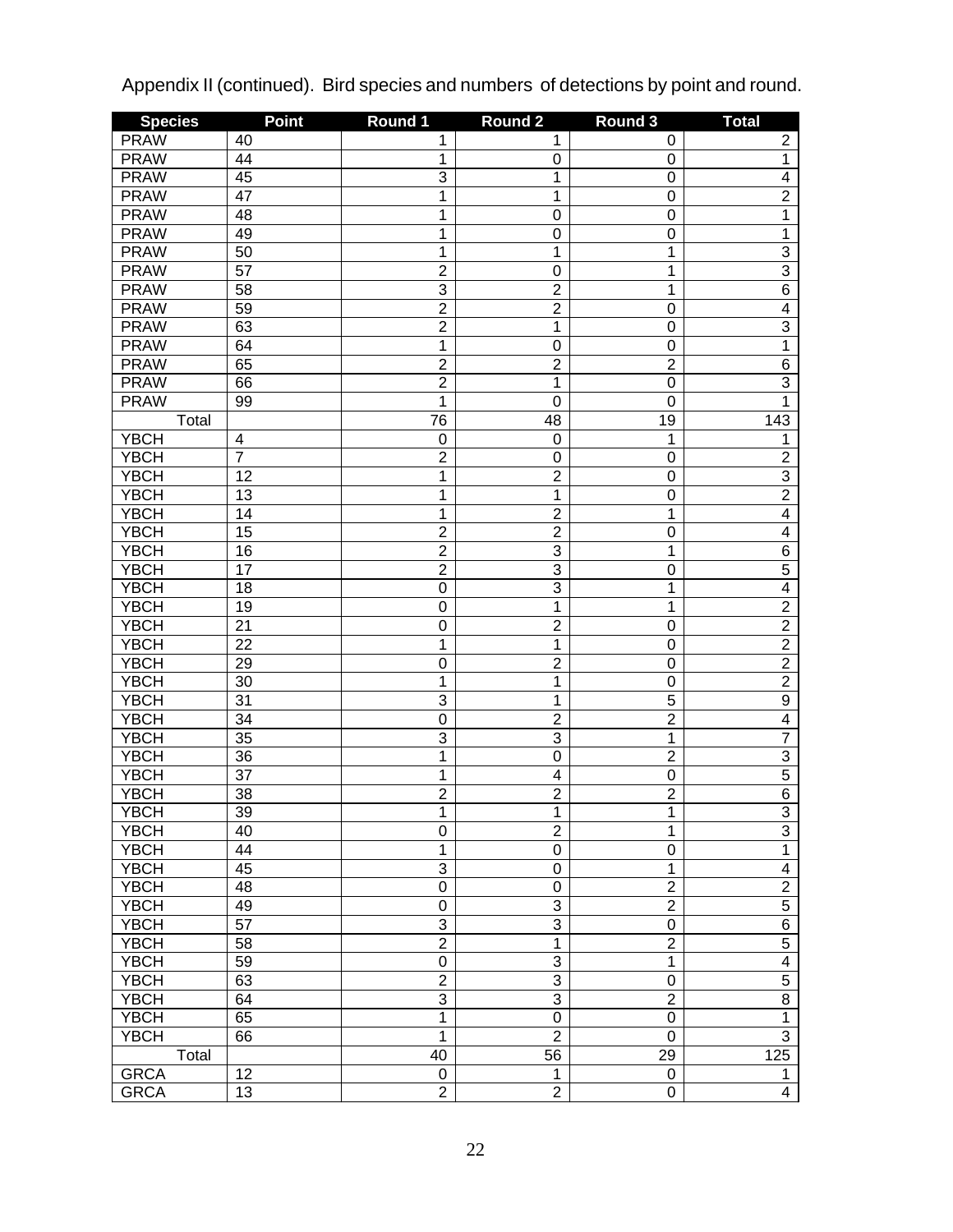| <b>Species</b> | <b>Point</b>          | Round 1         | Round <sub>2</sub> | Round 3          | <b>Total</b>                     |
|----------------|-----------------------|-----------------|--------------------|------------------|----------------------------------|
| <b>GRCA</b>    | 14                    | 2               | 0                  | 0                | $\overline{\mathbf{c}}$          |
| <b>GRCA</b>    | 15                    | $\overline{c}$  | 0                  | $\overline{2}$   | $\overline{4}$                   |
| <b>GRCA</b>    | 16                    | $\overline{3}$  | $\overline{2}$     | $\mathbf 1$      | $\overline{6}$                   |
| <b>GRCA</b>    | $\overline{17}$       | $\overline{4}$  | 1                  | $\boldsymbol{0}$ | $\overline{5}$                   |
| <b>GRCA</b>    | 18                    | 1               | $\mathbf 0$        | $\boldsymbol{0}$ | 1                                |
| <b>GRCA</b>    | $\overline{22}$       | $\overline{1}$  | $\mathbf 0$        | $\boldsymbol{0}$ | 1                                |
| <b>GRCA</b>    | $\overline{31}$       | $\overline{2}$  | $\mathbf 0$        | $\boldsymbol{0}$ | $\overline{2}$                   |
| <b>GRCA</b>    | 33                    | $\mathbf 0$     | $\mathbf 0$        | $\overline{2}$   | $\overline{2}$                   |
| <b>GRCA</b>    | 34                    | $\mathbf 0$     | $\overline{2}$     | $\overline{3}$   | $\overline{5}$                   |
| <b>GRCA</b>    | $\overline{36}$       | $\overline{5}$  | $\overline{3}$     | $\mathbf 1$      | $\overline{9}$                   |
| <b>GRCA</b>    | $\overline{37}$       | $\overline{1}$  | $\overline{2}$     | 1                | $\overline{4}$                   |
| <b>GRCA</b>    | $\overline{38}$       | $\overline{3}$  | $\mathbf 0$        | $\mathbf 0$      | $\overline{3}$                   |
| <b>GRCA</b>    | $\overline{39}$       | $\overline{3}$  | $\overline{5}$     | $\overline{3}$   | $\overline{11}$                  |
| <b>GRCA</b>    | 40                    | $\overline{1}$  | 1                  | $\mathbf 0$      | $\overline{2}$                   |
| <b>GRCA</b>    | 45                    | $\overline{1}$  | $\overline{2}$     | $\overline{2}$   | $\overline{5}$                   |
| <b>GRCA</b>    | 49                    | $\overline{1}$  | $\mathbf 0$        | $\mathbf 0$      | 1                                |
| <b>GRCA</b>    | $\overline{51}$       | $\overline{1}$  | $\mathbf 0$        | $\boldsymbol{0}$ | 1                                |
| <b>GRCA</b>    | $\overline{57}$       | $\mathbf 0$     | 1                  | $\mathbf 0$      | 1                                |
| <b>GRCA</b>    | $\overline{58}$       | $\mathbf 0$     | $\mathbf 0$        | $\mathbf 1$      | 1                                |
| <b>GRCA</b>    | 59                    | $\mathbf 0$     | 1                  | 1                | $\overline{2}$                   |
| <b>GRCA</b>    | 63                    | $\mathbf 0$     | 1                  | $\boldsymbol{0}$ | 1                                |
| <b>GRCA</b>    | 65                    | $\overline{1}$  | $\overline{1}$     | $\mathbf 0$      | $\overline{2}$                   |
| Total          |                       | $\overline{34}$ | $\overline{25}$    | $\overline{17}$  | 76                               |
|                | $\overline{7}$        |                 |                    |                  |                                  |
| <b>FISP</b>    |                       | 0               | 1<br>1             | $\mathbf 0$<br>1 | 1                                |
| <b>FISP</b>    | 13<br>$\overline{14}$ | 0<br>1          |                    |                  | $\overline{2}$                   |
| <b>FISP</b>    |                       |                 | $\mathbf 0$        | $\mathbf 0$      | 1                                |
| <b>FISP</b>    | $\overline{15}$       | 1               | 1                  | 1                | $\overline{3}$<br>$\overline{7}$ |
| <b>FISP</b>    | 16                    | 3               | 1                  | $\overline{3}$   |                                  |
| <b>FISP</b>    | $\overline{17}$       | $\overline{3}$  | $\overline{3}$     | $\overline{2}$   | $\overline{8}$                   |
| <b>FISP</b>    | 18                    | $\overline{1}$  | $\overline{1}$     | $\mathbf 0$      | $\overline{2}$                   |
| <b>FISP</b>    | 29                    | $\overline{0}$  | $\overline{2}$     | $\mathbf 0$      | $\overline{2}$                   |
| <b>FISP</b>    | $\overline{30}$       | 0               | $\mathbf 0$        | 1                | 1                                |
| <b>FISP</b>    | $\overline{31}$       | $\overline{2}$  | $\overline{2}$     | $\overline{2}$   | $\overline{6}$                   |
| <b>FISP</b>    | $\overline{34}$       | $\overline{0}$  | $\overline{0}$     | $\mathbf 1$      | 1                                |
| <b>FISP</b>    | $\overline{35}$       | $\overline{1}$  | 1                  | $\overline{2}$   | $\overline{4}$                   |
| <b>FISP</b>    | $\overline{36}$       | $\overline{1}$  | 1                  | $\mathbf 1$      | $\overline{3}$                   |
| <b>FISP</b>    | $\overline{37}$       | $\overline{0}$  | $\overline{4}$     | 1                | $\overline{5}$                   |
| <b>FISP</b>    | 39                    | $\overline{0}$  | $\mathbf 0$        | $\overline{2}$   | $\overline{2}$                   |
| <b>FISP</b>    | 40                    | 0               | 0                  | 1                | $\overline{1}$                   |
| <b>FISP</b>    | 44                    | $\overline{1}$  | $\mathbf 0$        | $\mathbf 0$      | $\overline{1}$                   |
| <b>FISP</b>    | 45                    | $\overline{0}$  | $\mathbf 0$        | $\mathbf 1$      | 1                                |
| <b>FISP</b>    | 49                    | $\overline{0}$  | $\mathbf 0$        | 1                | 1                                |
| <b>FISP</b>    | $\overline{57}$       | $\overline{0}$  | $\mathbf 0$        | 1                | 1                                |
| <b>FISP</b>    | 59                    | $\overline{1}$  | $\mathbf 0$        | $\overline{2}$   | $\overline{3}$                   |
| <b>FISP</b>    | 65                    | $\overline{0}$  | $\overline{2}$     | $\mathbf 1$      | $\overline{3}$                   |
| <b>FISP</b>    | 66                    | $\overline{1}$  | $\mathbf 0$        | $\mathbf 0$      | $\overline{1}$                   |
| Total          |                       | $\overline{16}$ | $\overline{20}$    | 24               | 60                               |
| <b>BAWW</b>    | 14                    | 1               | 0                  | $\pmb{0}$        | 1                                |
| <b>BAWW</b>    | 18                    | 1               | 0                  | $\boldsymbol{0}$ | $\mathbf{1}$                     |
| <b>BAWW</b>    | 28                    | 1               | $\mathbf 0$        | $\mathbf 0$      | $\overline{1}$                   |
| <b>BAWW</b>    | 42                    | 0               | 1                  | $\pmb{0}$        | $\overline{1}$                   |
| <b>BAWW</b>    | 44                    | $\overline{1}$  | $\overline{0}$     | $\overline{0}$   | $\overline{1}$                   |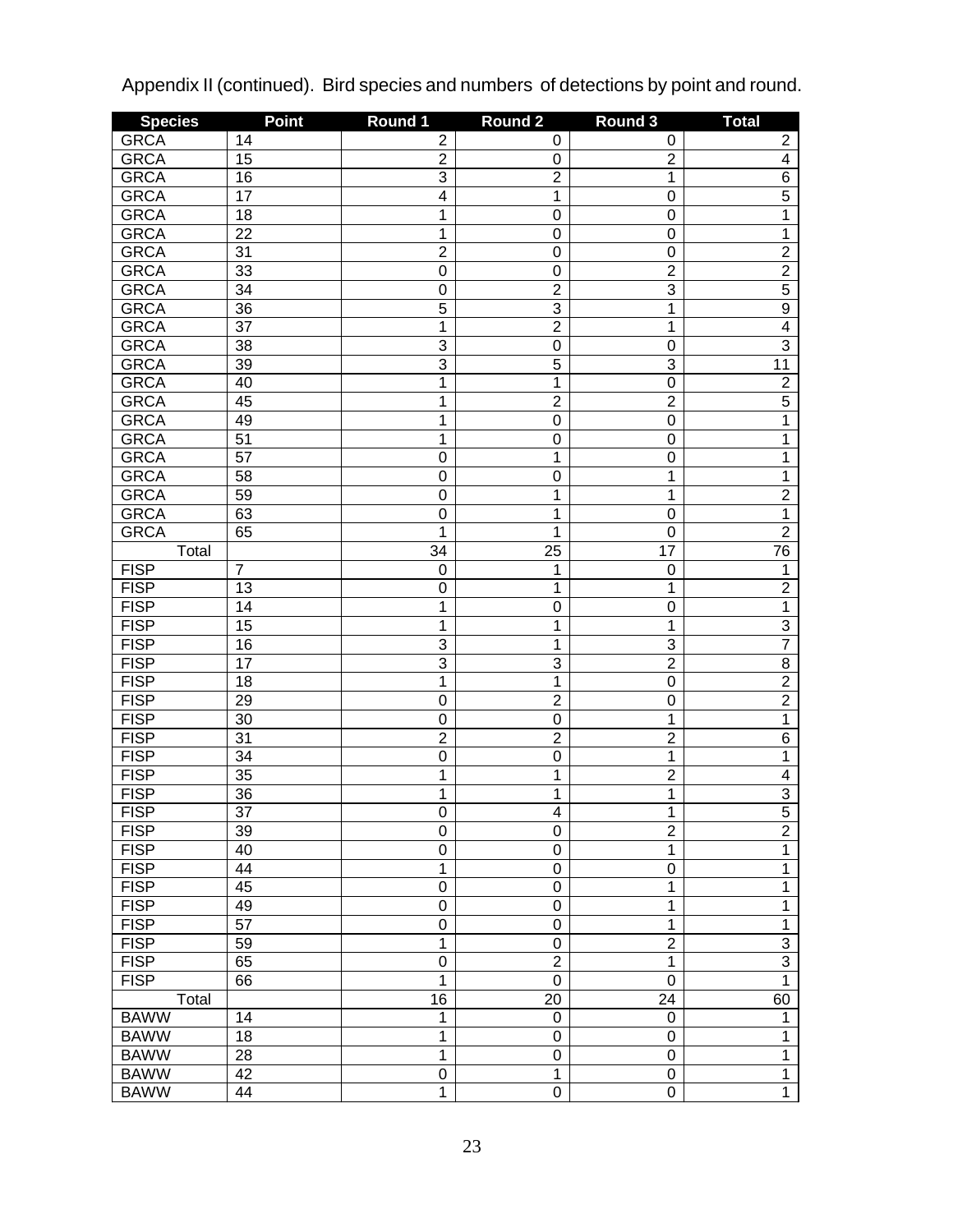| <b>Species</b> | <b>Point</b>   | Round 1          | Round <sub>2</sub> | Round 3          | <b>Total</b>    |
|----------------|----------------|------------------|--------------------|------------------|-----------------|
| <b>BAWW</b>    | 46             | 1                | 0                  | 0                | 1               |
| <b>BAWW</b>    | 50             | $\boldsymbol{0}$ | 1                  | $\mathbf 0$      | 1               |
| <b>BAWW</b>    | 51             | 1                | $\boldsymbol{0}$   | $\mathbf 0$      | 1               |
| <b>BAWW</b>    | 53             | $\mathbf 0$      | 1                  | $\mathbf 0$      | 1               |
| <b>BAWW</b>    | 54             | 1                | $\boldsymbol{0}$   | $\mathbf 0$      | 1               |
| <b>BAWW</b>    | 61             | $\mathbf 0$      | 1                  | 1                | $\overline{2}$  |
| <b>BAWW</b>    | 97             | $\mathbf 0$      | $\boldsymbol{0}$   | 1                | $\overline{1}$  |
| <b>BAWW</b>    | 98             | $\overline{2}$   | $\boldsymbol{0}$   | $\mathbf 0$      | $\overline{2}$  |
| Total          |                | $\overline{9}$   | 4                  | $\overline{2}$   | $\overline{15}$ |
| <b>YBCU</b>    | 3              | $\overline{0}$   | 1                  | $\mathbf 0$      | 1               |
| <b>YBCU</b>    | $\overline{5}$ | 1                | $\boldsymbol{0}$   | $\mathbf 0$      | 1               |
| <b>YBCU</b>    | $\overline{6}$ | $\mathbf 0$      | 1                  | 1                | $\overline{2}$  |
| <b>YBCU</b>    | 7              | 1                | $\boldsymbol{0}$   | $\boldsymbol{0}$ | 1               |
| <b>YBCU</b>    | 13             | $\mathbf 0$      | 1                  | $\mathbf 0$      | 1               |
| <b>YBCU</b>    | 14             | 1                | $\boldsymbol{0}$   | $\mathbf 0$      | 1               |
| <b>YBCU</b>    | 15             | 1                | $\boldsymbol{0}$   | $\mathbf 0$      | 1               |
| <b>YBCU</b>    | 17             | $\mathbf 0$      | 1                  | $\mathbf 0$      | 1               |
| <b>YBCU</b>    | 18             | 1                | $\boldsymbol{0}$   | $\mathbf 0$      | 1               |
| <b>YBCU</b>    | 23             | 1                | $\boldsymbol{0}$   | $\mathbf 0$      | 1               |
| <b>YBCU</b>    | 26             | $\mathbf 0$      | 1                  | $\mathbf 0$      | 1               |
| <b>YBCU</b>    | 27             | 1                | $\boldsymbol{0}$   | $\overline{2}$   | 3               |
| <b>YBCU</b>    | 28             | 1                | $\boldsymbol{0}$   | $\mathbf 0$      | $\overline{1}$  |
| <b>YBCU</b>    | 30             | $\mathbf 0$      | 1                  | $\mathbf 0$      | 1               |
| <b>YBCU</b>    | 31             | $\mathbf 0$      | $\boldsymbol{0}$   | 1                | 1               |
| <b>YBCU</b>    | 35             | 1                | $\boldsymbol{0}$   | $\mathbf 0$      | 1               |
| <b>YBCU</b>    | 37             | 1                | $\boldsymbol{0}$   | $\mathbf 0$      | 1               |
| <b>YBCU</b>    | 38             | $\mathbf 0$      | 1                  | $\mathbf 0$      | 1               |
| <b>YBCU</b>    | 41             | 1                | 1                  | $\mathbf 0$      | $\overline{2}$  |
| <b>YBCU</b>    | 42             | $\mathbf 0$      | $\overline{2}$     | $\mathbf 0$      | $\overline{2}$  |
| <b>YBCU</b>    | 44             | $\mathbf 0$      | 1                  | $\mathbf 0$      | 1               |
| <b>YBCU</b>    | 45             | $\mathbf 0$      | 1                  | $\mathbf 0$      | 1               |
| <b>YBCU</b>    | 47             | $\mathbf 0$      | $\mathbf 0$        | 1                | 1               |
| <b>YBCU</b>    | 48             | $\mathbf 0$      | 1                  | $\mathbf 0$      | 1               |
| <b>YBCU</b>    | 49             | $\boldsymbol{0}$ | $\mathbf 0$        | 1                | 1               |
| <b>YBCU</b>    | 50             | $\overline{2}$   | $\boldsymbol{0}$   | $\mathbf 0$      | $\overline{2}$  |
| <b>YBCU</b>    | 53             | 1                | $\mathbf 0$        | $\mathbf 0$      | 1               |
| <b>YBCU</b>    | 54             | 0                | 1                  | 0                | 1               |
| <b>YBCU</b>    | 55             | 1                | $\boldsymbol{0}$   | $\mathbf 0$      | $\overline{1}$  |
| <b>YBCU</b>    | 59             | $\mathbf 1$      | $\boldsymbol{0}$   | $\boldsymbol{0}$ | $\overline{1}$  |
| <b>YBCU</b>    | 63             | $\mathbf 1$      | $\boldsymbol{0}$   | $\boldsymbol{0}$ | $\overline{1}$  |
| <b>YBCU</b>    | 66             | $\mathbf 1$      | $\boldsymbol{0}$   | $\boldsymbol{0}$ | $\overline{1}$  |
| <b>YBCU</b>    | 99             | $\overline{1}$   | $\mathbf 0$        | $\boldsymbol{0}$ | $\overline{1}$  |
| Total          |                | 19               | 14                 | $\,6$            | 39              |
| <b>NOFL</b>    | 14             | $\boldsymbol{0}$ | $\overline{c}$     | $\mathbf 0$      | $\overline{2}$  |
| <b>NOFL</b>    | 19             | $\mathbf{1}$     | $\pmb{0}$          | $\boldsymbol{0}$ | $\overline{1}$  |
| <b>NOFL</b>    | 22             | $\mathbf 0$      | $\pmb{0}$          | $\overline{2}$   | $\overline{2}$  |
| <b>NOFL</b>    | 29             | $\overline{1}$   | $\mathbf 0$        | $\pmb{0}$        | $\overline{1}$  |
| <b>NOFL</b>    | 31             | $\overline{1}$   | $\mathbf 0$        | $\boldsymbol{0}$ | $\overline{1}$  |
| <b>NOFL</b>    | 35             | $\overline{2}$   | $\boldsymbol{0}$   | $\boldsymbol{0}$ | $\overline{2}$  |
| <b>NOFL</b>    | 39             | $\overline{1}$   | $\pmb{0}$          | $\boldsymbol{0}$ | $\overline{1}$  |
| <b>NOFL</b>    | 41             | $\overline{1}$   | $\pmb{0}$          | $\pmb{0}$        | $\overline{1}$  |
| <b>NOFL</b>    | 42             | $\overline{1}$   | $\overline{0}$     | $\overline{0}$   | $\overline{1}$  |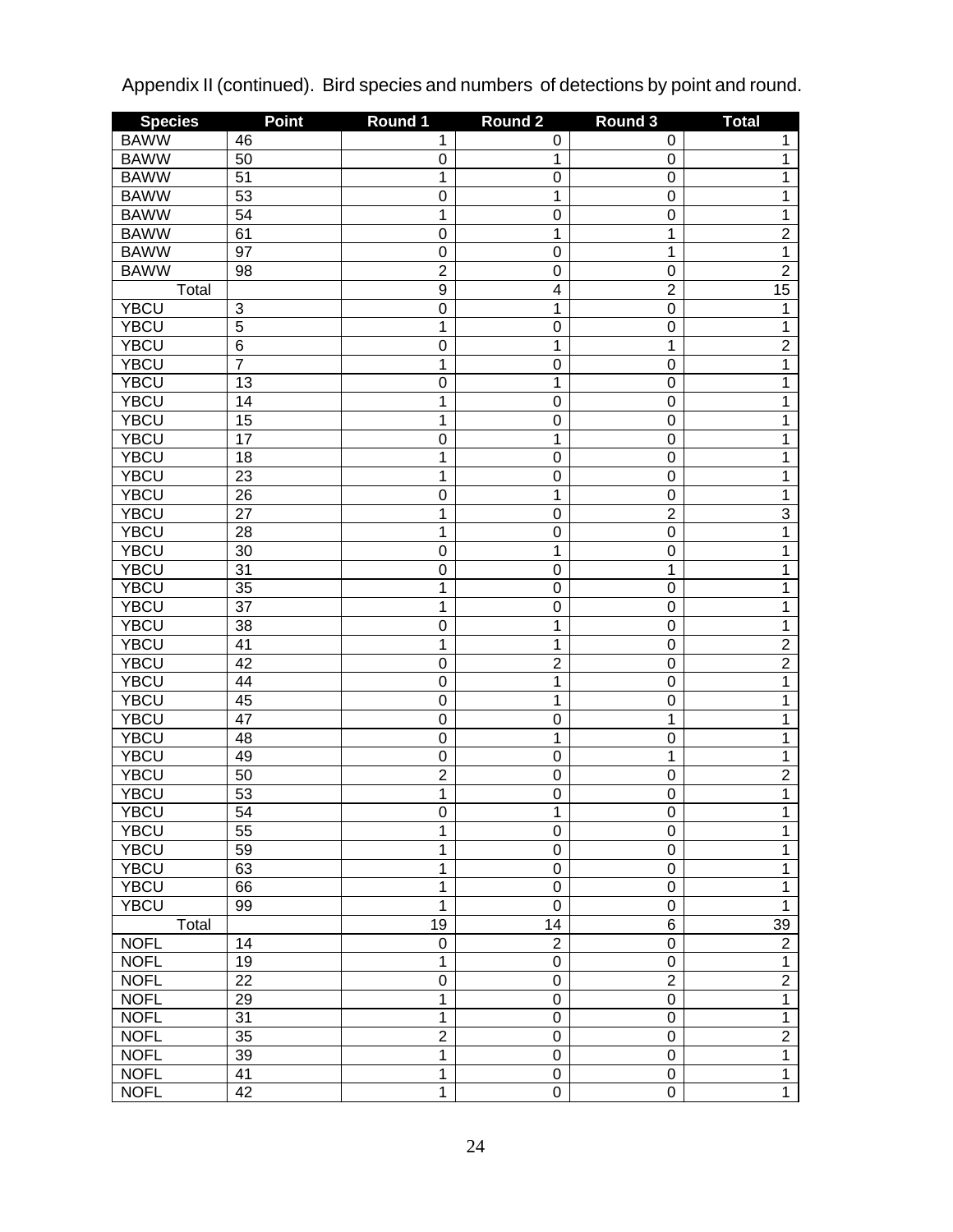| <b>Species</b>       | <b>Point</b>    | Round 1         | <b>Round 2</b>               | Round 3             | <b>Total</b>                            |
|----------------------|-----------------|-----------------|------------------------------|---------------------|-----------------------------------------|
| <b>NOFL</b>          | 43              | 0               | 1                            | 0                   | 1                                       |
| <b>NOFL</b>          | 44              | 0               | 1                            | $\pmb{0}$           | 1                                       |
| <b>NOFL</b>          | 46              | 0               | 1                            | $\mathbf 0$         | 1                                       |
| <b>NOFL</b>          | 47              | 1               | $\mathbf 0$                  | $\mathbf 0$         | 1                                       |
| <b>NOFL</b>          | 49              | 1               | $\mathbf 0$                  | $\mathbf 0$         | 1                                       |
| <b>NOFL</b>          | $\overline{55}$ | 0               | $\overline{2}$               | $\mathbf 0$         | $\overline{2}$                          |
| <b>NOFL</b>          | 81              | 1               | $\mathbf 0$                  | $\mathbf 0$         | 1                                       |
| Total                |                 | $\overline{11}$ | $\overline{7}$               | $\overline{2}$      | 20                                      |
| <b>AMCR</b>          | 3               | $\mathbf 0$     | $\mathbf 0$                  | $\overline{2}$      | $\overline{2}$                          |
| <b>AMCR</b>          | $\overline{5}$  | 0               | 1                            | $\boldsymbol{0}$    | 1                                       |
| <b>AMCR</b>          | $\overline{6}$  | 0               | 3                            | $\mathbf 0$         | $\overline{3}$                          |
| <b>AMCR</b>          | $\overline{7}$  | 0               | 1                            | $\mathbf 0$         | $\overline{1}$                          |
| <b>AMCR</b>          | $\overline{9}$  | 0               | 1                            | 3                   | $\overline{\mathbf{4}}$                 |
| <b>AMCR</b>          | $\overline{12}$ | 1               | 1                            | $\mathbf 0$         | $\overline{2}$                          |
| <b>AMCR</b>          | 13              | 0               | 3                            | $\mathbf 0$         | $\overline{3}$                          |
| <b>AMCR</b>          | 14              | 0               | 1                            | $\mathbf 0$         | 1                                       |
| <b>AMCR</b>          | 15              | 0               | 1                            | $\mathbf 0$         | 1                                       |
| <b>AMCR</b>          | 16              | 1               | $\mathbf 0$                  | $\mathbf 0$         | 1                                       |
| <b>AMCR</b>          | 17              | $\overline{2}$  | $\overline{2}$               | $\mathbf 0$         | 4                                       |
| <b>AMCR</b>          | 18              | 0               | 1                            | $\mathbf 0$         | 1                                       |
| <b>AMCR</b>          | 19              | 1               | 1                            | $\mathbf 0$         | $\overline{2}$                          |
| <b>AMCR</b>          | 20              | 3               | $\mathbf 0$                  | $\mathbf 0$         | $\overline{3}$                          |
| <b>AMCR</b>          | 31              | 1               | $\mathbf 0$                  | $\mathbf 0$         | 1                                       |
| <b>AMCR</b>          | $\overline{32}$ | 0               | $\mathbf 0$                  | $\overline{2}$      | $\overline{2}$                          |
| <b>AMCR</b>          | 35              | 1               | $\mathbf 0$                  | $\mathbf 0$         | 1                                       |
| <b>AMCR</b>          | 38              | 1               | $\mathbf 0$                  | 3                   | $\overline{\mathbf{4}}$                 |
| <b>AMCR</b>          | 39              | 1               | $\mathbf 0$                  | $\mathbf 0$         | 1                                       |
| <b>AMCR</b>          | 42              | 0               | $\mathbf 0$                  | 1                   | 1                                       |
| <b>AMCR</b>          | 44              | 1               | $\mathbf 0$                  | $\mathbf 0$         | 1                                       |
| <b>AMCR</b>          | 45              | 0               | 1                            | $\overline{2}$      | 3                                       |
| <b>AMCR</b>          | 46              | 0               | $\mathbf 0$                  | 1                   | 1                                       |
| <b>AMCR</b>          | 47              | 0               | $\mathbf 0$                  | 1                   | 1                                       |
| <b>AMCR</b>          | 54              | 0               | $\mathbf 0$                  | 1                   | 1                                       |
| <b>AMCR</b>          | 58              | 1               | $\mathbf 0$                  | $\mathbf 0$         | 1                                       |
| <b>AMCR</b>          | 65              | 0               | 1                            | $\mathbf 0$         | 1                                       |
|                      |                 | 14              | 18                           | 16                  |                                         |
| Total<br><b>BGGN</b> | 12              | 0               |                              |                     | 48                                      |
| <b>BGGN</b>          | 13              | 0               | $\overline{\mathbf{c}}$<br>1 | 0<br>0              | $\overline{\mathbf{c}}$<br>$\mathbf{1}$ |
| <b>BGGN</b>          | 14              | 0               | $\mathbf 0$                  |                     | $\mathbf{1}$                            |
| <b>BGGN</b>          | 18              | 0               | $\mathbf 0$                  | 1<br>$\overline{2}$ | $\overline{2}$                          |
| <b>BGGN</b>          | 19              | 0               |                              |                     | $\mathbf{1}$                            |
| <b>BGGN</b>          | 21              | $\overline{2}$  | 1<br>$\mathbf 0$             | $\pmb{0}$           | $\overline{2}$                          |
| <b>BGGN</b>          | 23              |                 | $\overline{2}$               | 0                   | $\overline{2}$                          |
|                      |                 | 0               |                              | 0                   |                                         |
| <b>BGGN</b>          | 26              | $\mathbf{1}$    | 0                            | 0                   | $\mathbf{1}$                            |
| <b>BGGN</b>          | 35              | 3               | $\mathbf 0$                  | 0                   | $\overline{3}$                          |
| <b>BGGN</b>          | 38              | 0               | 1                            | 0                   | $\overline{1}$                          |
| <b>BGGN</b>          | 40              | 0               | $\overline{2}$               | 1                   | $\overline{3}$                          |
| <b>BGGN</b>          | 41              | $\mathbf{1}$    | 0                            | 0                   | $\overline{1}$                          |
| <b>BGGN</b>          | 42              | $\overline{2}$  | 1                            | 1                   | 4                                       |
| <b>BGGN</b>          | 44              | 0               | $\mathbf 0$                  | 1                   | $\mathbf{1}$                            |
| <b>BGGN</b>          | 46              | 0               | 1                            | $\overline{2}$      | $\overline{3}$                          |
| <b>BGGN</b>          | 47              | 0               | $\overline{2}$               | $\mathbf 1$         | $\overline{3}$                          |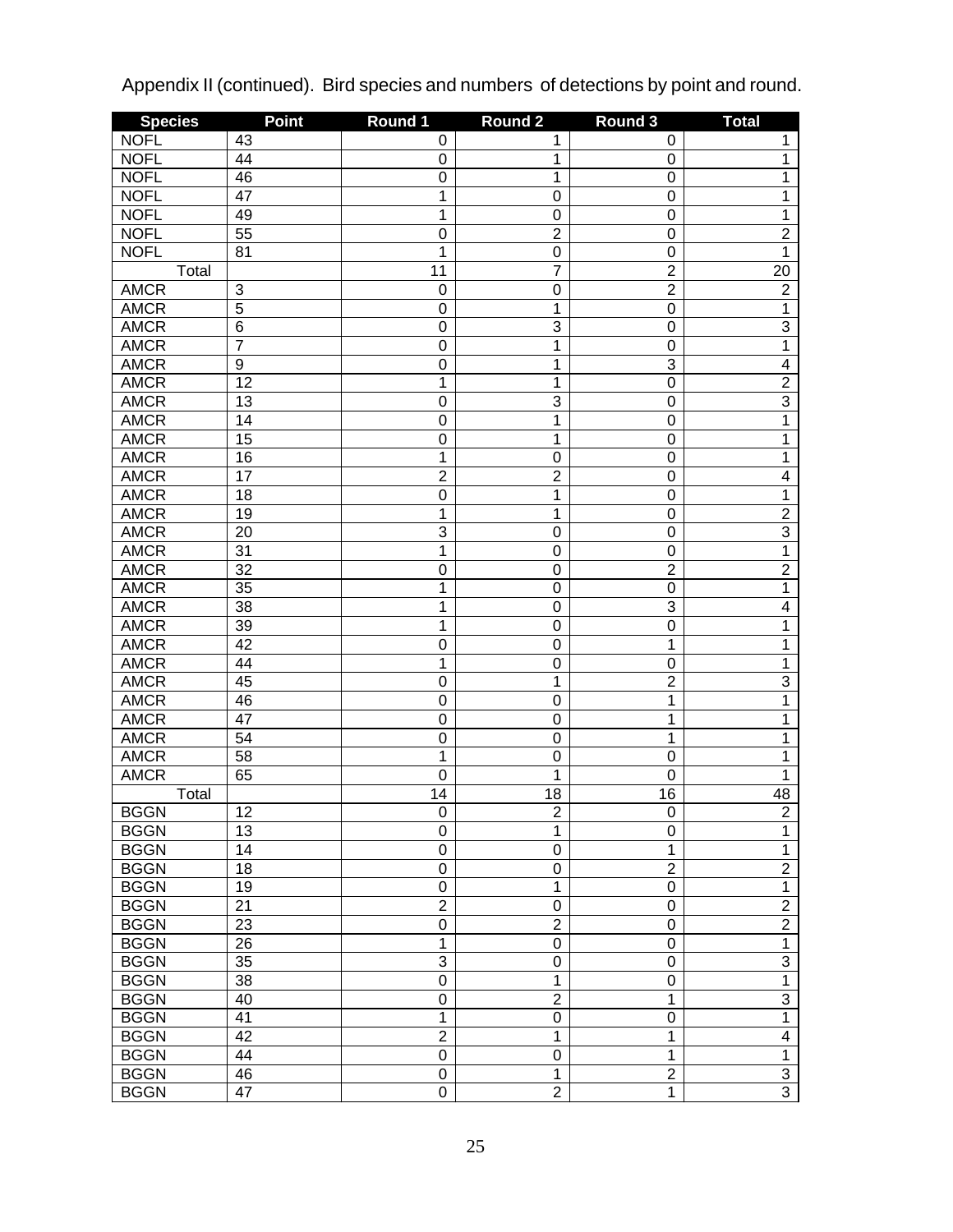| <b>Species</b> | <b>Point</b>    | Round 1         | Round 2          | Round 3         | <b>Total</b>   |
|----------------|-----------------|-----------------|------------------|-----------------|----------------|
| <b>BGGN</b>    | 48              | 0               | 3                | 0               | 3              |
| <b>BGGN</b>    | 50              | 0               | 1                | $\pmb{0}$       | 1              |
| <b>BGGN</b>    | $\overline{51}$ | 0               | 1                | $\mathbf 0$     | 1              |
| <b>BGGN</b>    | 52              | 0               | 1                | $\mathbf 0$     | 1              |
| <b>BGGN</b>    | $\overline{53}$ | 1               | $\mathbf 0$      | $\mathbf 0$     | 1              |
| <b>BGGN</b>    | 54              | 1               | $\overline{2}$   | $\mathbf 0$     | $\overline{3}$ |
| <b>BGGN</b>    | 55              | 1               | $\mathbf 0$      | $\mathbf 0$     | $\overline{1}$ |
| <b>BGGN</b>    | $\overline{58}$ | 0               | $\boldsymbol{0}$ | $\overline{2}$  | $\overline{2}$ |
| <b>BGGN</b>    | 62              | 0               | $\overline{2}$   | $\overline{2}$  | $\overline{4}$ |
| <b>BGGN</b>    | 98              | $\overline{2}$  | $\mathbf 0$      | $\mathbf 0$     | $\overline{2}$ |
| <b>BGGN</b>    | 99              | 0               | $\overline{2}$   | $\mathbf 0$     | $\overline{2}$ |
| Total          |                 | 14              | $\overline{25}$  | 13              | 52             |
| <b>CARW</b>    | $\overline{3}$  | $\mathbf 0$     | 0                | 1               | 1              |
| <b>CARW</b>    | $\overline{5}$  | 0               | $\overline{2}$   | $\mathbf 0$     | $\overline{2}$ |
| <b>CARW</b>    | 7               | 0               | 1                | 1               | $\overline{2}$ |
| <b>CARW</b>    | 15              | 1               | $\mathbf 0$      | $\mathbf 0$     | 1              |
| <b>CARW</b>    | 16              | 1               | $\mathbf 0$      | $\mathbf 0$     | 1              |
| <b>CARW</b>    | $\overline{27}$ | 1               | $\mathbf 0$      | $\mathbf 0$     | 1              |
| <b>CARW</b>    | 28              | 0               | $\mathbf 0$      | 1               | 1              |
| <b>CARW</b>    | $\overline{32}$ | 1               | 1                | $\overline{2}$  | $\overline{4}$ |
| <b>CARW</b>    | $\overline{34}$ | 1               | $\mathbf 0$      | $\mathbf 0$     | 1              |
| <b>CARW</b>    | $\overline{37}$ | 0               | 1                | $\mathbf 0$     | 1              |
| <b>CARW</b>    | 43              | 0               | 1                | $\mathbf 0$     | 1              |
| <b>CARW</b>    | 44              | 1               | $\mathbf 0$      | $\mathbf 1$     | $\overline{2}$ |
| <b>CARW</b>    | 46              | 0               | $\mathbf 0$      | $\overline{2}$  | $\overline{2}$ |
| <b>CARW</b>    | 48              | 1               | $\mathbf 0$      | $\mathbf 1$     | $\overline{2}$ |
| <b>CARW</b>    | $\overline{51}$ | 0               | $\mathbf 0$      | $\overline{2}$  | $\overline{2}$ |
| <b>CARW</b>    | $\overline{53}$ | $\overline{2}$  | $\mathbf 0$      | $\mathbf 1$     | $\overline{3}$ |
| <b>CARW</b>    | $\overline{57}$ | 0               | $\mathbf 0$      | $\overline{2}$  | $\overline{2}$ |
| <b>CARW</b>    | 58              | $\overline{2}$  | $\mathbf 0$      | $\mathbf 0$     | $\overline{2}$ |
| <b>CARW</b>    | $\overline{59}$ | 1               | $\mathbf 0$      | $\mathbf 0$     | 1              |
| <b>CARW</b>    | 60              | 0               | $\mathbf 0$      | $\mathbf 1$     | 1              |
| <b>CARW</b>    | 63              | 0               | 1                | 1               | $\overline{2}$ |
| <b>CARW</b>    | 64              | 0               | $\mathbf 0$      | 1               | 1              |
| <b>CARW</b>    | 66              | $\overline{2}$  | $\mathbf 0$      | $\mathbf 0$     | $\overline{2}$ |
| <b>CARW</b>    | 80              | 1               | 0                | $\mathbf 0$     | 1              |
| <b>CARW</b>    | 81              | 1               | $\overline{0}$   | O               | 1              |
| <b>CARW</b>    | 97              | 0               | 1                | $\mathbf 0$     | 1              |
| <b>CARW</b>    | 99              | $\mathbf 0$     | 1                | $\mathbf 0$     | $\mathbf{1}$   |
| Total          |                 | $\overline{16}$ | $\boldsymbol{9}$ | $\overline{17}$ | 42             |
| <b>INBU</b>    | $\mathbf 5$     | 1               | $\mathbf 0$      | $\pmb{0}$       | $\mathbf{1}$   |
| <b>INBU</b>    | $\overline{7}$  | 1               | $\mathbf 0$      | $\mathbf 0$     | $\mathbf{1}$   |
| <b>INBU</b>    | $\overline{12}$ | 1               | $\mathbf 0$      | $\mathbf 0$     | $\overline{1}$ |
| <b>INBU</b>    | 13              | $\overline{1}$  | $\overline{4}$   | $\pmb{0}$       | $\overline{5}$ |
| <b>INBU</b>    | 15              | $\overline{0}$  | 1                | $\pmb{0}$       | $\overline{1}$ |
| <b>INBU</b>    | 16              | $\overline{1}$  | 1                | $\pmb{0}$       | $\overline{2}$ |
| <b>INBU</b>    | $\overline{17}$ | $\overline{2}$  | 1                | $\pmb{0}$       | $\overline{3}$ |
| <b>INBU</b>    | 29              | $\overline{0}$  | 1                | $\mathbf 0$     | $\overline{1}$ |
| <b>INBU</b>    | $\overline{31}$ | $\overline{1}$  | $\mathbf 0$      | $\mathbf 0$     | $\overline{1}$ |
| <b>INBU</b>    | $\overline{34}$ | $\overline{0}$  | 1                | $\mathbf 1$     | $\overline{2}$ |
| <b>INBU</b>    | $\overline{36}$ | 0               | 1                | $\pmb{0}$       | $\overline{1}$ |
| <b>INBU</b>    | $\overline{37}$ | $\overline{3}$  | $\overline{2}$   | $\overline{0}$  | $\overline{5}$ |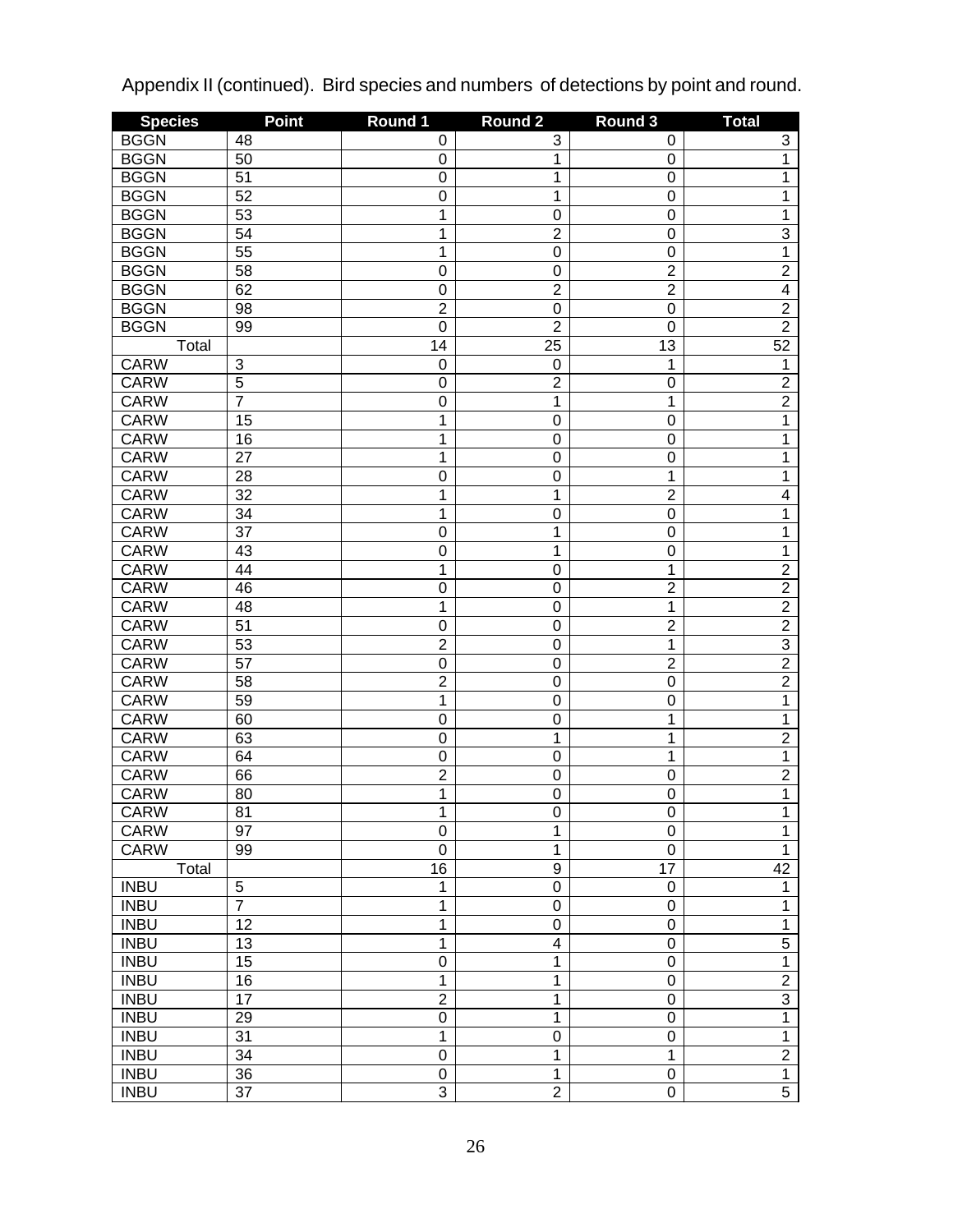| <b>Species</b> | <b>Point</b>    | Round 1         | <b>Round 2</b>   | Round 3          | <b>Total</b>    |
|----------------|-----------------|-----------------|------------------|------------------|-----------------|
| <b>INBU</b>    | 38              | 4               | $\overline{c}$   | $\overline{2}$   | 8               |
| <b>INBU</b>    | 40              | 1               | 0                | $\boldsymbol{0}$ | 1               |
| <b>INBU</b>    | 42              | 1               | $\mathbf 0$      | $\boldsymbol{0}$ | 1               |
| <b>INBU</b>    | 45              | $\overline{6}$  | $\overline{4}$   | $\boldsymbol{0}$ | 10              |
| <b>INBU</b>    | 46              | $\mathbf 0$     | 1                | $\boldsymbol{0}$ | 1               |
| <b>INBU</b>    | 48              | $\overline{2}$  | $\mathbf 0$      | $\boldsymbol{0}$ | $\overline{2}$  |
| <b>INBU</b>    | 50              | 1               | $\mathbf 0$      | $\boldsymbol{0}$ | 1               |
| <b>INBU</b>    | 51              | $\overline{1}$  | $\mathbf 0$      | $\boldsymbol{0}$ | 1               |
| <b>INBU</b>    | $\overline{55}$ | $\overline{1}$  | $\mathbf 0$      | $\mathbf 0$      | 1               |
| <b>INBU</b>    | $\overline{57}$ | $\mathbf 0$     | 1                | $\mathbf 1$      | $\overline{2}$  |
| <b>INBU</b>    | $\overline{58}$ | $\mathbf 0$     | $\mathbf 0$      | 1                | 1               |
| <b>INBU</b>    | 59              | $\overline{1}$  | $\mathbf 0$      | $\mathbf 0$      | 1               |
| <b>INBU</b>    | 64              | $\overline{1}$  | $\mathbf 0$      | $\mathbf 0$      | 1               |
| <b>INBU</b>    | 66              | $\mathbf 0$     | $\overline{2}$   | $\mathbf 0$      | $\overline{2}$  |
| <b>INBU</b>    | 81              | $\mathbf 0$     | 1                | $\mathbf 0$      | 1               |
| Total          |                 | $\overline{30}$ | 23               | $\overline{5}$   | 58              |
| <b>SUTA</b>    | 13              | $\mathbf 0$     | 0                | $\mathbf 1$      | 1               |
| <b>SUTA</b>    | 15              | 0               | 1                | $\mathbf 0$      | 1               |
| <b>SUTA</b>    | $\overline{17}$ | 0               | 1                | $\mathbf 0$      | 1               |
| <b>SUTA</b>    | $\overline{26}$ | 0               | $\mathbf 0$      | $\mathbf 1$      | 1               |
| <b>SUTA</b>    | $\overline{27}$ | 0               | $\overline{5}$   | $\mathbf 0$      | $\overline{5}$  |
| <b>SUTA</b>    | 42              | 0               | $\mathbf 0$      | $\mathbf 1$      | $\overline{1}$  |
| <b>SUTA</b>    | 43              | $\overline{2}$  | $\mathbf 0$      | $\mathbf 0$      | $\overline{2}$  |
| <b>SUTA</b>    | $\overline{51}$ | $\overline{0}$  | 1                | $\mathbf 1$      | $\overline{2}$  |
| <b>SUTA</b>    | 54              | 0               | $\overline{1}$   | 1                | $\overline{2}$  |
| <b>SUTA</b>    | $\overline{55}$ | $\overline{0}$  | $\mathbf 0$      | 1                | 1               |
| <b>SUTA</b>    | 61              | $\overline{1}$  | $\mathbf 0$      | $\mathbf 0$      | 1               |
| <b>SUTA</b>    | 65              | $\overline{0}$  | $\mathbf 0$      | $\mathbf 1$      | 1               |
| <b>SUTA</b>    | 98              | 0               | 1                | $\mathbf 0$      | 1               |
| Total          |                 | $\overline{3}$  | 10               | $\overline{7}$   | 20              |
| <b>BARS</b>    | 15              | $\overline{0}$  | 1                | $\mathbf 0$      | 1               |
| <b>BARS</b>    | 18              | $\overline{1}$  | $\mathbf 0$      | $\mathbf 0$      | 1               |
| <b>BARS</b>    | $\overline{57}$ | $\overline{0}$  | $\mathbf 0$      | $\mathbf 1$      | 1               |
| Total          |                 | $\overline{1}$  | 1                | 1                | $\overline{3}$  |
| <b>BLGR</b>    | 12              | $\overline{0}$  | $\mathbf 0$      | 1                | $\overline{1}$  |
| <b>BLGR</b>    | 13              | $\overline{1}$  | 1                | $\mathbf 0$      | $\overline{2}$  |
| <b>BLGR</b>    | $\overline{15}$ | $\overline{0}$  | $\overline{0}$   | 1                | $\mathbf 1$     |
| <b>BLGR</b>    | $\overline{17}$ | $\overline{1}$  | 1                | $\mathbf 0$      | $\overline{2}$  |
| <b>BLGR</b>    | 22              | 0               | $\mathbf 0$      | 1                | $\overline{1}$  |
| <b>BLGR</b>    | 30              | $\overline{0}$  | $\mathbf 0$      | 1                | $\overline{1}$  |
| <b>BLGR</b>    | 33              | $\overline{0}$  | $\mathbf 0$      | $\overline{2}$   | $\overline{2}$  |
| <b>BLGR</b>    | $\overline{37}$ | $\overline{0}$  | $\mathbf 0$      | $\mathbf 1$      | $\overline{1}$  |
| <b>BLGR</b>    | 38              | $\overline{0}$  | 1                | $\overline{2}$   | $\overline{3}$  |
| <b>BLGR</b>    | 45              | $\overline{0}$  | $\mathbf 0$      | $\mathbf 1$      | $\overline{1}$  |
| <b>BLGR</b>    | $\overline{57}$ | $\overline{0}$  | $\mathbf 0$      | $\overline{2}$   | $\overline{2}$  |
| <b>BLGR</b>    | 59              | $\overline{0}$  | $\boldsymbol{0}$ | $\mathbf 1$      | $\overline{1}$  |
| <b>BLGR</b>    | 64              | $\overline{0}$  | 1                | $\boldsymbol{0}$ | $\overline{1}$  |
| <b>BLGR</b>    | 66              | $\overline{0}$  | $\boldsymbol{0}$ | $\overline{2}$   | $\overline{2}$  |
| Total          |                 | $\overline{2}$  | $\overline{4}$   | 15               | $\overline{21}$ |
| <b>BRTH</b>    | 16              | $\overline{1}$  | $\mathbf 0$      | $\boldsymbol{0}$ | $\mathbf{1}$    |
| <b>BRTH</b>    | 36              | $\mathsf 0$     | 1                | $\pmb{0}$        | $\mathbf{1}$    |
| <b>BRTH</b>    | $\overline{57}$ | $\overline{0}$  | $\overline{1}$   | $\overline{0}$   | $\overline{1}$  |
|                |                 |                 |                  |                  |                 |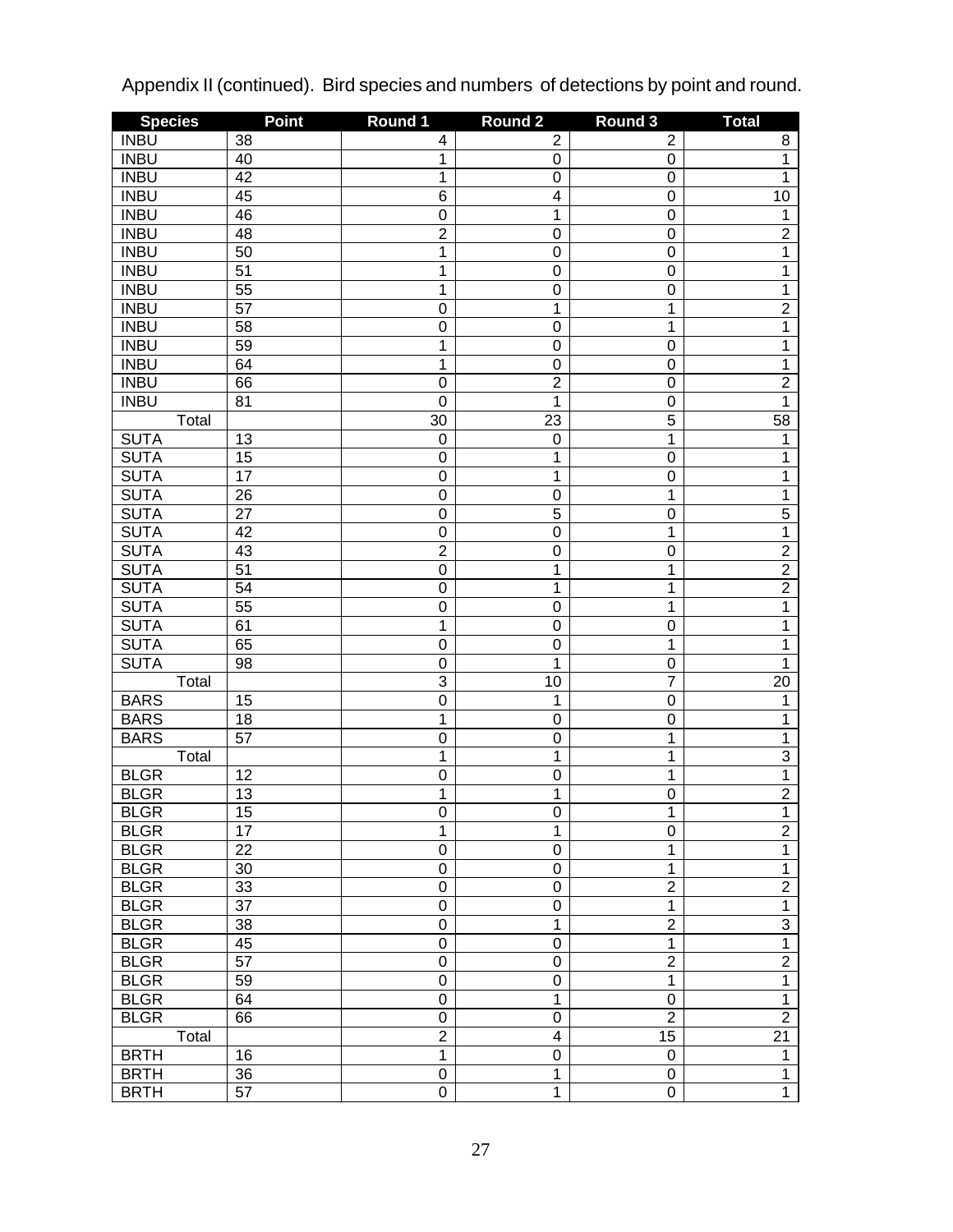| <b>Species</b>                   | <b>Point</b>          | Round 1        | Round <sub>2</sub>            | Round 3                            | <b>Total</b>        |
|----------------------------------|-----------------------|----------------|-------------------------------|------------------------------------|---------------------|
| <b>BRTH</b>                      | 64                    | 0              | $\overline{2}$                | 0                                  | 2                   |
| <b>BRTH</b>                      | 65                    | 0              | 0                             | 1                                  | 1                   |
| <b>BRTH</b>                      | 66                    | 0              | 1                             | $\mathbf 0$                        | 1                   |
| Total                            |                       | 1              | $\overline{5}$                | $\mathbf 1$                        | $\overline{7}$      |
| <b>COGR</b>                      | $\overline{3}$        | $\mathbf 0$    | 1                             | $\mathbf 0$                        | 1                   |
| <b>COGR</b>                      | $\overline{5}$        | 0              | 1                             | $\mathbf 0$                        | 1                   |
| <b>COGR</b>                      | $\overline{6}$        | 1              | $\mathbf 0$                   | $\mathbf 0$                        | 1                   |
| <b>COGR</b>                      | 16                    | 0              | 1                             | $\mathbf 0$                        | 1                   |
| <b>COGR</b>                      | 17                    | 0              | $\overline{5}$                | $\mathbf 0$                        | $\overline{5}$      |
| <b>COGR</b>                      | 19                    | 0              | $\mathbf 0$                   | $\overline{3}$                     | $\overline{3}$      |
| <b>COGR</b>                      | 20                    | 0              | $\mathbf 0$                   | $\overline{3}$                     | $\overline{3}$      |
| <b>COGR</b>                      | $\overline{22}$       | 0              | 1                             | $\mathbf 0$                        | $\overline{1}$      |
| <b>COGR</b>                      | 30                    | $\mathbf 0$    | 16                            | $\mathbf 0$                        | 16                  |
| <b>COGR</b>                      | $\overline{31}$       | $\mathbf 0$    | $\boldsymbol{0}$              | $\mathbf 1$                        | 1                   |
| <b>COGR</b>                      | 33                    | $\mathbf 0$    | $\overline{3}$                | $\mathbf 0$                        | 3                   |
| <b>COGR</b>                      | $\overline{34}$       | $\mathbf 0$    | $\overline{3}$                | $\mathbf 0$                        | $\overline{3}$      |
| <b>COGR</b>                      | $\overline{36}$       | $\overline{5}$ | $\overline{11}$               | $\mathbf 0$                        | 16                  |
| <b>COGR</b>                      | $\overline{37}$       | $\overline{5}$ | $\mathbf 0$                   | $\mathbf 0$                        | $\overline{5}$      |
| <b>COGR</b>                      | $\overline{38}$       | $\mathbf 0$    | 1                             | $\mathbf 0$                        | 1                   |
| <b>COGR</b>                      | 48                    | $\overline{2}$ | $\mathbf 0$                   | $\mathbf 0$                        | $\overline{2}$      |
| <b>COGR</b>                      | 49                    | $\mathbf 0$    | $\overline{\mathbf{4}}$       | $\mathbf 0$                        | $\overline{4}$      |
| <b>COGR</b>                      | 53                    | $\mathsf 0$    | $\overline{2}$                | $\mathbf 0$                        | $\overline{2}$      |
| <b>COGR</b>                      | $\overline{57}$       | $\mathsf 0$    | $\mathbf 0$                   | $\mathbf 1$                        | 1                   |
| <b>COGR</b>                      | 59                    | $\mathbf 0$    | 9                             | 1                                  | 10                  |
| <b>COGR</b>                      | 66                    | $\mathbf 0$    | 1                             | $\mathbf 0$                        | 1                   |
| Total                            |                       | 13             | 59                            | $\boldsymbol{9}$                   | 81                  |
| <b>TUVU</b>                      | 5                     | 1              | 0                             | $\mathbf 0$                        | 1                   |
| <b>TUVU</b>                      | $\overline{8}$        | 3              | $\mathbf 0$                   | $\mathbf 0$                        | 3                   |
| <b>TUVU</b>                      | $\overline{12}$       | $\overline{0}$ | $\mathbf 0$                   | 1                                  | $\overline{1}$      |
| <b>TUVU</b>                      | $\overline{17}$       | 1              | $\mathbf 0$                   | 3                                  | $\overline{4}$      |
| <b>TUVU</b>                      | 21                    | 0              | 1                             | $\overline{3}$                     | $\overline{4}$      |
| <b>TUVU</b>                      | $\overline{22}$       | $\overline{2}$ | $\overline{3}$                | $\mathbf 0$                        | $\overline{5}$      |
| <b>TUVU</b>                      | 31                    | 0              | $\overline{4}$                | $\mathbf 0$                        | $\overline{4}$      |
| <b>TUVU</b>                      | $\overline{35}$       | 0              | 1                             | $\mathbf 1$                        | $\overline{2}$      |
| <b>TUVU</b>                      | $\overline{38}$       | 0              | $\mathbf 0$                   | $\overline{\mathcal{A}}$           | $\overline{4}$      |
| <b>TUVU</b>                      | $\overline{39}$       | $\overline{0}$ | $\overline{6}$                | $\overline{\mathbf{4}}$            | 10                  |
| <b>TUVU</b>                      | 40                    | $\overline{0}$ | $\overline{0}$                | 2                                  | $\overline{2}$      |
| <b>TUVU</b>                      | 44                    | $\overline{1}$ | 0                             | $\pmb{0}$                          | $\overline{1}$      |
| <b>TUVU</b>                      | 47                    | $\overline{0}$ | $\overline{2}$                | $\pmb{0}$                          | $\overline{2}$      |
| <b>TUVU</b>                      | 48                    | $\overline{1}$ | $\overline{3}$                | $\pmb{0}$                          | $\overline{4}$      |
| <b>TUVU</b>                      | 49                    | $\overline{0}$ | $\overline{1}$                | $\boldsymbol{0}$                   | $\overline{1}$      |
| <b>TUVU</b>                      | 50                    | $\overline{0}$ | $\mathbf 0$                   | $\mathbf 1$                        | $\overline{1}$      |
| <b>TUVU</b>                      | $\overline{51}$       | $\overline{0}$ | $\mathbf 0$                   | 1                                  | $\overline{1}$      |
| <b>TUVU</b>                      | $\overline{57}$       | $\overline{0}$ | 1                             | $\mathbf 1$                        | $\overline{2}$      |
| <b>TUVU</b>                      | 58                    | $\overline{0}$ | $\overline{3}$                | $\mathbf 0$                        | $\overline{3}$      |
| Total                            |                       | $\overline{9}$ | 25                            | $\overline{21}$                    | $\overline{55}$     |
| <b>RTHA</b>                      |                       | $\overline{0}$ |                               |                                    |                     |
|                                  | 17                    | $\overline{0}$ | 1<br>0                        | $\boldsymbol{0}$<br>$\mathbf 1$    | 1<br>$\overline{1}$ |
| <b>RTHA</b><br>$RTH\overline{A}$ | 28<br>$\overline{31}$ | $\overline{0}$ | $\mathbf 0$                   | 1                                  | $\overline{1}$      |
|                                  |                       | $\overline{1}$ |                               |                                    | $\overline{1}$      |
| <b>RTHA</b>                      | 65                    | $\overline{1}$ | $\mathbf 0$<br>$\overline{1}$ | $\boldsymbol{0}$<br>$\overline{2}$ | $\overline{4}$      |
| Total                            |                       |                |                               |                                    |                     |
| <b>RBGU</b>                      | 18                    | $\overline{1}$ | $\overline{0}$                | $\overline{0}$                     | $\overline{1}$      |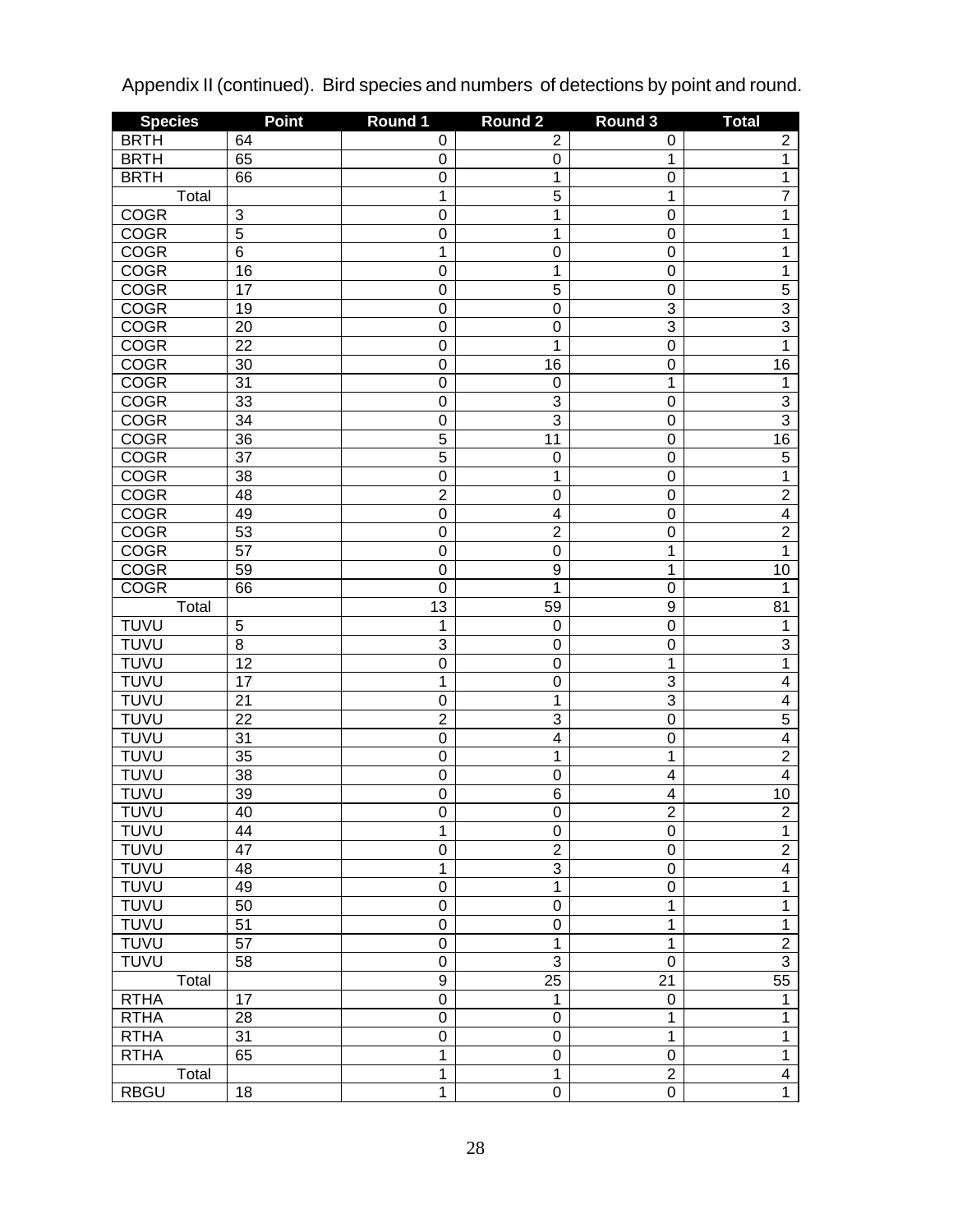| <b>Species</b> | <b>Point</b>              | Round 1          | Round <sub>2</sub> | Round 3          | <b>Total</b>    |
|----------------|---------------------------|------------------|--------------------|------------------|-----------------|
| Total          |                           | 1                | 0                  | 0                | 1               |
| <b>GBHE</b>    | 18                        | 0                | 1                  | $\mathbf 0$      | 1               |
| Total          |                           | 0                | 1                  | $\mathbf 0$      | 1               |
| <b>EAKI</b>    | 18                        | 0                | $\mathbf 0$        | $\mathbf 1$      | 1               |
| <b>EAKI</b>    | 23                        | 0                | $\mathbf 0$        | 1                | 1               |
| <b>EAKI</b>    | $\overline{34}$           | 0                | 1                  | $\mathbf 0$      | 1               |
| <b>EAKI</b>    | $\overline{36}$           | 1                | $\overline{2}$     | $\mathbf 0$      | 3               |
| <b>EAKI</b>    | 59                        | 0                | $\mathbf 0$        | 1                | $\overline{1}$  |
| Total          |                           | 1                | 3                  | $\overline{3}$   | $\overline{7}$  |
| <b>PROW</b>    | $\ensuremath{\mathsf{3}}$ | 0                | 1                  | $\mathbf 1$      | $\overline{2}$  |
| <b>PROW</b>    | 7                         | $\overline{2}$   | $\mathbf 0$        | $\mathbf 0$      | $\overline{2}$  |
| <b>PROW</b>    | 10                        | 0                | 1                  | $\mathbf 1$      | $\overline{2}$  |
| <b>PROW</b>    | 26                        | 1                | $\overline{3}$     | $\overline{c}$   | $\overline{6}$  |
| <b>PROW</b>    | $\overline{27}$           | 1                | $\mathbf 0$        | $\overline{2}$   | $\overline{3}$  |
| <b>PROW</b>    | 28                        | 1                | 1                  | $\mathbf 1$      | $\overline{3}$  |
| <b>PROW</b>    | $\overline{31}$           | 1                | $\mathbf 0$        | $\mathbf 0$      | 1               |
| <b>PROW</b>    | $\overline{32}$           | 0                | $\mathbf 0$        | $\mathbf 1$      | 1               |
| <b>PROW</b>    | 33                        | 0                | 1                  | $\mathbf 0$      | 1               |
| <b>PROW</b>    | $\overline{38}$           | $\overline{2}$   | 1                  | $\mathbf 0$      | $\overline{3}$  |
| <b>PROW</b>    | 43                        | 0                | $\overline{2}$     | $\mathbf 0$      | $\overline{2}$  |
| <b>PROW</b>    | 44                        | 1                | $\overline{3}$     | $\mathbf 1$      | $\overline{5}$  |
| <b>PROW</b>    | 46                        | 0                | $\overline{3}$     | $\overline{2}$   | $\overline{5}$  |
| <b>PROW</b>    | 47                        | 1                | 1                  | $\mathbf 0$      | $\overline{2}$  |
| <b>PROW</b>    | 48                        | 1                | 1                  | $\mathbf 0$      | $\overline{2}$  |
| <b>PROW</b>    | 49                        | $\overline{2}$   | $\mathbf 0$        | $\mathbf 0$      | $\overline{2}$  |
| <b>PROW</b>    | $\overline{50}$           | 1                | $\overline{3}$     | $\overline{2}$   | $\overline{6}$  |
| <b>PROW</b>    | $\overline{51}$           | $\overline{2}$   | $\mathbf 0$        | $\mathbf 0$      | $\overline{2}$  |
| <b>PROW</b>    | $\overline{52}$           | 1                | 1                  | $\mathbf 0$      | $\overline{2}$  |
| <b>PROW</b>    | 53                        | 1                | 1                  | $\mathbf 0$      | $\overline{2}$  |
| <b>PROW</b>    | 54                        | $\overline{2}$   | $\overline{2}$     | $\mathbf 0$      | $\overline{4}$  |
| <b>PROW</b>    | $\overline{55}$           | $\overline{4}$   | $\overline{3}$     | $\mathbf 1$      | $\overline{8}$  |
| <b>PROW</b>    | 81                        | 1                | $\mathbf 0$        | 1                | $\overline{2}$  |
| <b>PROW</b>    | 98                        | $\overline{2}$   | $\overline{2}$     | 1                | $\overline{5}$  |
| <b>PROW</b>    | 99                        | $\overline{4}$   | $\mathbf 0$        | $\mathbf 0$      | $\overline{4}$  |
| Total          |                           | $\overline{31}$  | 30                 | 16               | $\overline{7}$  |
| <b>OROR</b>    | 30                        | $\boldsymbol{0}$ | $\overline{3}$     | $\mathbf 0$      | 3               |
| OROR           | $\overline{31}$           | $\mathbf 0$      | 1                  | 1                | $\overline{2}$  |
| <b>OROR</b>    | 33                        | $\overline{2}$   | $\overline{2}$     | $\overline{2}$   | $6\overline{6}$ |
| <b>OROR</b>    | $\overline{34}$           | 1                | 3                  | 3                | $\overline{7}$  |
| <b>OROR</b>    | $\overline{36}$           | $\overline{0}$   | $\mathbf 0$        | $\mathbf 1$      | $\overline{1}$  |
| <b>OROR</b>    | $\overline{37}$           | $\overline{0}$   | $\mathbf 0$        | 1                | $\overline{1}$  |
| <b>OROR</b>    | $\overline{38}$           | $\overline{0}$   | $\mathbf 0$        | $\overline{2}$   | $\overline{2}$  |
| <b>OROR</b>    | 43                        | $\overline{0}$   | 1                  | $\mathbf 1$      | $\overline{2}$  |
| <b>OROR</b>    | 45                        | $\overline{0}$   | $\mathbf 0$        | 1                | $\overline{1}$  |
| <b>OROR</b>    | 49                        | $\overline{0}$   | $\overline{2}$     | $\boldsymbol{0}$ | $\overline{2}$  |
| <b>OROR</b>    | 66                        | $\overline{0}$   | 1                  | $\mathbf 0$      | $\overline{1}$  |
|                |                           | $\overline{3}$   |                    | $\overline{12}$  |                 |
| Total          |                           |                  | 13                 |                  | 28              |
| <b>EUST</b>    | 34                        | $\overline{0}$   | 1                  | $\mathbf 0$      | $\mathbf 1$     |
| <b>EUST</b>    | 64                        | $\overline{5}$   | $\boldsymbol{0}$   | $\mathbf 1$      | $\overline{6}$  |
| Total          |                           | $\overline{5}$   | 1                  | 1                | $\overline{7}$  |
| <b>DOWO</b>    | 21                        | $\overline{0}$   | 0                  | 1                | $\overline{1}$  |
| <b>DOWO</b>    | $\overline{34}$           | $\overline{0}$   | $\overline{0}$     | $\mathbf 1$      | $\overline{1}$  |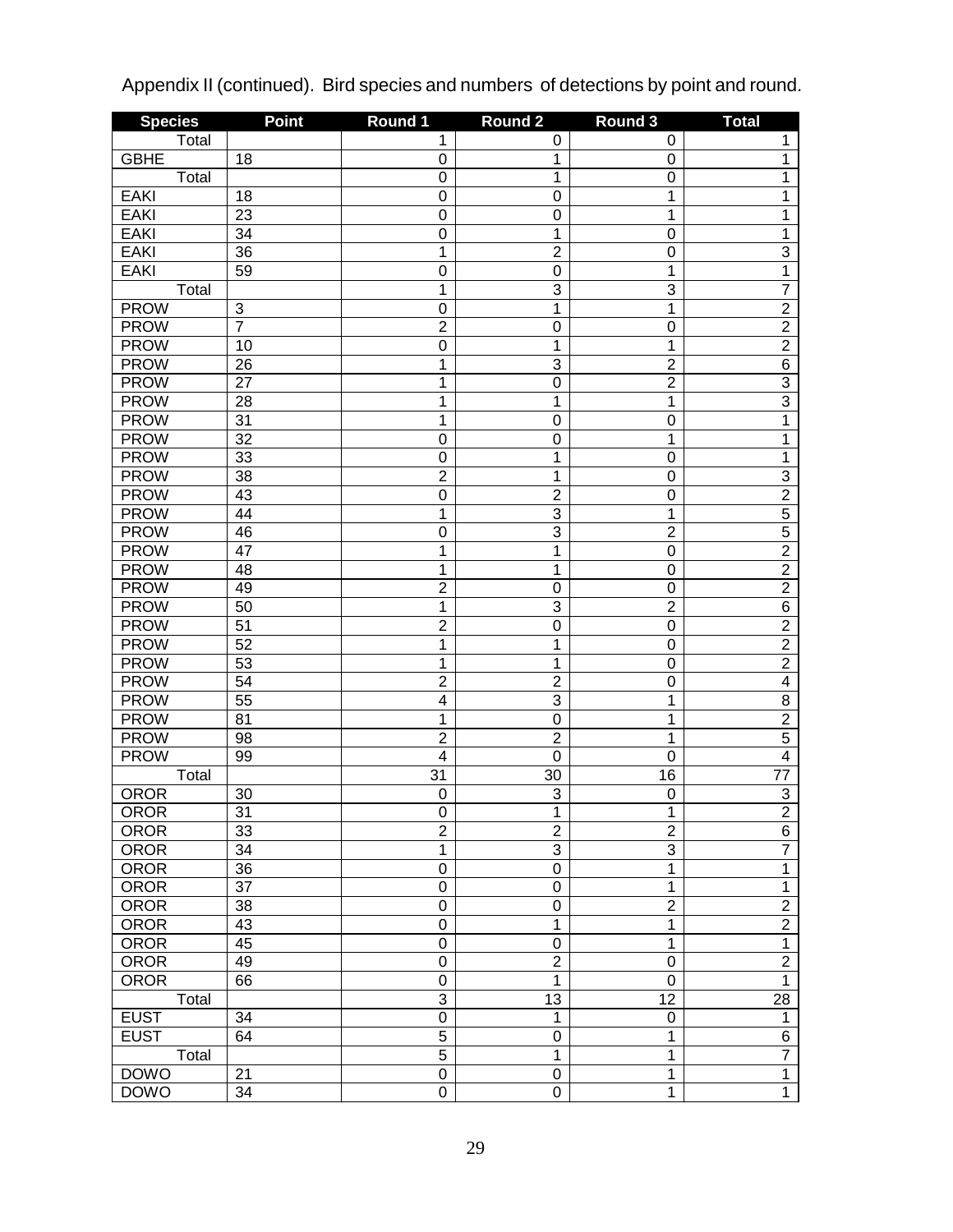| <b>Species</b> | <b>Point</b>    | Round 1        | Round <sub>2</sub> | Round 3                 | <b>Total</b>   |
|----------------|-----------------|----------------|--------------------|-------------------------|----------------|
| <b>DOWO</b>    | 40              | $\mathbf 2$    | 0                  | 1                       | 3              |
| <b>DOWO</b>    | 44              | $\mathbf 1$    | 0                  | $\pmb{0}$               | $\overline{1}$ |
| <b>DOWO</b>    | $\overline{51}$ | $\overline{2}$ | 3                  | $\mathbf 0$             | $\overline{5}$ |
| <b>DOWO</b>    | $\overline{52}$ | $\overline{0}$ | 1                  | $\mathbf 0$             | 1              |
| <b>DOWO</b>    | 53              | $\mathbf 0$    | $\mathbf 0$        | 1                       | 1              |
| <b>DOWO</b>    | 55              | $\mathbf 0$    | 1                  | 1                       | $\overline{2}$ |
| <b>DOWO</b>    | $\overline{57}$ | $\overline{2}$ | $\mathbf 0$        | $\mathbf 0$             | $\overline{2}$ |
| <b>DOWO</b>    | 66              | $\overline{1}$ | $\mathbf 0$        | $\mathbf 0$             | 1              |
| <b>DOWO</b>    | 81              | $\overline{0}$ | 1                  | $\mathbf 0$             | 1              |
| <b>DOWO</b>    | 95              | $\mathbf 0$    | 1                  | $\mathbf 0$             | 1              |
| <b>DOWO</b>    | 97              | $\mathbf 0$    | 1                  | $\mathbf 0$             | 1              |
| Total          |                 | $\overline{8}$ | 8                  | 5                       | 21             |
| <b>CHSP</b>    | 13              | 1              | $\mathbf 0$        | $\mathbf 0$             | 1              |
| <b>CHSP</b>    | 31              | $\overline{0}$ | $\mathbf 0$        | $\mathbf 1$             | 1              |
| <b>CHSP</b>    | 36              | $\mathbf 0$    | 1                  | $\mathbf 0$             | 1              |
| <b>CHSP</b>    | $\overline{37}$ | 1              | $\mathbf 0$        | $\mathbf 0$             | 1              |
| <b>CHSP</b>    | 42              | $\overline{1}$ | $\mathbf 0$        | $\mathbf 0$             | 1              |
| <b>CHSP</b>    | 45              | $\overline{1}$ | 1                  | $\mathbf 0$             | $\overline{2}$ |
| <b>CHSP</b>    | 63              | $\overline{1}$ | $\boldsymbol{0}$   | $\mathbf 0$             | $\overline{1}$ |
| Total          |                 | $\overline{5}$ | $\overline{2}$     | 1                       | $\overline{8}$ |
| <b>YEWA</b>    | 42              | $\overline{1}$ | $\boldsymbol{0}$   | $\mathbf 0$             | 1              |
| <b>YEWA</b>    | 43              | $\overline{0}$ | $\boldsymbol{0}$   | 1                       | 1              |
| <b>YEWA</b>    | 46              | $\mathbf 1$    | $\boldsymbol{0}$   | $\mathbf 0$             | 1              |
| <b>YEWA</b>    | $\overline{51}$ | $\overline{1}$ | $\mathbf 0$        | $\mathbf 0$             | 1              |
| <b>YEWA</b>    | 98              | $\mathbf 0$    | 1                  | $\mathbf 0$             | 1              |
| Total          |                 | $\overline{3}$ | 1                  | 1                       | $\overline{5}$ |
| <b>RTHU</b>    | 13              | $\overline{1}$ | $\mathbf 0$        | $\mathbf 0$             | 1              |
| <b>RTHU</b>    | 27              | $\overline{2}$ | $\boldsymbol{0}$   | $\mathbf 0$             | $\overline{2}$ |
| <b>RTHU</b>    | 29              | $\overline{1}$ | $\mathbf 0$        | $\mathbf 0$             | 1              |
| <b>RTHU</b>    | 30              | $\mathbf 0$    | $\mathbf 0$        | 1                       | 1              |
| <b>RTHU</b>    | 40              | 1              | $\mathbf 0$        | $\mathbf 0$             | 1              |
| <b>RTHU</b>    | 41              | 1              | $\mathbf 0$        | $\mathbf 0$             | 1              |
| <b>RTHU</b>    | 42              | $\overline{1}$ | $\mathbf 0$        | $\mathbf 0$             | 1              |
| <b>RTHU</b>    | 43              | $\overline{1}$ | $\mathbf 0$        | $\mathbf 0$             | 1              |
| <b>RTHU</b>    | 47              | $\mathbf 0$    | $\boldsymbol{0}$   | 1                       | 1              |
| <b>RTHU</b>    | 58              | 1              | $\mathbf 0$        | 1                       | $\overline{2}$ |
| <b>RTHU</b>    | 99              | 1              | 0                  | 1                       | $\overline{c}$ |
| Total          |                 | 10             | $\boldsymbol{0}$   | $\overline{\mathbf{4}}$ | 14             |
| <b>PIWO</b>    | 27              | $\mathbf 2$    | $\boldsymbol{0}$   | $\boldsymbol{0}$        | $\overline{2}$ |
| <b>PIWO</b>    | 28              | $\overline{2}$ | $\boldsymbol{0}$   | $\boldsymbol{0}$        | $\overline{2}$ |
| <b>PIWO</b>    | 38              | $\overline{2}$ | $\boldsymbol{0}$   | $\boldsymbol{0}$        | $\overline{2}$ |
| <b>PIWO</b>    | 42              | $\overline{0}$ | 1                  | $\boldsymbol{0}$        | $\overline{1}$ |
| <b>PIWO</b>    | 43              | $\mathbf 0$    | 1                  | $\boldsymbol{0}$        | $\mathbf{1}$   |
| <b>PIWO</b>    | 46              | $\overline{1}$ | $\boldsymbol{0}$   | $\boldsymbol{0}$        | 1              |
| <b>PIWO</b>    | 47              | $\overline{0}$ | $\boldsymbol{0}$   | 1                       | 1              |
| <b>PIWO</b>    | 48              | $\overline{1}$ | $\boldsymbol{0}$   | $\boldsymbol{0}$        | 1              |
| <b>PIWO</b>    | 50              | $\mathbf 1$    | $\boldsymbol{0}$   | $\boldsymbol{0}$        | 1              |
| <b>PIWO</b>    | 54              | $\overline{0}$ | $\boldsymbol{0}$   | 1                       | 1              |
| <b>PIWO</b>    | 97              | $\mathbf 0$    | $\overline{2}$     | $\boldsymbol{0}$        | $\overline{2}$ |
| <b>PIWO</b>    | 98              | 1              | $\boldsymbol{0}$   | $\boldsymbol{0}$        | $\overline{1}$ |
| Total          |                 | 10             | 4                  | $\overline{2}$          | 16             |
| <b>NOBO</b>    | 21              | $\overline{0}$ | $\mathbf 0$        | $\overline{1}$          | $\overline{1}$ |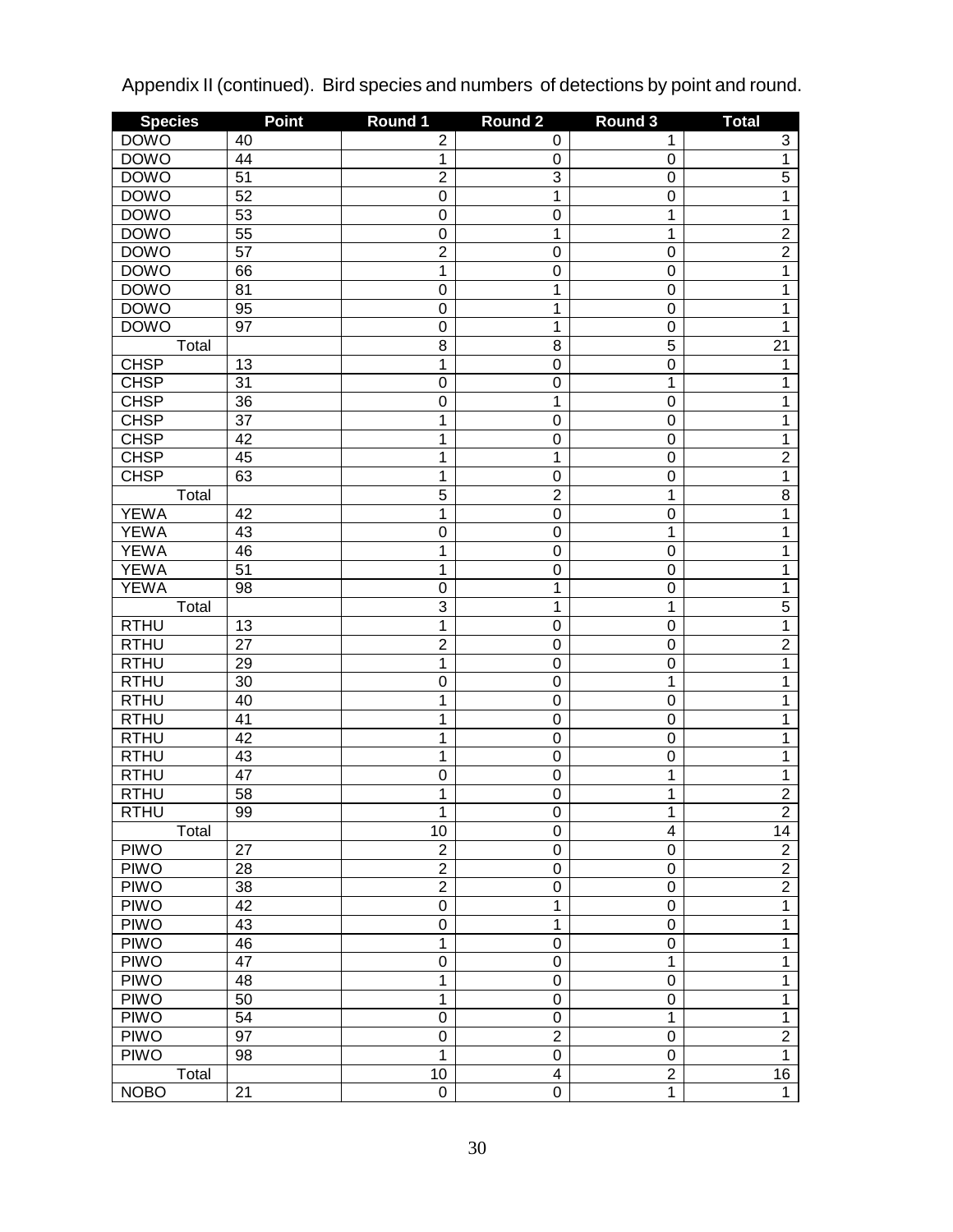| <b>Species</b> | <b>Point</b>              | Round 1        | <b>Round 2</b> | Round 3          | <b>Total</b>        |
|----------------|---------------------------|----------------|----------------|------------------|---------------------|
| <b>NOBO</b>    | 31                        | 0              | 1              | 3                | 4                   |
| <b>NOBO</b>    | 42                        | 0              | 1              | $\boldsymbol{0}$ | $\overline{1}$      |
| <b>NOBO</b>    | 43                        | 0              | 1              | $\boldsymbol{0}$ | 1                   |
| <b>NOBO</b>    | $\overline{44}$           | $\overline{0}$ | 1              | $\boldsymbol{0}$ | 1                   |
| <b>NOBO</b>    | 45                        | 0              | 1              | $\boldsymbol{0}$ | 1                   |
| <b>NOBO</b>    | $\overline{57}$           | $\overline{0}$ | $\mathbf 0$    | $\mathbf 1$      | 1                   |
| <b>NOBO</b>    | 64                        | $\overline{0}$ | $\mathbf 0$    | $\overline{2}$   | $\overline{2}$      |
| <b>NOBO</b>    | 66                        | $\overline{0}$ | $\mathbf 0$    | $\mathbf 1$      | $\overline{1}$      |
| Total          |                           | $\overline{0}$ | $\overline{5}$ | 8                | 13                  |
| <b>YTVI</b>    | 26                        | $\overline{0}$ | 1              | $\overline{2}$   | $\overline{3}$      |
| <b>YTVI</b>    | $\overline{27}$           | $\overline{1}$ | $\overline{1}$ | $\mathbf 1$      | $\overline{3}$      |
| <b>YTVI</b>    | 42                        | $\overline{0}$ | $\overline{1}$ | $\mathbf 0$      | $\overline{1}$      |
| <b>YTVI</b>    | 46                        | $\overline{0}$ | $\overline{2}$ | $\mathbf 1$      | $\overline{3}$      |
| <b>YTVI</b>    | 47                        | $\overline{1}$ | $\mathbf 0$    | $\mathbf 0$      | $\overline{1}$      |
| <b>YTVI</b>    | 48                        | $\overline{2}$ | $\mathbf 0$    | $\boldsymbol{0}$ | $\overline{2}$      |
| <b>YTVI</b>    | $\overline{51}$           | 1              | $\mathbf 0$    | $\boldsymbol{0}$ | 1                   |
| <b>YTVI</b>    | 52                        | $\overline{1}$ | $\mathbf 0$    | $\mathbf 0$      | 1                   |
| <b>YTVI</b>    | 54                        | $\overline{0}$ | $\mathbf 0$    | $\mathbf 1$      | 1                   |
| <b>YTVI</b>    | $\overline{55}$           | $\overline{1}$ | 1              | $\overline{2}$   | $\overline{4}$      |
| <b>YTVI</b>    | 98                        | $\overline{0}$ | $\mathbf 0$    | $\mathbf 1$      | 1                   |
| Total          |                           | $\overline{7}$ | $\overline{6}$ | 8                | $\overline{21}$     |
| <b>SCTA</b>    | 11                        | 0              | 1              | $\boldsymbol{0}$ | 1                   |
| <b>SCTA</b>    | 43                        | $\overline{0}$ | $\overline{1}$ | $\boldsymbol{0}$ | 1                   |
| <b>SCTA</b>    | $\overline{55}$           | $\overline{0}$ | $\overline{2}$ | $\boldsymbol{0}$ | $\overline{2}$      |
| Total          |                           | $\overline{0}$ | $\overline{4}$ | $\boldsymbol{0}$ | $\overline{4}$      |
| <b>HAWO</b>    | 6                         | $\mathbf 0$    | 1              | $\boldsymbol{0}$ | 1                   |
| <b>HAWO</b>    | 30                        | 0              | 1              | $\boldsymbol{0}$ | 1                   |
| <b>HAWO</b>    | 43                        | $\overline{0}$ | $\overline{3}$ | $\mathbf 0$      | $\overline{3}$      |
| <b>HAWO</b>    | 54                        | $\overline{0}$ | $\overline{0}$ | $\mathbf 1$      | $\overline{1}$      |
| Total          |                           | $\overline{0}$ | $\overline{5}$ | 1                | $\overline{6}$      |
| <b>RHWO</b>    | 57                        | $\mathsf 0$    | $\overline{0}$ | 1                | 1                   |
| <b>RHWO</b>    | 64                        | $\overline{2}$ | $\overline{2}$ | $\mathbf 0$      | $\overline{4}$      |
| Total          |                           | $\overline{2}$ | $\overline{2}$ | $\mathbf 1$      | $\overline{5}$      |
| WITU           | $\ensuremath{\mathsf{3}}$ | $\overline{1}$ | $\overline{0}$ | $\mathbf 0$      | 1                   |
| WITU           | $\overline{23}$           | $\overline{0}$ | $\overline{1}$ | $\boldsymbol{0}$ | 1                   |
| WITU           | 64                        | $\overline{1}$ | $\overline{0}$ | $\mathbf 0$      | 1                   |
| I otal         |                           | $\overline{2}$ | 1              | 0                | $\overline{\omega}$ |
| <b>PUMA</b>    | 61                        | $\overline{2}$ | $\mathsf 0$    | $\mathbf 0$      | $\overline{2}$      |
| <b>PUMA</b>    | 64                        | $\overline{0}$ | $\mathbf 0$    | $\overline{3}$   |                     |
| Total          |                           | $\overline{2}$ | $\overline{0}$ | $\overline{3}$   | $\frac{3}{5}$       |
| KILL           | 13                        | $\overline{0}$ | $\overline{2}$ | $\overline{0}$   | $\overline{2}$      |
| Total          |                           | $\overline{0}$ | $\overline{2}$ | $\pmb{0}$        | $\overline{2}$      |
| <b>EAPH</b>    | 37                        | $\overline{0}$ | 1              | $\pmb{0}$        | $\overline{1}$      |
| Total          |                           | $\overline{0}$ | $\overline{1}$ | $\boldsymbol{0}$ | $\overline{1}$      |
| <b>CHSW</b>    | 22                        | $\overline{0}$ | $\overline{1}$ | $\mathbf 0$      | $\overline{1}$      |
| <b>CHSW</b>    | 29                        | $\overline{0}$ | $\overline{1}$ | $\pmb{0}$        | $\overline{1}$      |
| <b>CHSW</b>    | 40                        | $\overline{0}$ | $\mathbf 0$    | $\overline{1}$   | $\overline{1}$      |
| Total          |                           | $\overline{0}$ | $\overline{2}$ | $\mathbf 1$      | $\overline{3}$      |
| <b>KEWA</b>    | 46                        | $\overline{0}$ | 1              | $\boldsymbol{0}$ | $\overline{1}$      |
| <b>KEWA</b>    | 48                        | $\overline{0}$ | 1              | $\boldsymbol{0}$ | $\overline{1}$      |
| <b>KEWA</b>    | 54                        | $\overline{0}$ | 1              | $\pmb{0}$        | $\overline{1}$      |
| <b>KEWA</b>    | 98                        | $\overline{0}$ | $\overline{1}$ | $\overline{0}$   | $\overline{1}$      |
|                |                           |                |                |                  |                     |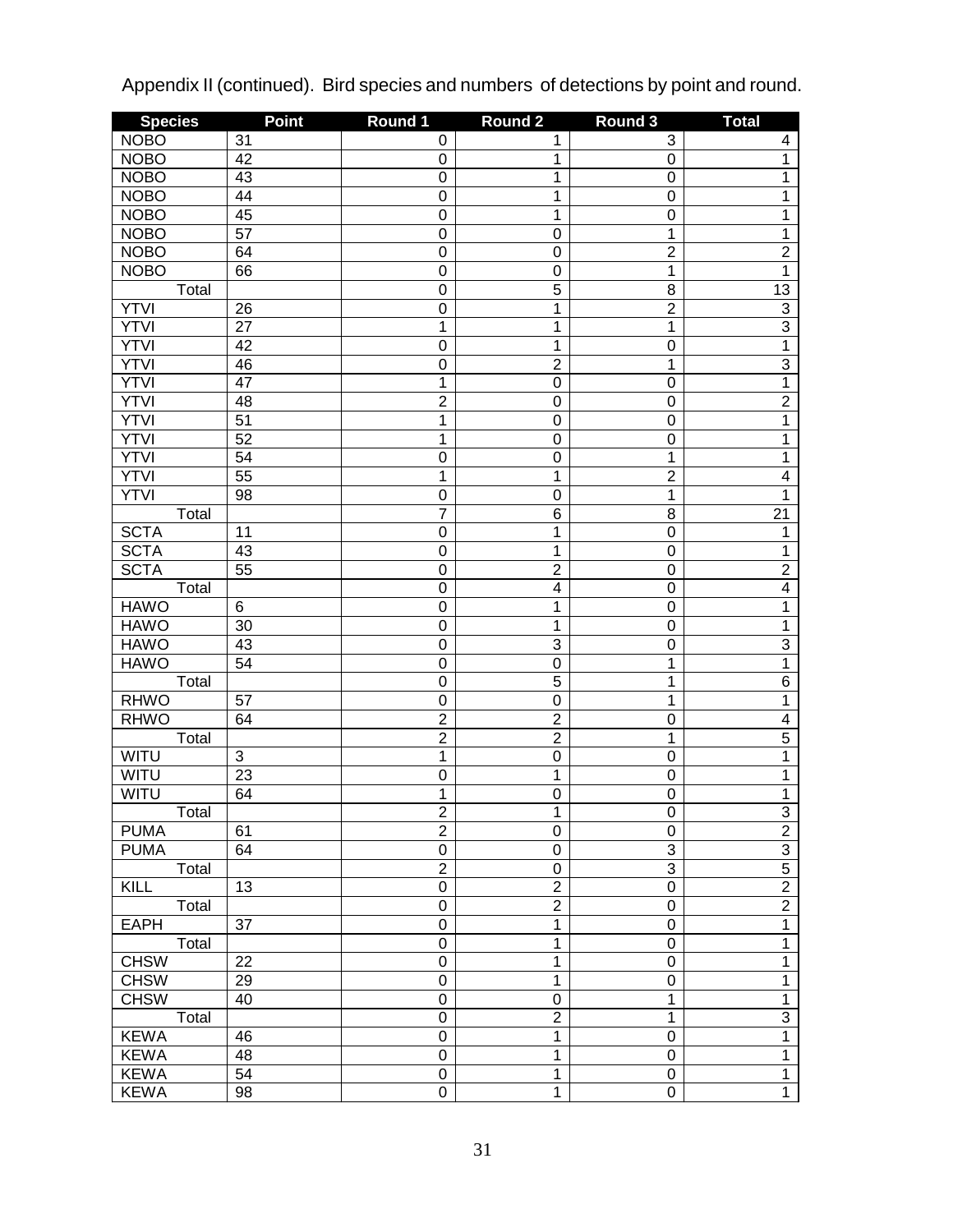| <b>Species</b>                 | <b>Point</b>    | Round 1          | <b>Round 2</b>          | <b>Round 3</b> | <b>Total</b>   |
|--------------------------------|-----------------|------------------|-------------------------|----------------|----------------|
| Total                          |                 | $\pmb{0}$        | $\overline{\mathbf{4}}$ | $\mathbf 0$    | 4              |
| <b>LAGU</b>                    | 46              | 0                | 1                       | $\overline{0}$ | $\overline{1}$ |
| Total                          |                 | $\boldsymbol{0}$ | 1                       | $\pmb{0}$      | 1              |
| <b>LOWA</b>                    | 44              | $\mathbf 0$      | 1                       | $\pmb{0}$      | $\overline{1}$ |
| <b>LOWA</b>                    | 46              | $\overline{0}$   | $\overline{1}$          | $\overline{0}$ | $\overline{1}$ |
| <b>LOWA</b>                    | 52              | $\overline{1}$   | $\mathbf 1$             | $\overline{0}$ | $\overline{2}$ |
| <b>LOWA</b>                    | 53              | $\overline{1}$   | $\overline{0}$          | $\overline{0}$ | $\overline{1}$ |
| <b>LOWA</b>                    | $\overline{98}$ | $\overline{0}$   | $\mathbf 1$             | $\overline{1}$ | $\overline{2}$ |
| <b>LOWA</b>                    | 99              | $\overline{0}$   | $\boldsymbol{0}$        | 1              | $\overline{1}$ |
| $\overline{T}$ <sub>Otal</sub> |                 | $\overline{2}$   | $\overline{\mathbf{4}}$ | $\overline{2}$ | $\overline{8}$ |
| <b>WBNU</b>                    | 50              | $\overline{2}$   | $\boldsymbol{0}$        | $\mathbf 0$    | $\overline{2}$ |
| <b>WBNU</b>                    | 55              | $\mathbf{1}$     | $\boldsymbol{0}$        | $\overline{2}$ | $\overline{3}$ |
| Total                          |                 | $\overline{3}$   | $\mathbf 0$             | $\overline{2}$ | $\overline{5}$ |
| AMRE                           | 30              | $\mathbf 1$      | $\mathbf 1$             | $\mathbf 0$    | $\overline{2}$ |
| AMRE                           | 44              | $\mathbf 0$      | 1                       | $\mathbf 0$    | $\overline{1}$ |
| <b>AMRE</b>                    | $\overline{51}$ | 1                | $\mathbf 0$             | $\mathbf 0$    | $\overline{1}$ |
| AMRE                           | $\overline{55}$ | $\mathbf 0$      | 1                       | $\mathbf{1}$   | $\overline{2}$ |
| AMRE                           | 60              | $\mathbf 0$      | $\mathbf 1$             | $\mathbf 0$    | $\overline{1}$ |
| <b>AMRE</b>                    | 98              | $\boldsymbol{0}$ | 1                       | $\mathbf 1$    | $\overline{2}$ |
| Total                          |                 | $\overline{c}$   | $\overline{5}$          | $\overline{2}$ | $\overline{9}$ |
| <b>FICR</b>                    | 12              | $\mathsf 0$      | 1                       | $\overline{0}$ | $\overline{1}$ |
| Total                          |                 | $\mathbf 0$      | 1                       | $\mathbf 0$    | $\mathbf 1$    |
| <b>TRES</b>                    | 12              | $\mathbf 0$      | 1                       | $\overline{0}$ | 1              |
| <b>TRES</b>                    | 35              | $\boldsymbol{0}$ | $\mathbf 0$             | $\mathbf{1}$   | $\mathbf{1}$   |
| Total                          |                 | $\mathbf 0$      | 1                       | $\mathbf{1}$   | $\overline{2}$ |
| <b>SWWA</b>                    | 55              | 1                | $\mathbf 0$             | $\mathbf 0$    | $\mathbf{1}$   |
| Total                          |                 | 1                | $\boldsymbol{0}$        | $\mathbf 0$    | $\mathbf{1}$   |
| <b>BAOW</b>                    | 55              | 1                | 0                       | 0              | $\mathbf{1}$   |
| Total                          |                 | 1                | $\boldsymbol{0}$        | $\mathbf 0$    | 1              |
| AMWO                           | 98              | $\boldsymbol{0}$ | 1                       | $\pmb{0}$      | 1              |
| Total                          |                 | $\overline{0}$   | $\overline{1}$          | $\overline{0}$ | 1              |
| <b>SOSP</b>                    | 48              | $\overline{1}$   | $\overline{0}$          | $\overline{0}$ | $\overline{1}$ |
| Total                          |                 | 1                | $\boldsymbol{0}$        | $\overline{0}$ | $\overline{1}$ |
| <b>GRHE</b>                    | 45              | $\overline{0}$   | $\overline{2}$          | $\overline{0}$ | $\overline{2}$ |
| Total                          |                 | $\mathbf 0$      | $\overline{2}$          | $\mathbf 0$    | $\overline{2}$ |
| <b>HOWR</b>                    | 45              | 0                | $\overline{\mathbf{c}}$ | $\mathbf 0$    | $\overline{2}$ |
| Total                          |                 | $\overline{0}$   | $\overline{2}$          | $\overline{0}$ | $\overline{2}$ |
| Column<br>Total                |                 | 953              | 1020                    | 781            | 2754           |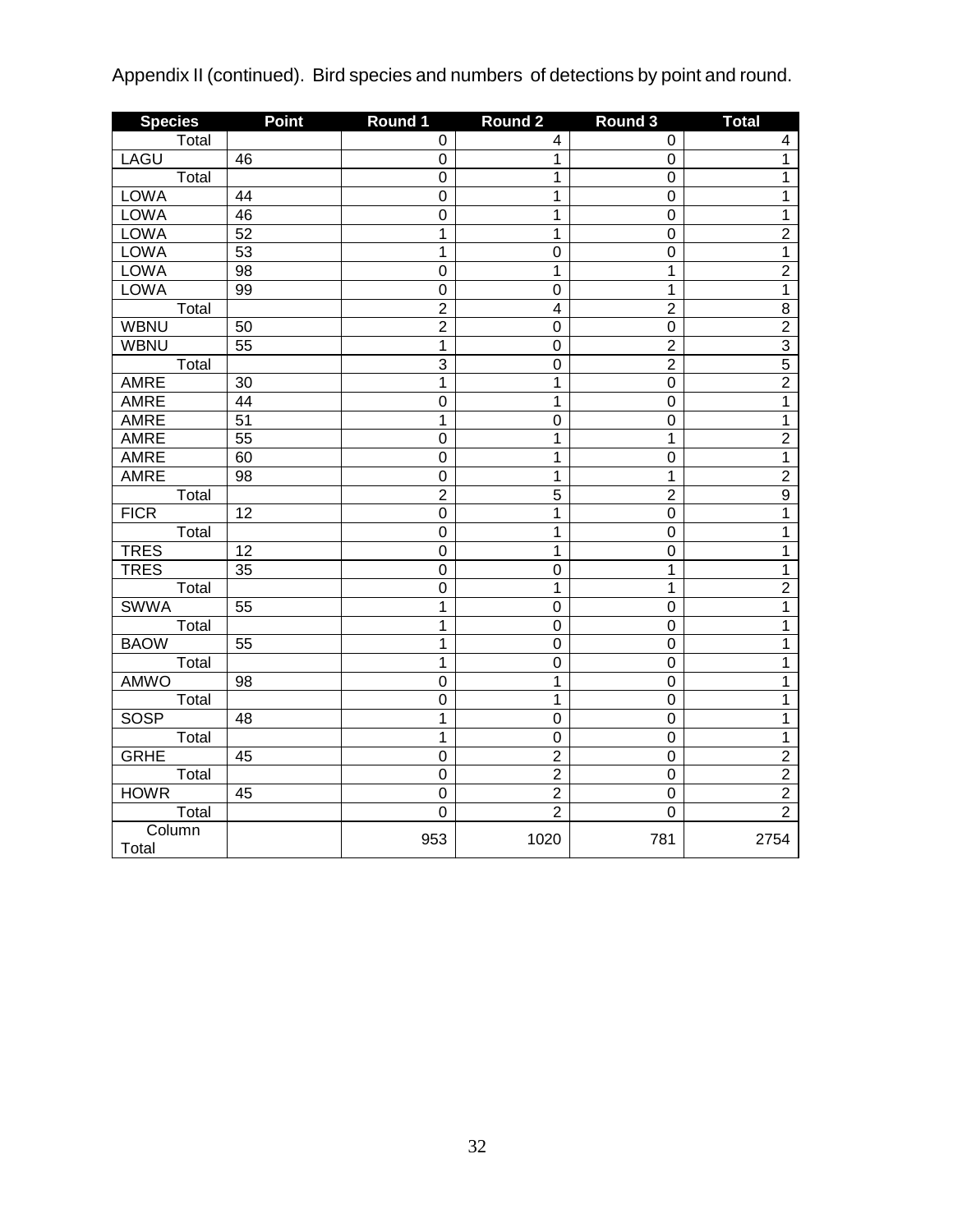Appendix III. List of species detected with scientific name, alpha code, and migration status.

| <b>Common Name</b>                           | <b>Genus</b>             | <b>Species</b>           | <b>AOU</b><br><b>Alpha</b> | <b>Migration</b><br><b>Status</b>               |
|----------------------------------------------|--------------------------|--------------------------|----------------------------|-------------------------------------------------|
| <b>Great Blue Heron</b>                      | Ardea                    | herodias                 | code<br><b>GBHE</b>        | Resident                                        |
| Green Heron                                  | <b>Butorides</b>         | virescens                | <b>GRHE</b>                | <b>Temperate Migrant</b>                        |
| <b>Turkey Vulture</b>                        | Cathartes                |                          | <b>TUVU</b>                | <b>Temperate Migrant</b>                        |
| <b>Red-shouldered Hawk</b>                   | <b>Buteo</b>             | aura<br>lineatus         | <b>RSHA</b>                | Resident                                        |
| <b>Red-tailed Hawk</b>                       | <b>Buteo</b>             | jamaicensis              | <b>RTHA</b>                | <b>Temperate Migrant</b>                        |
|                                              |                          |                          | <b>WITU</b>                | Resident                                        |
| <b>Wild Turkey</b><br>Northern Bobwhite      | Meleagris<br>Colinus     | gallopavo<br>virginianus | <b>NOBO</b>                | Resident                                        |
| Killdeer                                     | Charadrius               | vociferous               | KILL                       |                                                 |
| American Woodcock                            | Scolopax                 | minor                    | AMWO                       | <b>Temperate Migrant</b>                        |
|                                              | Larus                    | atricilla                | LAGU                       | <b>Temperate Migrant</b><br>Neotropical Migrant |
| Laughing Gull<br>Ring-billed Gull            | Larus                    | delawarensis             | <b>RBGU</b>                |                                                 |
|                                              | $\overline{Z}$ enaida    |                          | <b>MODO</b>                | <b>Temperate Migrant</b><br>Resident            |
| <b>Mourning Dove</b><br>Yellow-billed Cuckoo |                          | macroura                 |                            |                                                 |
|                                              | Coccyzus<br><b>Strix</b> | americanus<br>varia      | <b>YBCU</b>                | Neotropical Migrant<br>Resident                 |
| <b>Barred Owl</b>                            |                          |                          | <b>BAOW</b>                |                                                 |
| <b>Chimney Swift</b>                         | Chaetura                 | pelagica                 | <b>CHSW</b>                | <b>Neotropical Migrant</b>                      |
| Ruby-throated Hummingbird                    | Archilochus              | colubris                 | <b>RTHU</b>                | Neotropical Migrant                             |
| Red-headed Woodpecker                        | <b>Melanerpes</b>        | erythrocephalus          | <b>RHWO</b>                | Resident                                        |
| Red-bellied Woodpecker                       | <b>Melanerpes</b>        | carolinus                | <b>RBWO</b>                | Resident                                        |
| Downy Woodpecker                             | Picoides                 | pubescens                | <b>DOWO</b>                | Resident                                        |
| Hairy Woodpecker                             | Picoides                 | villosus                 | <b>HAWO</b>                | Resident                                        |
| Northern Flicker                             | Colaptes                 | auratus                  | <b>NOFL</b>                | <b>Temperate Migrant</b>                        |
| Pileated Woodpecker                          | <b>Dryocopus</b>         | pileatus                 | <b>PIWO</b>                | Resident                                        |
| Eastern Wood-Pewee                           | Contopus                 | virens                   | <b>EAWP</b>                | Neotropical Migrant                             |
| Acadian Flycatcher                           | Empidonax                | virescens                | <b>ACFL</b>                | Neotropical Migrant                             |
| Eastern Phoebe                               | Sayornis                 | phoebe                   | <b>EAPH</b>                | Temperate Migrant                               |
| <b>Great Crested Flycatcher</b>              | <b>Myiarchus</b>         | crinitus                 | <b>GCFL</b>                | Neotropical Migrant                             |
| Eastern Kingbird                             | Tyrannus                 | tyrannus                 | <b>EAKI</b>                | Neotropical Migrant                             |
| White-eyed Vireo                             | Vireo                    | griseus                  | <b>WEVI</b>                | Neotropical Migrant                             |
| Yellow-throated Vireo                        | Vireo                    | flavifrons               | <b>YTVI</b>                | Neotropical Migrant                             |
| Red-eyed Vireo                               | Vireo                    | olivaceus                | <b>REVI</b>                | <b>Neotropical Migrant</b>                      |
| <b>Blue Jay</b>                              | Cyanocitta               | cristata                 | <b>BLJA</b>                | <b>Temperate Migrant</b>                        |
| <b>American Crow</b>                         | Corvus                   | brachyrhynchos           | <b>AMCR</b>                | Resident                                        |
| <b>Fish Crow</b>                             | Corvus                   | ossifragus               | <b>FICR</b>                | Resident                                        |
| <b>Purple Martin</b>                         | Progne                   | subis                    | <b>PUMA</b>                | <b>Neotropical Migrant</b>                      |
| <b>Tree Swallow</b>                          | Tachycineta              | bicolor                  | <b>TRES</b>                | Neotropical Migrant                             |
| <b>Barn Swallow</b>                          | Hirundo                  | rustica                  | <b>BARS</b>                | <b>Neotropical Migrant</b>                      |
| Carolina Chickadee                           | Poecile                  | carolinensis             | <b>CACH</b>                | Resident                                        |
| <b>Eastern Tufted Titmouse</b>               | Baeolophus               | bicolor                  | <b>ETTI</b>                | Resident                                        |